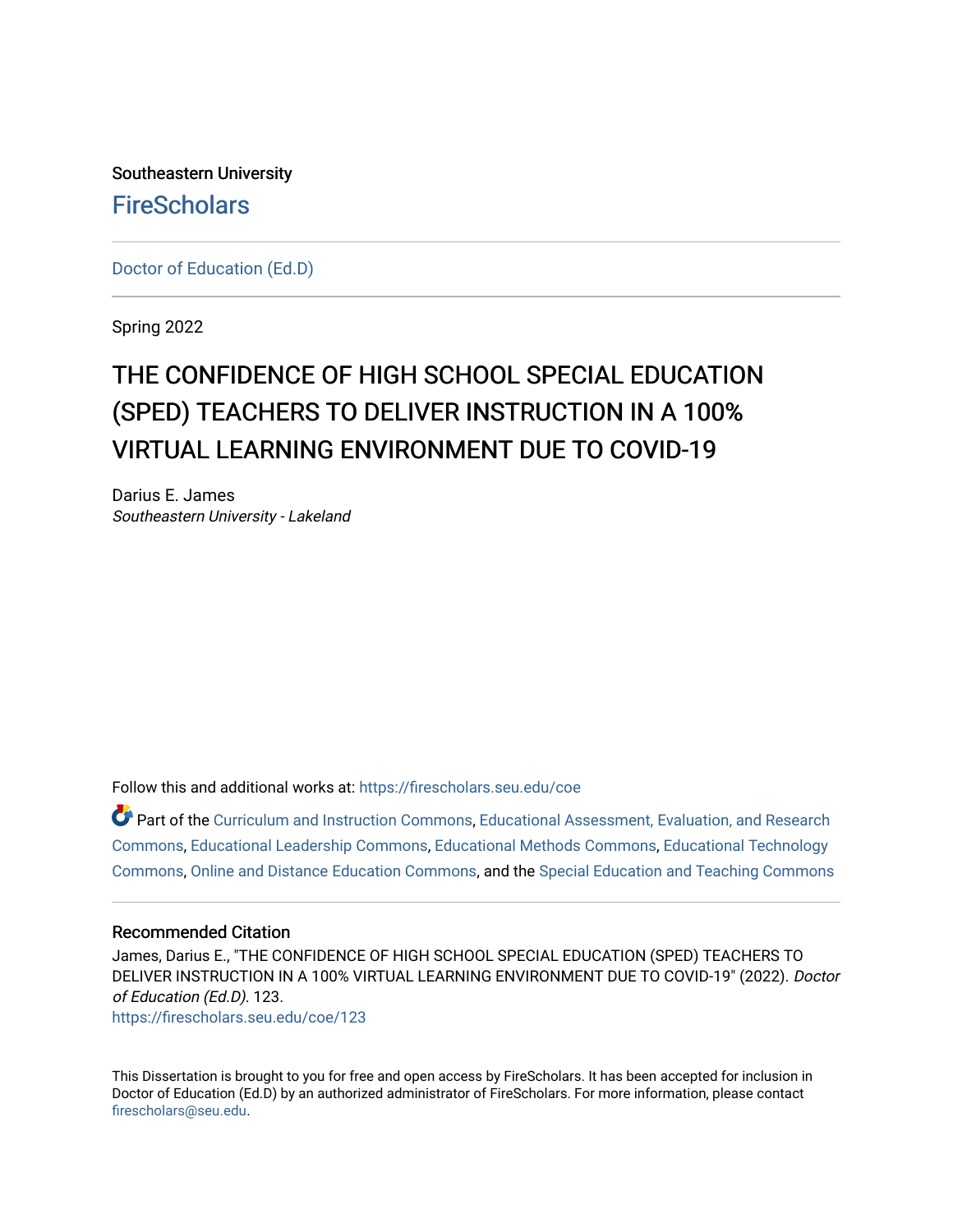# THE CONFIDENCE OF HIGH SCHOOL SPECIAL EDUCATION (SPED) TEACHERS TO DELIVER INSTRUCTION IN A 100% VIRTUAL LEARNING ENVIRONMENT DUE TO COVID-19

By

DARIUS E. JAMES

A doctoral dissertation submitted to the College of Education in partial fulfillment of the requirements for the degree Doctor of Education in Curriculum and Instruction

> Southeastern University May, 2022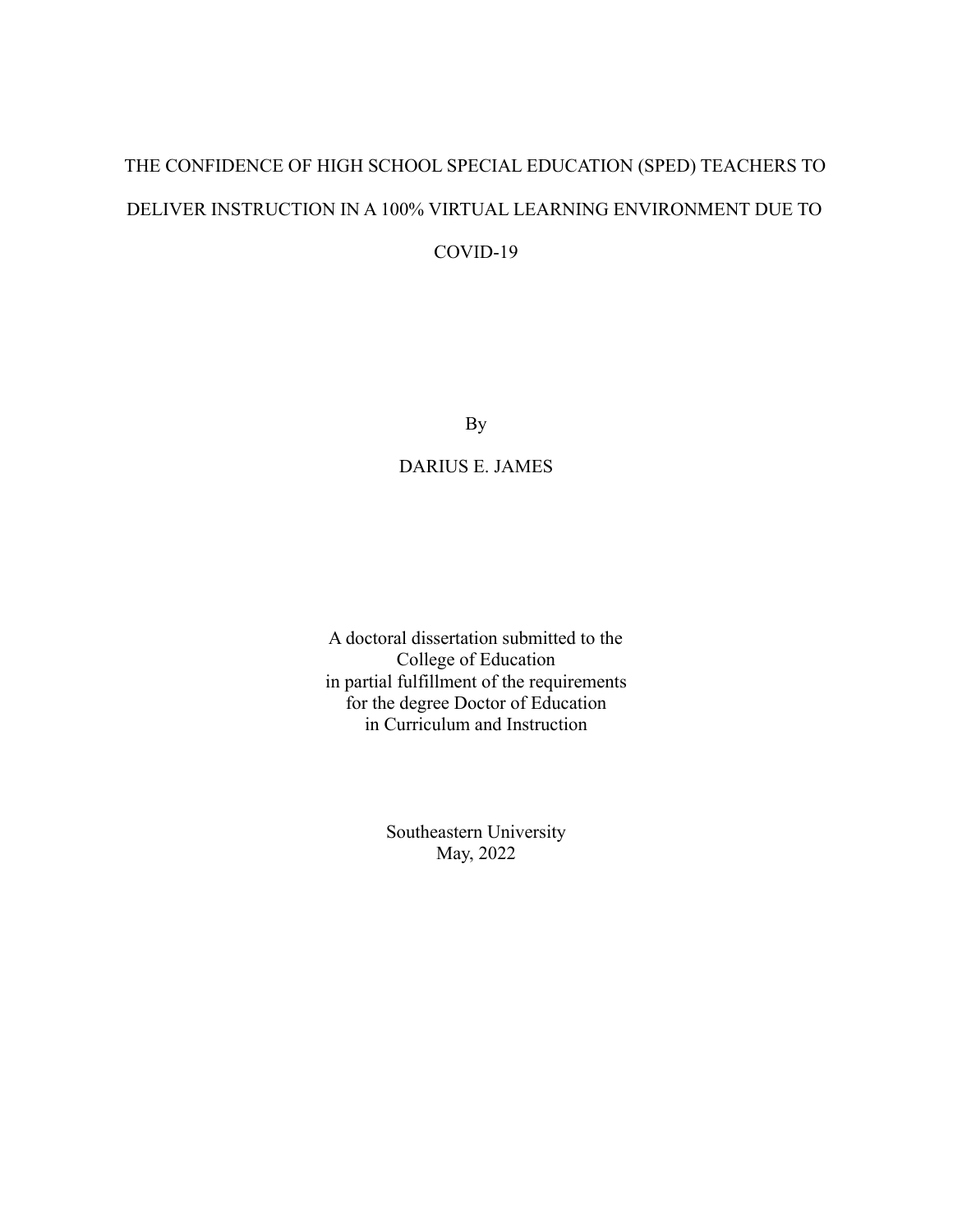# THE CONFIDENCE OF HIGH SCHOOL SPECIAL EDUCATION (SPED) TEACHERS TO DELIVER INSTRUCTION IN A 100% VIRTUAL LEARNING ENVIRONMENT DUE TO

## COVID-19

By

DARIUS E. JAMES

Dissertation Approved:

Dr. Charles Smith

Charles K. Smith, PhD, Dissertation Chair Dr. Janet Deck

Janet Deck, EdD, Committee Member Dr. Emily Stegal

Emily Stegall, EdD, Committee Member

<span id="page-2-0"></span>James Shuls, PhD, Dean, College of Education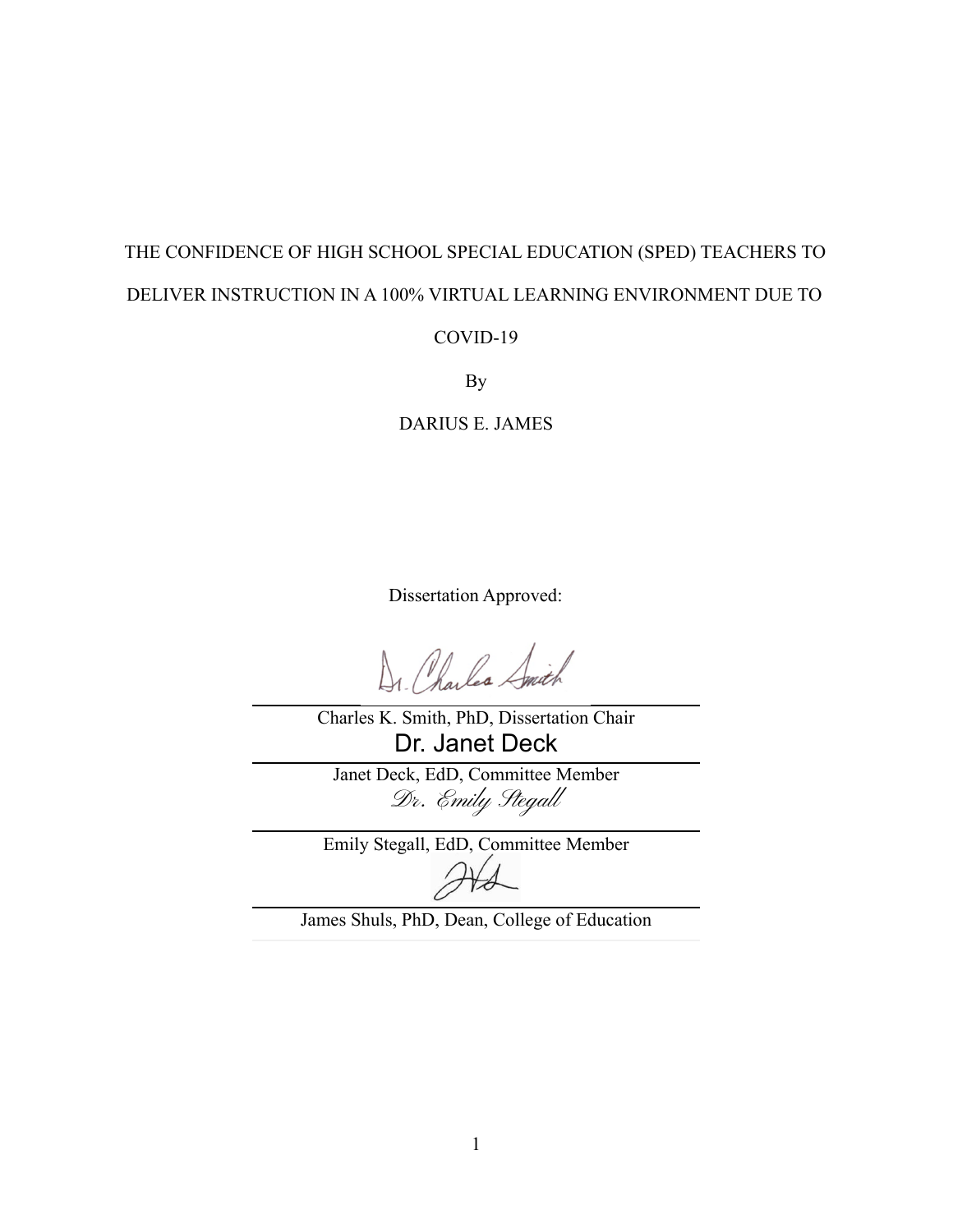#### **DEDICATION**

<span id="page-3-0"></span>I dedicate this dissertation to my Lord, Jesus Christ, and for the glory of God. My prayer is to bear much fruit for God's kingdom through this degree and to empower and equip others to do the same. I dedicate this dissertation to my wife, Ebony James, my two sons, Legend Elisha and Conquer Elias, and my future children. This dissertation is also dedicated to my mother, Theresa Ann Bogan; you have sacrificed so much for me to be where I am today. Legend and Conquer, may you both follow my example to abandon your plans, dreams, and desires to pursue the dream of God for your life. May you both choose to allow God's glorious Name to be magnified through your life.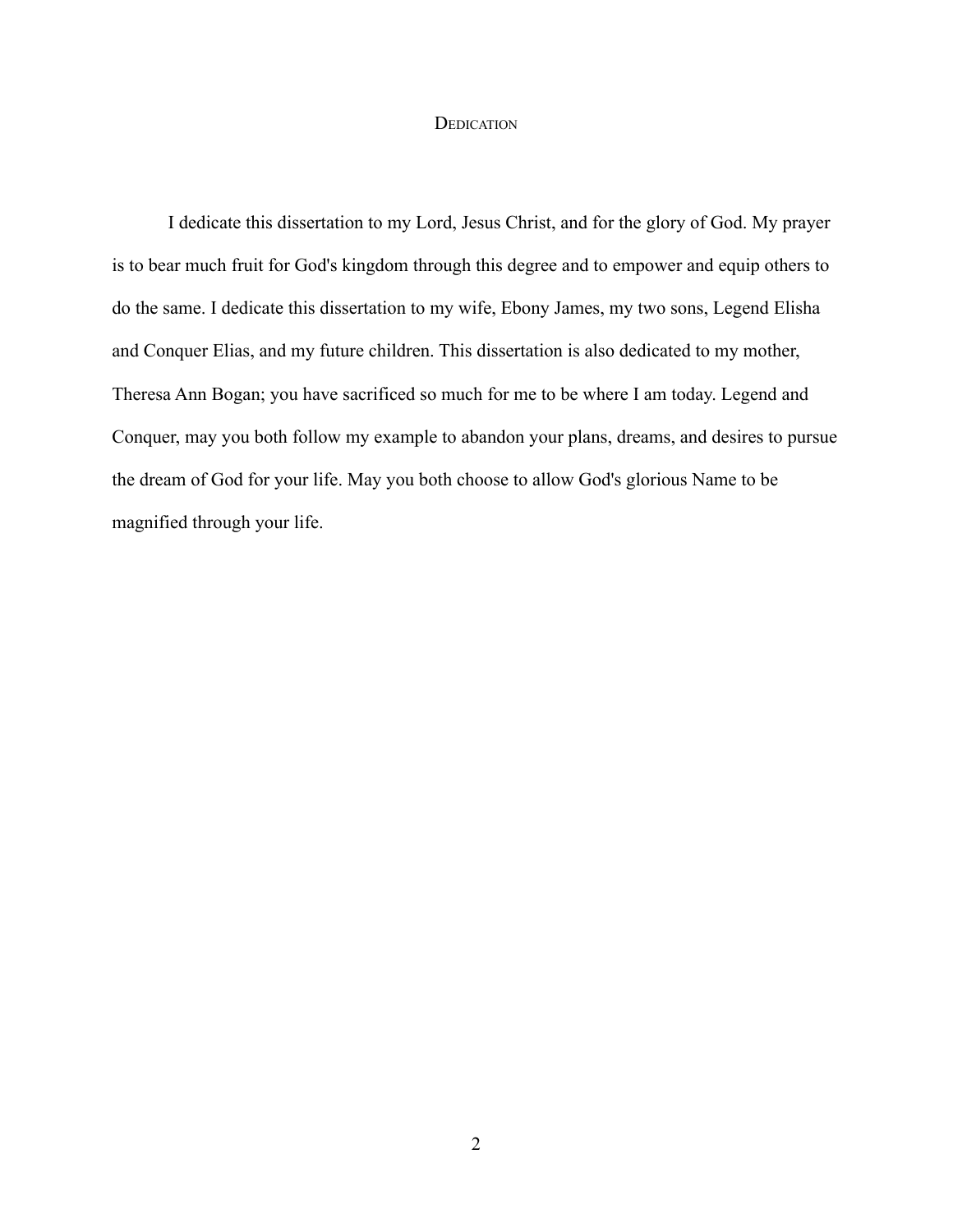#### Acknowledgments

<span id="page-4-0"></span>I would like to acknowledge God and thank God for his empowering grace upon my life to bring me to this moment of completion. I would like to thank my wonderful dissertation committee. Dr. Charles Smith, Dr. Janet Deck, and Dr. Emily Stegall; thank you for your tremendous encouragement, wisdom, guidance, and belief in me. I would like to thank Dr. Susan K. Stanley, skstanley1@seu.edu, for serving as my editor. I would like to thank my mother, Theresa Ann Bogan, for encouraging me to pursue my doctorate as a child. Thank you for always standing in my corner, speaking life into me, cheering me on, and believing in me. I couldn't have gotten this far without the grace of God and your loving care in my upbringing. It is an honor to make you proud, mom. I would also like to thank my wife. Ebony, your support throughout my graduate school journey and your support these past 7 years of marriage have indeed been a gift from God. May our Lord reward you greatly for all of your prayers, sacrifices, support, and encouragement you have given me. Lastly, I would also like to thank my mother and father-in-love, Odie and Crystal Perry, for all of your support in helping me have time to study and complete work during my graduate school journey.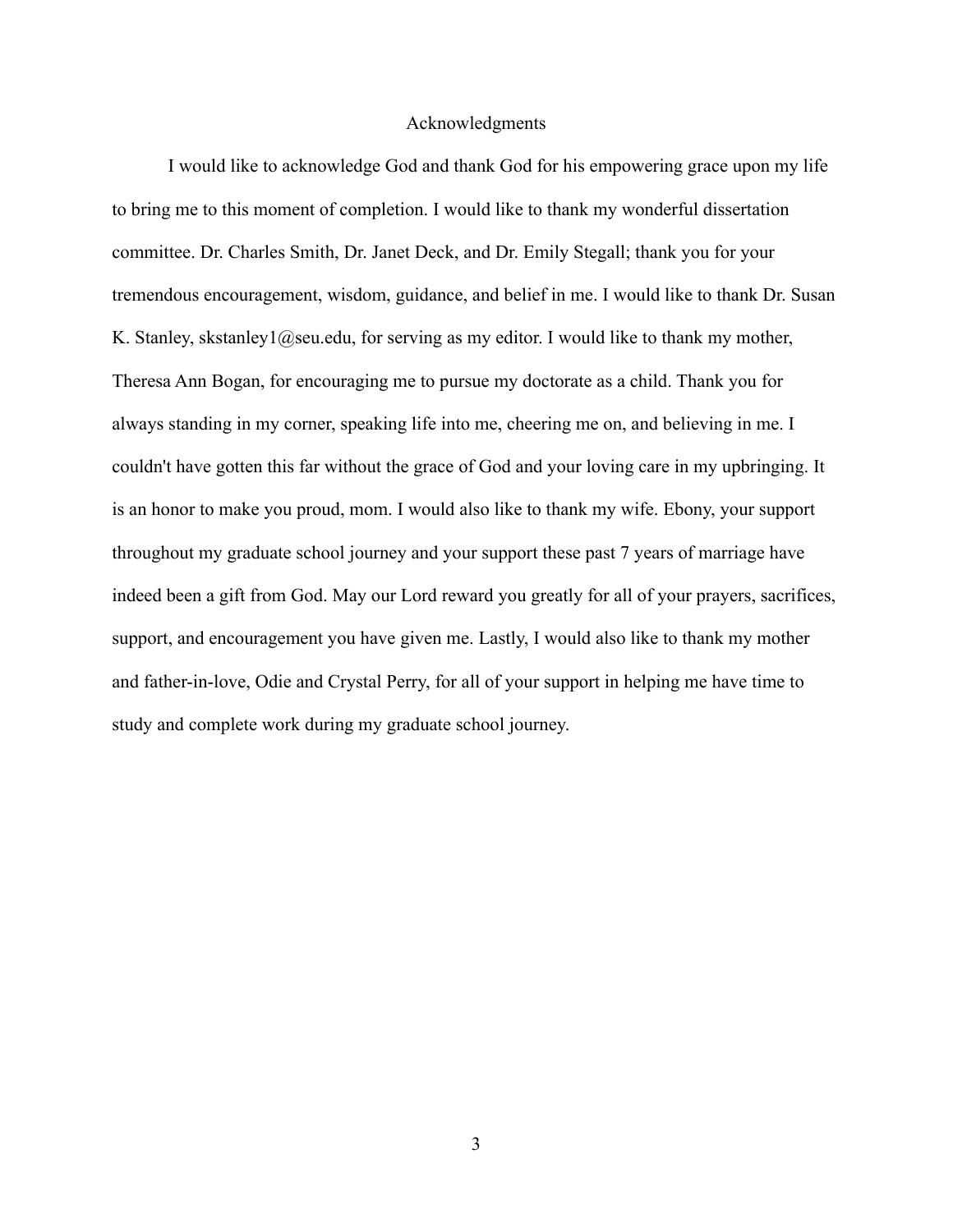#### Abstract

The 2020 COVID-19 pandemic had substantially altered others' daily social interactions and the delivery of education globally. From preschool to universities, educational institutions worldwide temporarily closed their brick-and-mortar facilities to prevent the spread of the COVID-19 virus. The transition from in-person to virtual learning was very abrupt, and the transition forced teachers of all experience levels to adapt to a new normal of virtual instruction due to the COVID-19 pandemic. The purpose of this phenomenological study was to explore the perceptions of high school special education teachers' confidence to deliver virtual instruction to students within a school district that was 100% virtual due to COVID-19. Five high school SPED teachers participated in virtual interviews using Zoom video conferencing. Results of the study revealed three salient themes: communication, online instruction, and teachers' ability to adapt. Two subthemes of online instruction were identified: perceptions of online instruction and barriers to online instruction. Results of the study indicated the need for teachers to have a streamlined online process for the documentation, delivery, and reporting of special education services. Findings suggested that teachers need professional development available to them that would be tailored to online teaching strategies, student engagement strategies, online platforms that could be utilized to enhance instruction, and virtual tools that could assist teachers in providing services for students with IEPs. Future research using a mixed-methods approach among high school SPED teachers would allow investigators to gather additional qualitative and quantitative data.

*Keyword*s: special education teachers, special education students, virtual learning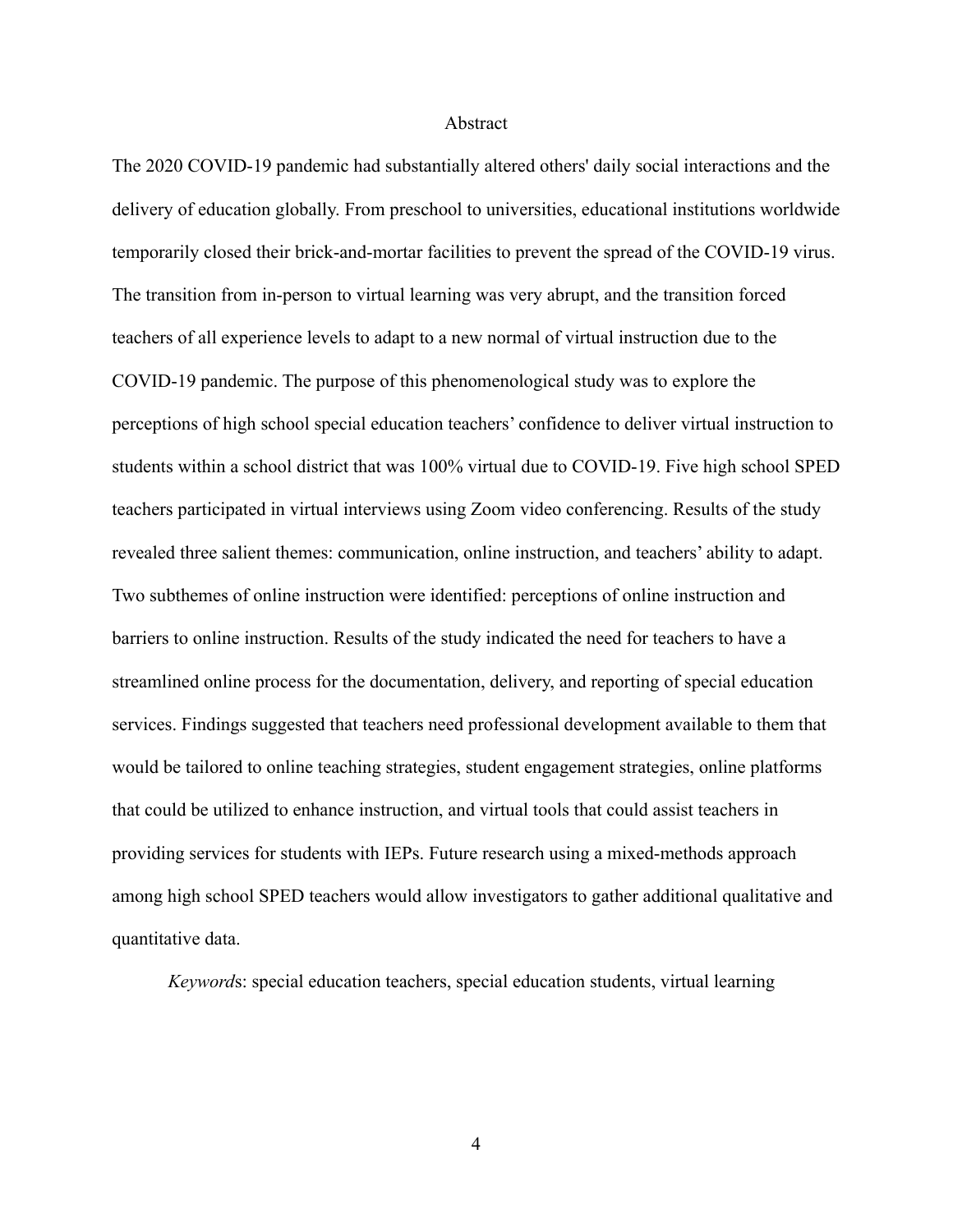# TABLE OF CONTENTS

<span id="page-6-0"></span>

| Dedication                                  | $\overline{\textbf{ii}}$ |
|---------------------------------------------|--------------------------|
| Acknowledgments                             | $\overline{\text{iii}}$  |
| Abstract                                    | iv                       |
| Table of Contents                           | $\mathbf{V}$             |
| I. INTRODUCTION                             | $\mathbf{1}$             |
| Background of the Study                     | $\overline{2}$           |
| Conceptual Framework/Theoretical Foundation | $\overline{4}$           |
| Problem Statement                           | 5                        |
| <b>Purpose Statement</b>                    | 8                        |
| Overview of Methodology                     | 8                        |
| <b>Research Question</b>                    | 8                        |
| Research Design                             | 8                        |
| Data Collection                             | 9                        |
| Procedures                                  | 10                       |
| Overview of Analyses                        | 10                       |
| Preliminary Analysis                        | 10                       |
| Data Analysis by Research Question          | 11                       |
| Limitations                                 | 11                       |
| Definition of Key Terms                     | 11                       |
| Significance                                | 12                       |
| <b>II. REVIEW OF LITERATURE</b>             | 13                       |
| Summary                                     | 30                       |
| <b>III. METHODOLOGY</b>                     | 31                       |
| Description of Research Design              | 31                       |
| Participants                                | 32                       |
| Role of Researcher                          | 33                       |
| Measures for Ethical Protection             | 33                       |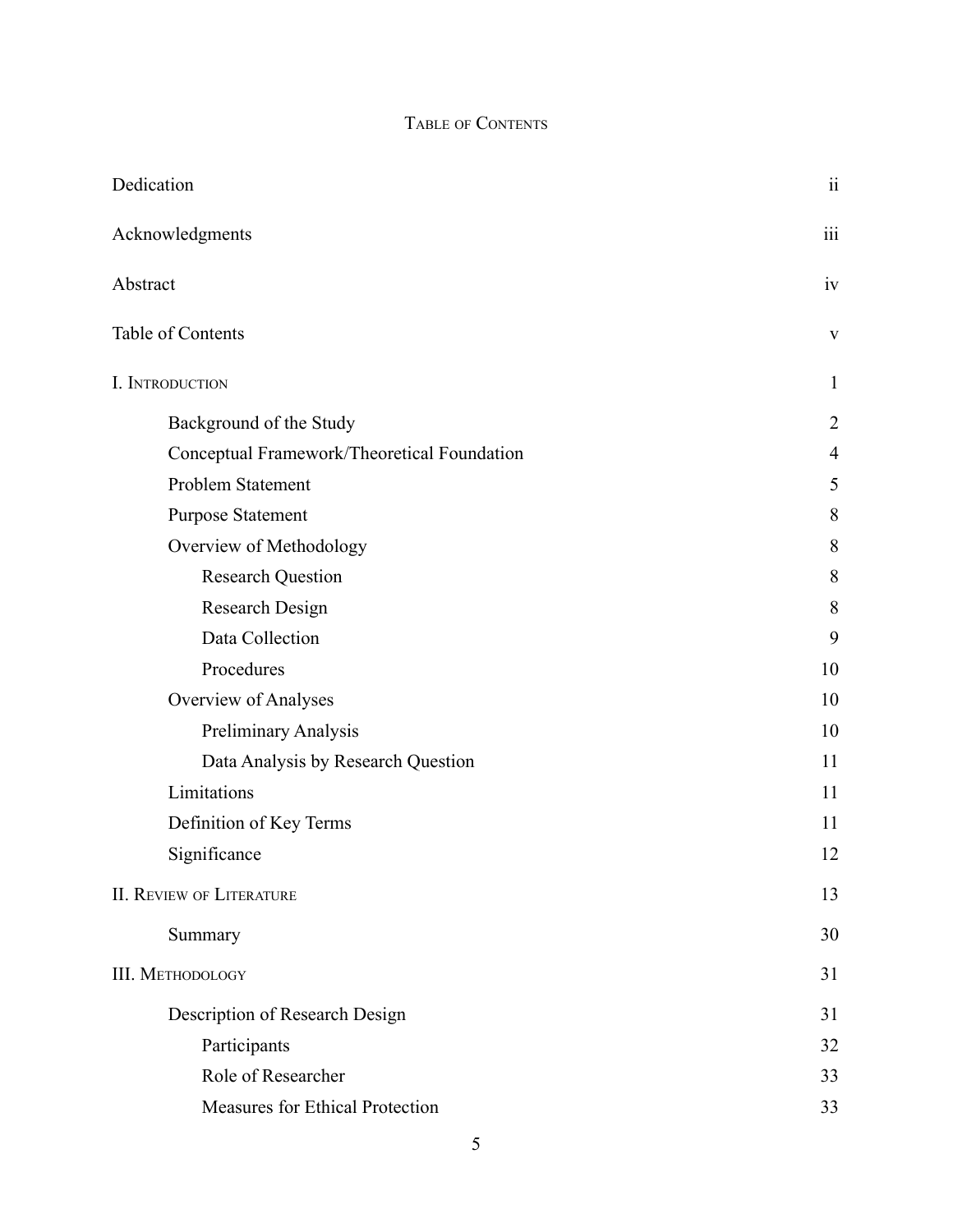| <b>Research Question</b>             | 33 |
|--------------------------------------|----|
| Data Collection                      | 33 |
| Procedures                           | 34 |
| Data Analysis                        | 35 |
| <b>Research Question</b>             | 35 |
| Summary                              | 36 |
| <b>IV. RESULTS</b>                   | 38 |
| Methods of Data Collection           | 38 |
| <b>Findings by Research Question</b> | 39 |
| <b>Research Question</b>             | 39 |
| Themes                               | 39 |
| Theme 1: Communication               | 39 |
| Theme 2: Online Instruction          | 41 |
| Theme 3: Teachers' Ability to Adapt  | 47 |
| Evidence of Quality                  | 49 |
| Summary                              | 50 |
| V. DISCUSSION                        | 51 |
| Methods of Data Collection           | 51 |
| <b>Summary of Results</b>            | 52 |
| Discussion by Research Question      | 54 |
| <b>Research Question</b>             | 54 |
| <b>Study Limitations</b>             | 57 |
| Implications for Future Practice     | 57 |
| Recommendations for Future Research  | 58 |
| Conclusion                           | 59 |
| References                           | 60 |
| Appendix A: Email Communication      | 64 |
| Appendix B: Informed Consent         | 65 |
| Appendix C: Interview Questions      | 66 |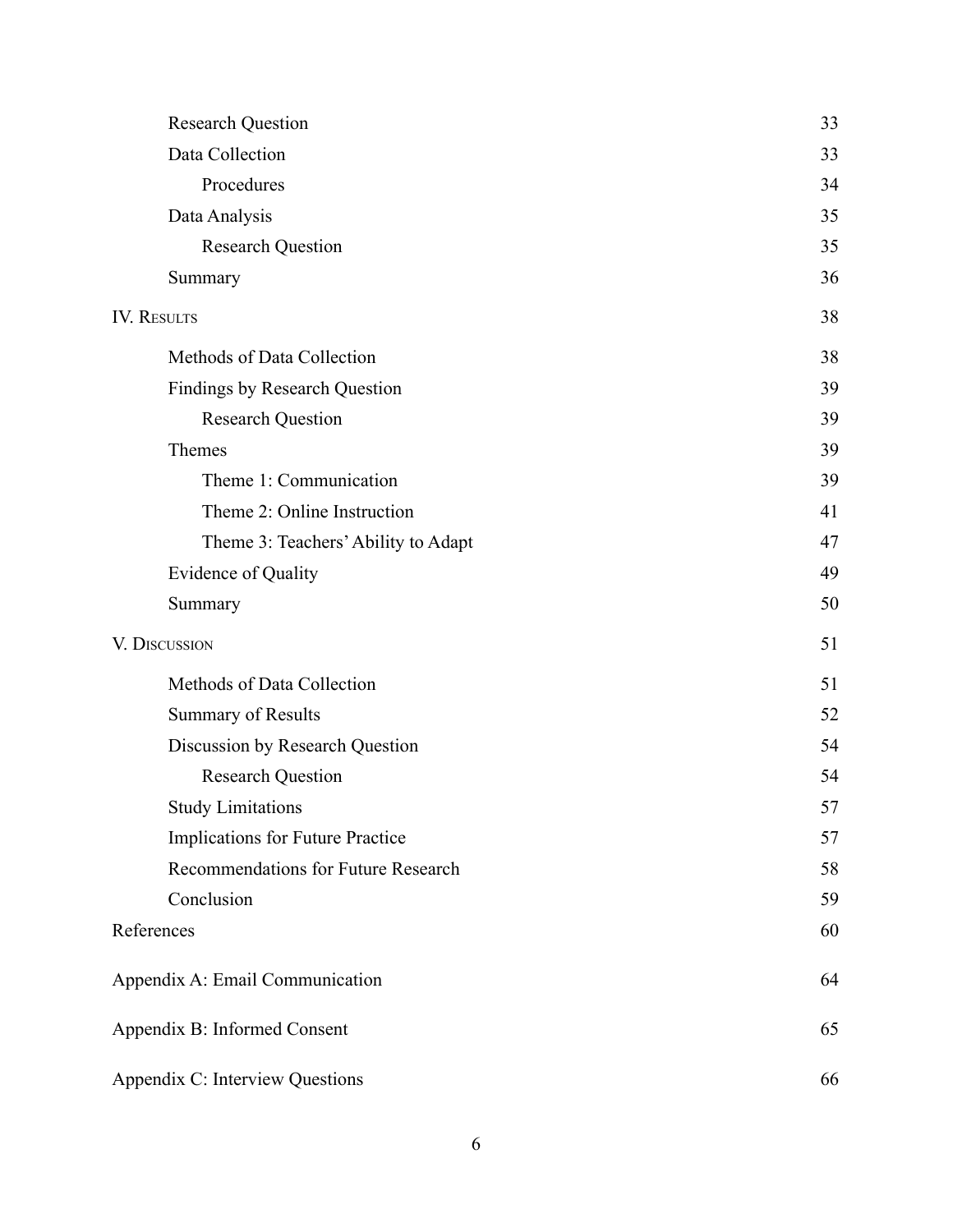| Appendix D: Table 1 | 67 |
|---------------------|----|
| Appendix E: Table 2 | 68 |
| Appendix F: Table 3 | 69 |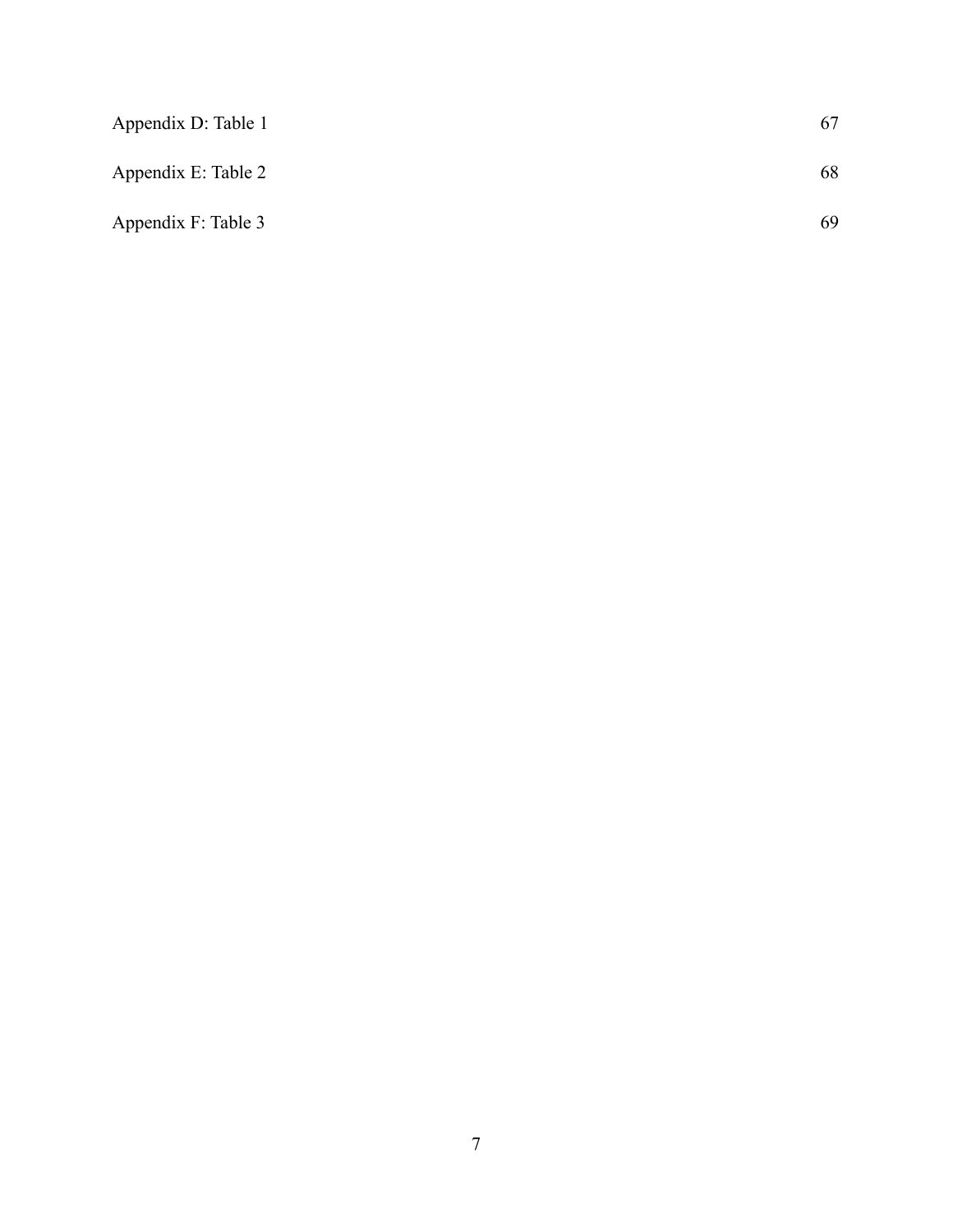#### I. INTRODUCTION

<span id="page-9-0"></span>COVID-19 is a highly infectious disease that originated from Wuhan, China and has emerged as a global pandemic (Remuzzi & Remuzzi, 2020). Research that examines teachers' perception of their readiness to teach online during COVID-19 and the transition from in-person to online instruction made by many teachers and students amidst the COVID-19 pandemic would prove beneficial to educational stakeholders in the event of another global shutdown of schools. As the 2020 COVID-19 pandemic spread, many grade schools, colleges, and universities indefinitely closed brick-and-mortar locations to prevent the spread of the virus, and a heavy push for online instruction was implemented (Hung & Wati, 2020).

Martin et al.'s (2019) quantitative study that examined faculty perception of their readiness to teach online revealed that novice online faculty perceived that they were not ready to deliver online instruction. The researchers measured readiness through faculty attitudes about the significance of online teaching competencies and faculty's perceptions of their ability to teach online confidently. Data captured from the MANOVA showed a significant difference in years of teaching online and delivery methods concerning perceived ability to teach online.

The researchers also uncovered that female faculty placed higher importance on online competencies. The researchers' findings indicated that faculty with minimal to no online teaching experience had lower perceptions of their ability to deliver online instruction than faculty with more than five years' experience (Martin et al., 2019). Faculty members who were new to online teaching had lower perceptions of their ability to teach online.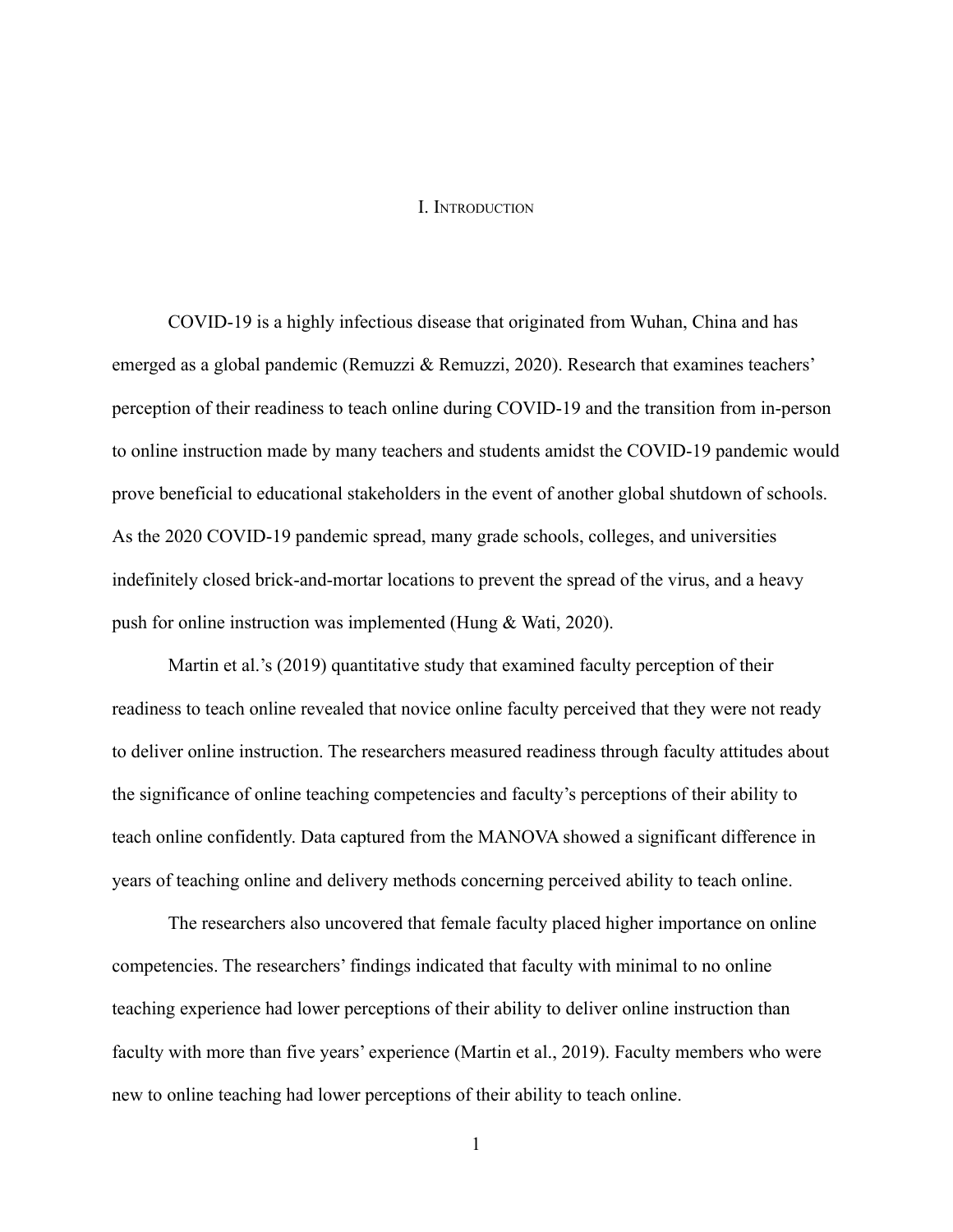Despite teachers' online teaching experience, shutdown measures to prevent the spread of COVID-19 within schools required numerous teachers and students to teach and learn from home, which essentially created a new version of "home-school" (Hung & Wati, 2020, p. 36). Though virtual learning is not unique to 21st-century education, virtual learning can add to the current challenges teachers face in education. Now that unprecedented numbers of teachers and students are required to function within the virtual learning environment (Hung & Wati, 2020), a study that examines high school SPED teachers' confidence to deliver instruction to exceptional children within an online learning environment will prove to be beneficial.

#### **Background of the Study**

<span id="page-10-0"></span>The COVID-19 pandemic has altered the face of education worldwide. Due to the pandemic, teachers and students utilized online learning environments in large numbers never seen before in history. COVID-19 expedited online learning in education following an abrupt closure of academic institutions, which initiated virtual learning at all educational levels (Afshan & Ahmed, 2020). Given the impact that the COVID-19 virus has had on society, the likelihood of online learning continuing beyond the "COVID era" is high. According to Afshan and Ahmed, a hybrid education model with blended learning (in-person and online instruction) will permanently emerge due to COVID-19. The requirement to abide by social distancing mandates and rules will influence schools to restrict classroom activities and hands-on practical training sessions to limited student numbers and increased online instruction.

In a 2020 study of 1,217 Israeli college students who transitioned to synchronous online learning during the COVID-19 pandemic, researchers reported that students exhibited a widespread adverse reaction to online education due to the pandemic in comparison to the responses from the more typical face-to-face learning conditions (Besser et al., 2020). Their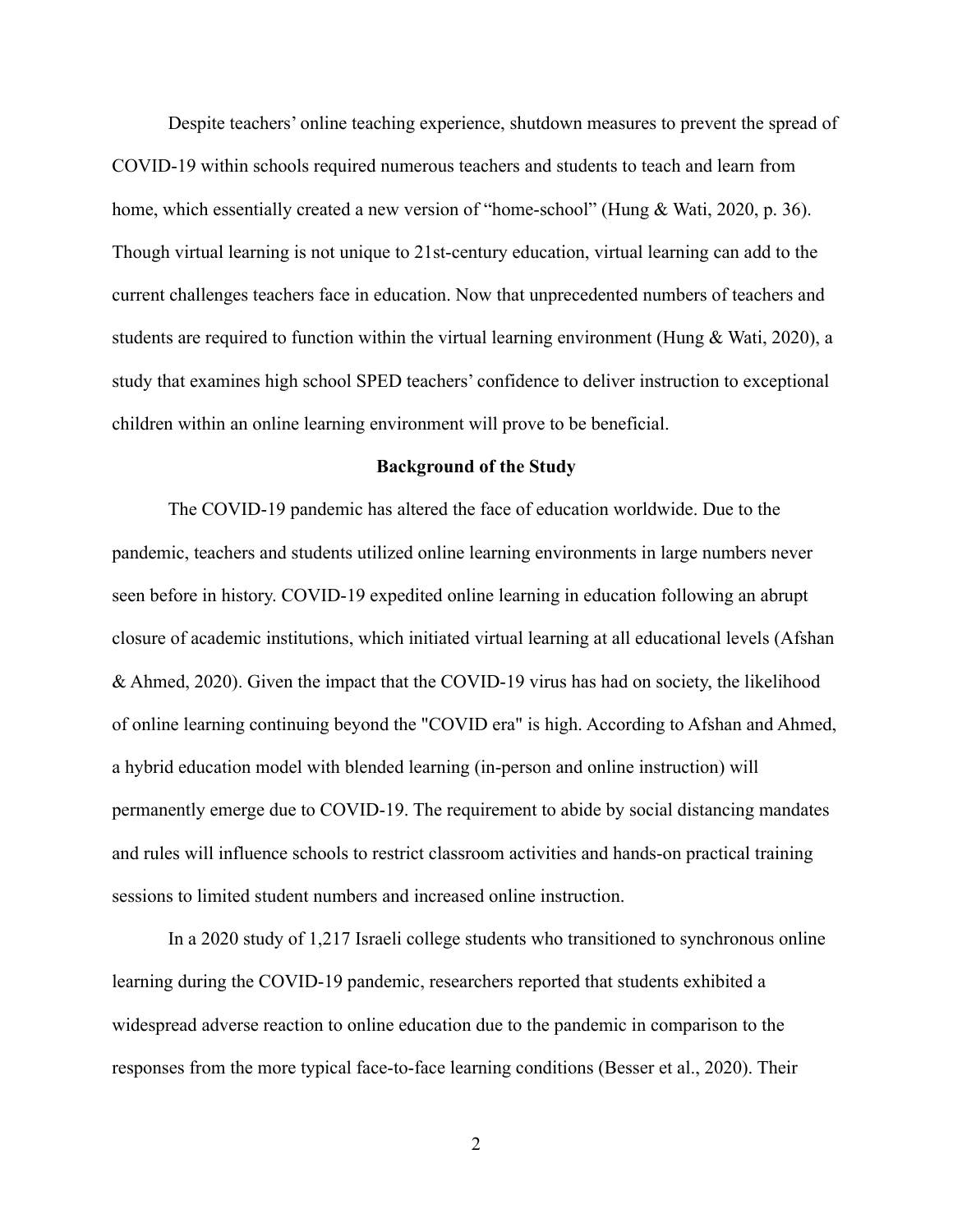cross-sectional study investigated the associations among adaptability, personality, and levels of learning experiences amongst college students forced to adapt to a rapid transition to synchronous online learning due to the COVID-19 pandemic. Moreover, positive reactions to the online learning environment due to COVID-19 were associated with adaptability and personality traits. Teachers and students were forced to adapt to online learning in unprecedented numbers. The researchers' study depicted how individuals' ability to adapt and their personality traits impacted their reactions to face-to-face online learning. Though every teacher and student are different, the researchers described a generally adverse response to online education transition due to COVID-19 amongst the college students. Therefore, school districts may benefit by helping students and teachers adapt to large-scale online learning in response to global health crises or natural disasters.

COVID-19 pushed much of education into the virtual space, which has strengthened opportunities to study online instruction effectiveness, online professional development, students' and teachers' perception of online learning and teaching, and digital devices and access limitations. Teachers and students need adequate and reliable digital devices and sufficient internet access to teach and learn virtually. Before the pandemic, the "digital divide" around the world amongst the poor was very evident, even in America, but the pandemic has significantly widened the gap (Hung & Wati, 2020, p.39). Thus, the digital divide is another barrier that teachers must face when delivering online instruction to all of their students. Teachers understanding of these challenges may also affect their confidence to provide adequate education to their students.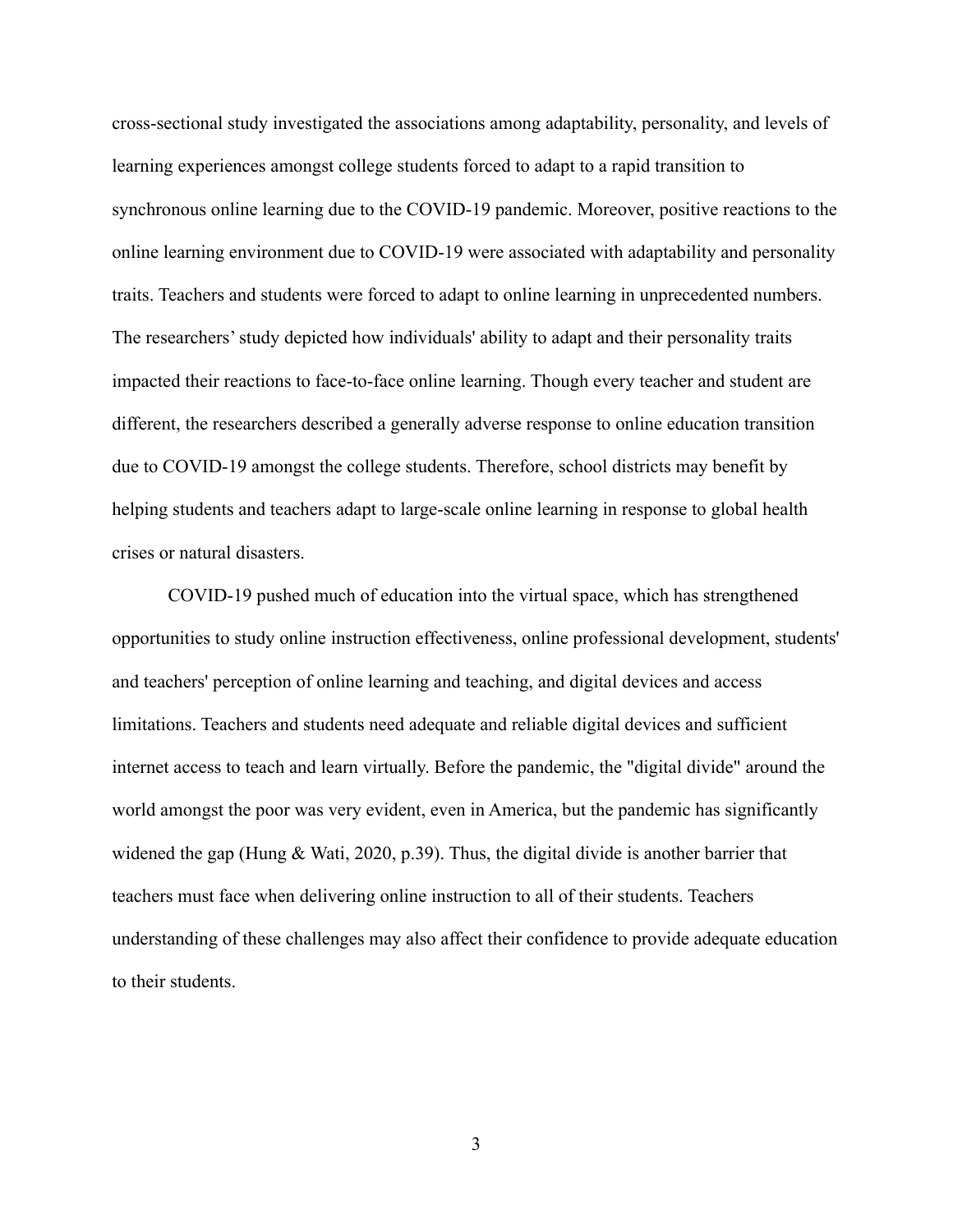#### **Conceptual Framework/Theoretical Foundation**

<span id="page-12-0"></span>This study utilized the interpretive framework of social constructivism. According to Creswell and Poth (2018), research conducted within a social constructivism framework aims to understand the participants' world in which they live and work. The researcher acknowledged that background can shape interpretation, and the researcher was committed to interpreting participants' constructions of meaning in their reality (Creswell  $\&$  Poth, 2018). When researchers conduct qualitative research, they invite the idea of multiple truths. Social constructivism is a type of grounded theory, and researchers following this interpretive framework will seek an understanding of the world in which they live and work. The researchers build subjective meanings of their experiences, and the goal of the research is to heavily rely on the participants' views of the phenomenon.

Researchers can make four philosophical assumptions when undergoing a qualitative study: epistemological, axiological, methodological, and ontological. An epistemological assumption requires the researcher to rely on subjective evidence from participants, such as quotes, and the researcher will spend time in the field with participants as an "insider" (Creswell & Poth, 2018, p.20). The axiological assumption can look like a researcher freely discussing values that fashion the narrative and includes their interpretation in conjunction with those of the participants. The methodological assumption calls for researchers to use inductive logic, study the topic within context, and use an emerging design. This study focused on ontological assumptions.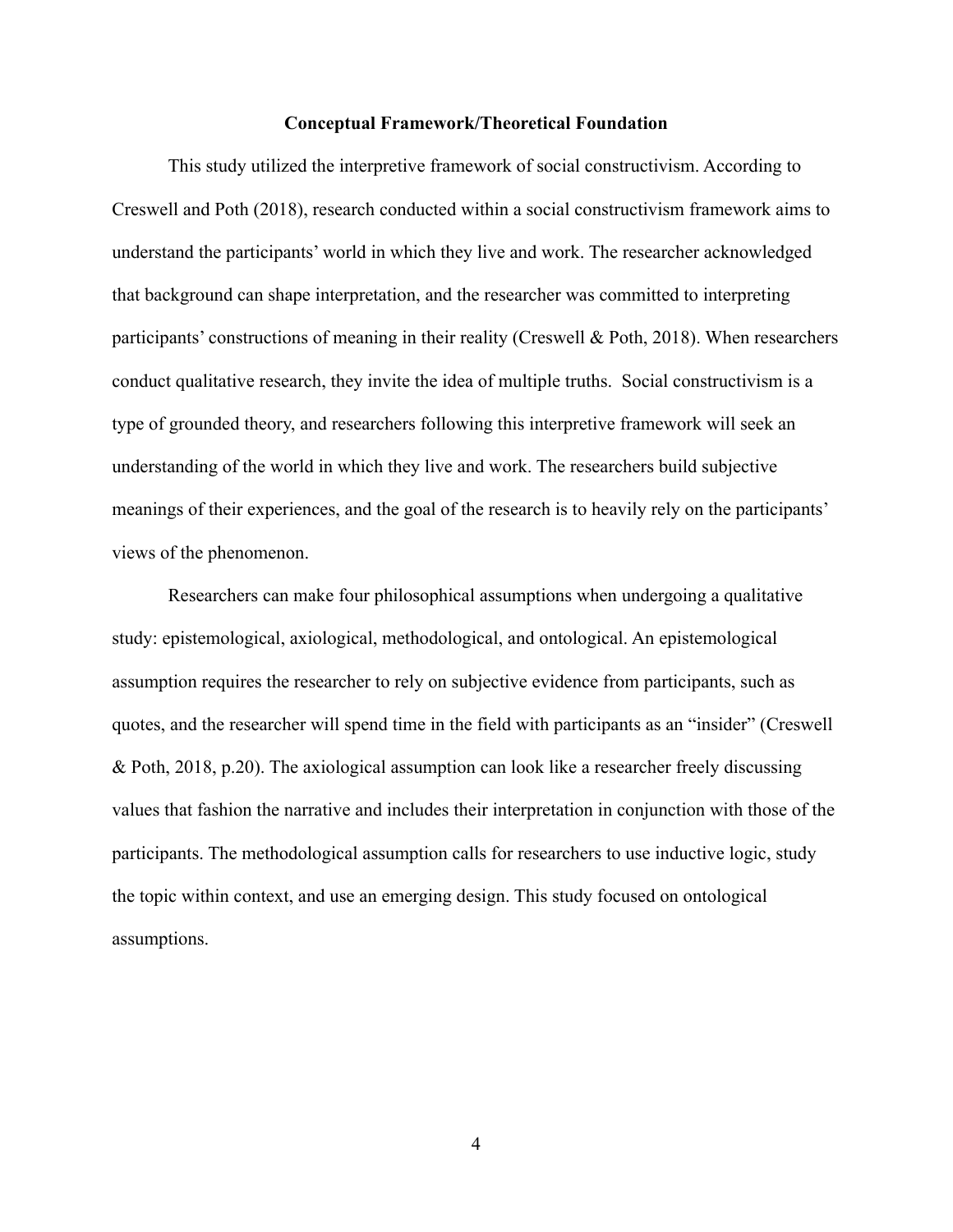A researcher applying an ontological assumption to the qualitative research would report different perspectives as themes unfold within their findings (Creswell & Poth, 2018). Research crafted through social constructivism with ontological beliefs embraces the thought that several realities are formed through the participants' lived experiences and social interactions with others (Creswell & Poth, 2018). In a phenomenological qualitative study, such as the study at hand, researchers would report how participants view the experience of the phenomenon differently (Moustakas, 1994).

As seen through ontological beliefs, social constructivism fits this study because all participants had their reality of the phenomenon, delivering SPED services to students solely through online instruction due to the COVID-19 pandemic. Each teacher interviewed presented their unique reality of the phenomenon influenced by their life experiences and social interactions with others. This study investigated how high school SPED teachers' confidence to deliver SPED instruction to their students was affected by the reality of being required to provide solely online instruction within a school district that was 100% virtual due to COVID-19.

#### **Problem Statement**

<span id="page-13-0"></span>The 2020 COVID-19 pandemic had substantially altered others' daily social interactions and the delivery of education globally. From preschool to universities, educational institutions worldwide temporarily closed their brick-and-mortar facilities to prevent the spread of the COVID-19 virus. Shutdown measures required numerous teachers and students to teach and learn from home, which essentially created a new version of "home-school" (Hung & Wati, 2020, pp.39). The transition from in-person to virtual learning was very abrupt, and the transition forced teachers of all experience levels to adapt to a new normal of virtual instruction due to the COVID-19 pandemic.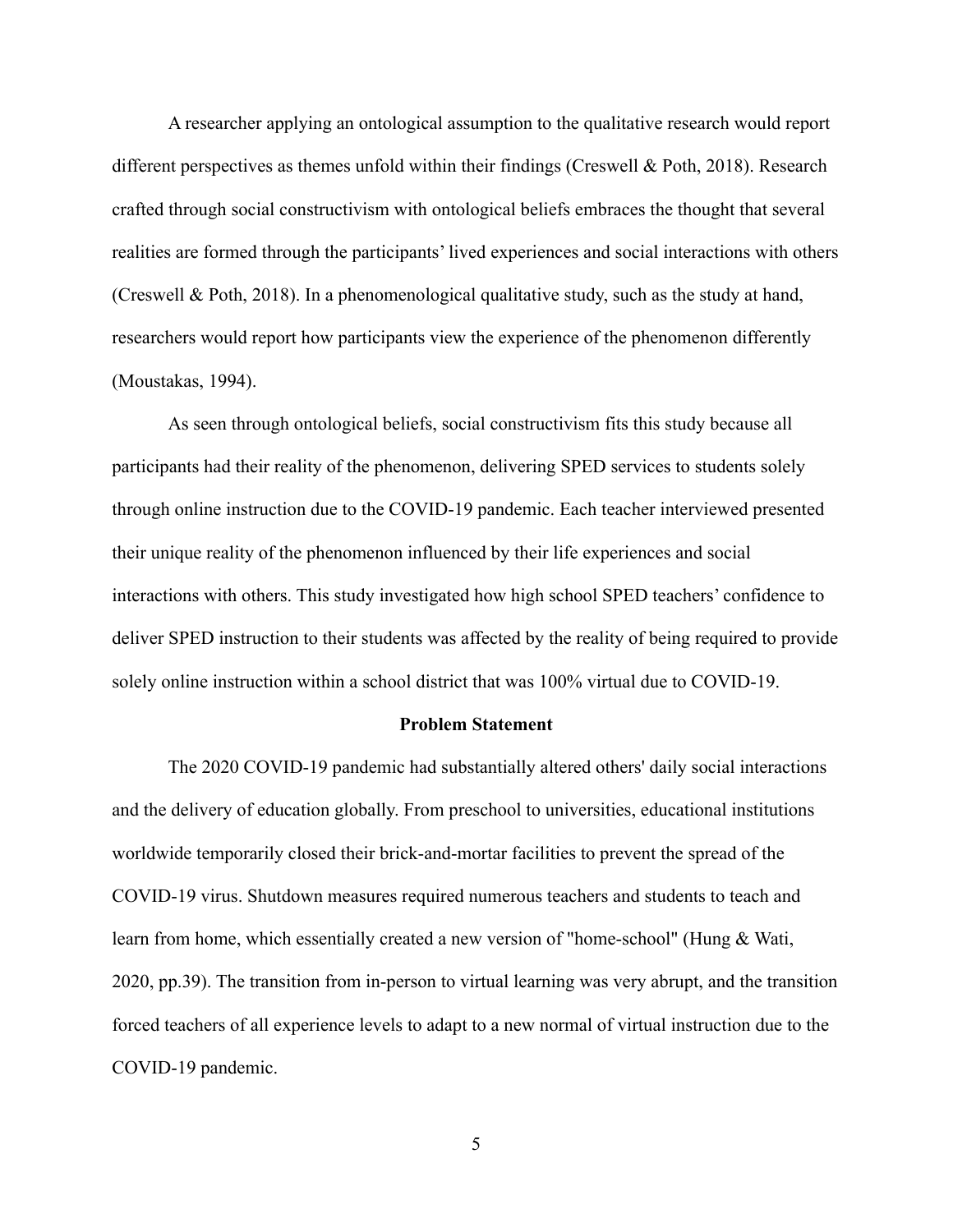Though virtual learning was not new to 21st-century education, virtual learning added to the many challenges that were already being faced in education. With the unprecedented numbers of teachers and students required to function within the virtual learning environment (Hung & Wati, 2020), how did the pandemic affect high school SPED teachers' confidence to deliver instruction to exceptional children? The aim of this study was to answer that question by exploring the perceptions of virtual learning on high school SPED teachers' confidence to provide instruction to students within a school district that was 100% virtual due to COVID-19.

Widespread virtual learning due to COVID-19 has inevitably impacted all stakeholders in education. A study exploring how virtual learning affected teachers' confidence in delivering sound instruction, specifically the perceptions of high school SPED teachers' confidence to provide services, warranted consideration. The world's response to the COVID-19 pandemic called for many educational institutions to adopt virtual learning, but the virtual learning environment was unsatisfying in some aspects (Hung &Wati, 2020). COVID-19 forced students and teachers worldwide to face a unique phenomenon of isolation that had never been previously experienced. Many students felt as though they missed the face-to-face interactions with their peers and teachers and the school's structured routine. The pandemic had provided researchers with an opportunity to explore the virtual learning environment's strengths and weaknesses and the electronic tools used to deliver information and instruction in education like never before.

Research that would provide a specific study of how virtual learning perceptions due to COVID-19 influenced SPED instructors' confidence in delivering instruction to their students would provide valuable data. The research opportunity to explore the impacts of isolation, social distancing, and technology during a pandemic was vast. The pandemic allowed researchers to also look at teachers' transitions from traditional classroom instruction to a virtual experience.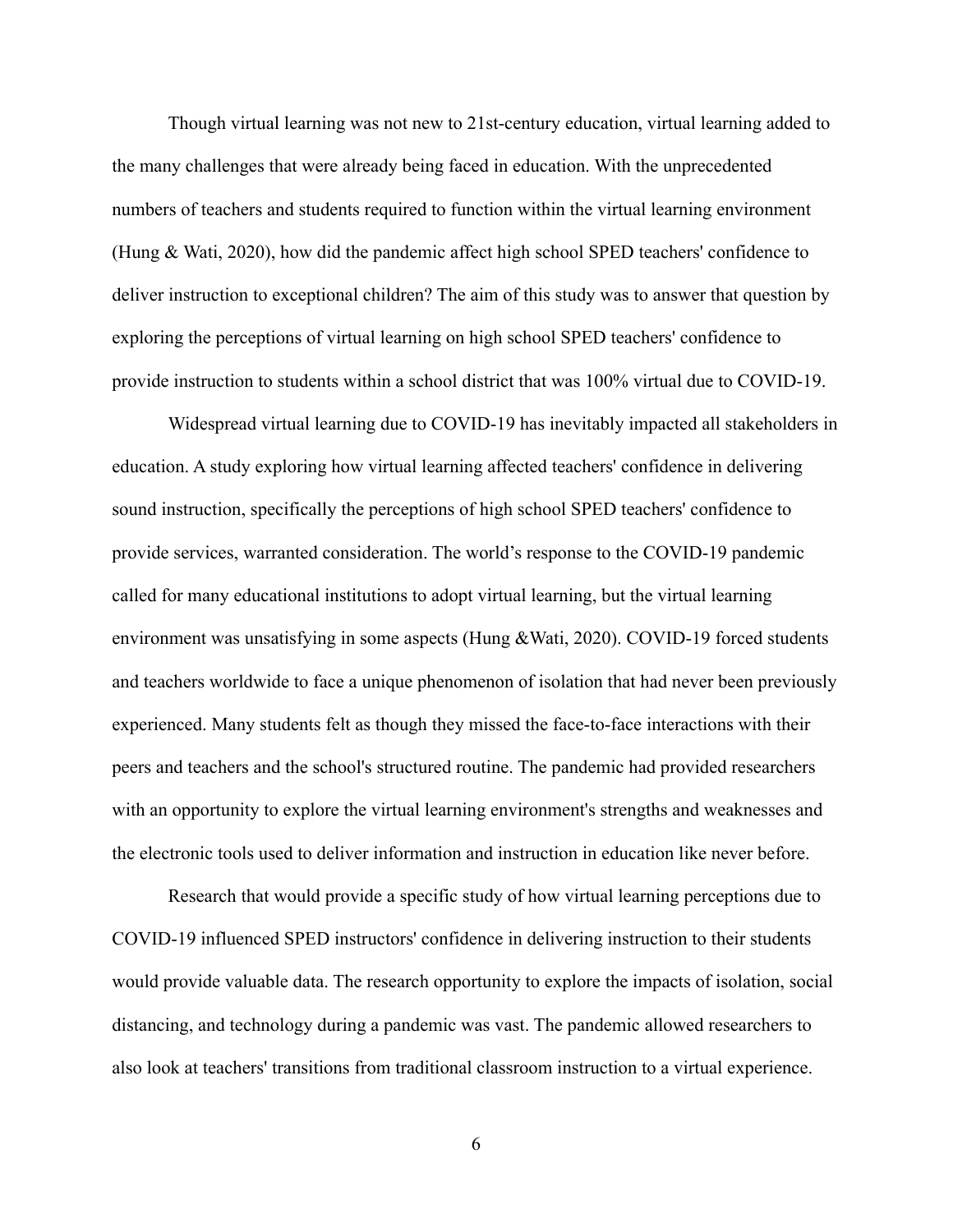According to Hung and Wati (2020), three significant areas challenged all virtual teachers and students: the digital divide, epistemological concern, and ethics of existence. The "digital divide" (p. 39) referred to the unequal distribution of internet access and cellular networks between countries and areas. Across the globe, not all students had access to digital platforms, services, and resources provided by the government or global networks during the COVID-19 school closures. The pandemic exacerbated the digital divide amongst countries and social-economic classes worldwide, including in America. Virtual learning, specifically virtual asynchronous learning, created a learning experience for unguided and individualistic students.

In contrast, the physical presence of teachers helps to make learning worthwhile, dialogical, and approachable. The second draw-back of virtual learning is that virtual education cannot freely and directly meet students' psychological, physical, and emotional needs (Hung & Wati, 2020). The third challenge of virtual learning mentioned by Hung and Wati involved the lack of human interaction experience. SPED teachers are faced with all of these same challenges, plus the additional challenge of providing adequate services to their students.

Due to the lack of research in this area concerning how virtual learning influences high school SPED teachers, this study will contribute meaningful data in this area. The study was carried out as a phenomenological qualitative study. Individual stories or experiences of high school SPED teachers who share in the experience of teaching and administering services to students within a 100% virtual learning environment was captured. The potential data that this study provided can be utilized to improve the virtual learning experience for teachers and students. Data can also be used to better equip schools and school districts to know where and how to fill the gaps of service provided due to virtual learning.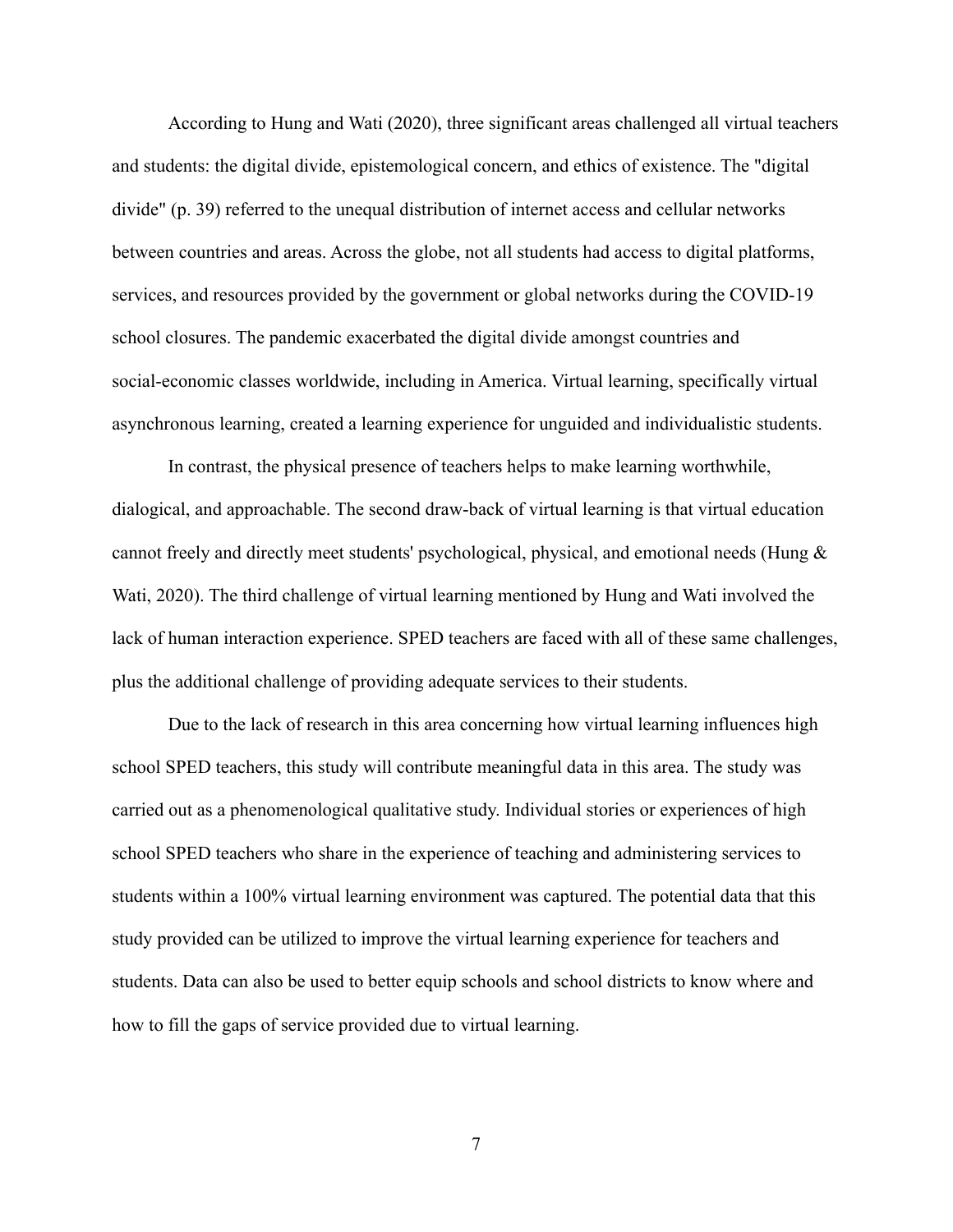#### **Purpose Statement**

<span id="page-16-0"></span>The purpose of this phenomenological study was to explore the perceptions of high school SPED teachers' confidence to deliver virtual instruction to students within a school district that was 100% virtual due to COVID-19. Virtual learning was generally defined as the primary delivery of the learning experience through a web-based platform and digital devices (Hung & Wati, 2020).

#### **Overview of Methodology**

<span id="page-16-1"></span>This study was conducted as a phenomenological qualitative study to assess how transitioning to 100% virtual teaching due to COVID-19 influenced high school SPED teachers' confidence and ability to instruct their students. The data collection was carried out through virtual interviews. The aim of the study was to understand and describe the reality of each teachers' narratives of their experience and feelings of delivering instruction virtually and producing an in-depth description of providing virtual education due to COVID-19.

#### <span id="page-16-2"></span>**Research Question**

This study addressed the following research question:

1. How has the transition to 100% virtual teaching due to COVID-19 influenced high school SPED teachers' confidence to instruct their students?

#### <span id="page-16-3"></span>**Research Design**

This phenomenological qualitative study utilized virtual interviews of high school SPED teachers to determine how transitioning from the traditional classroom to virtual instruction had influenced teachers' confidence to instruct their students. The interviews were transcribed and coded for themes.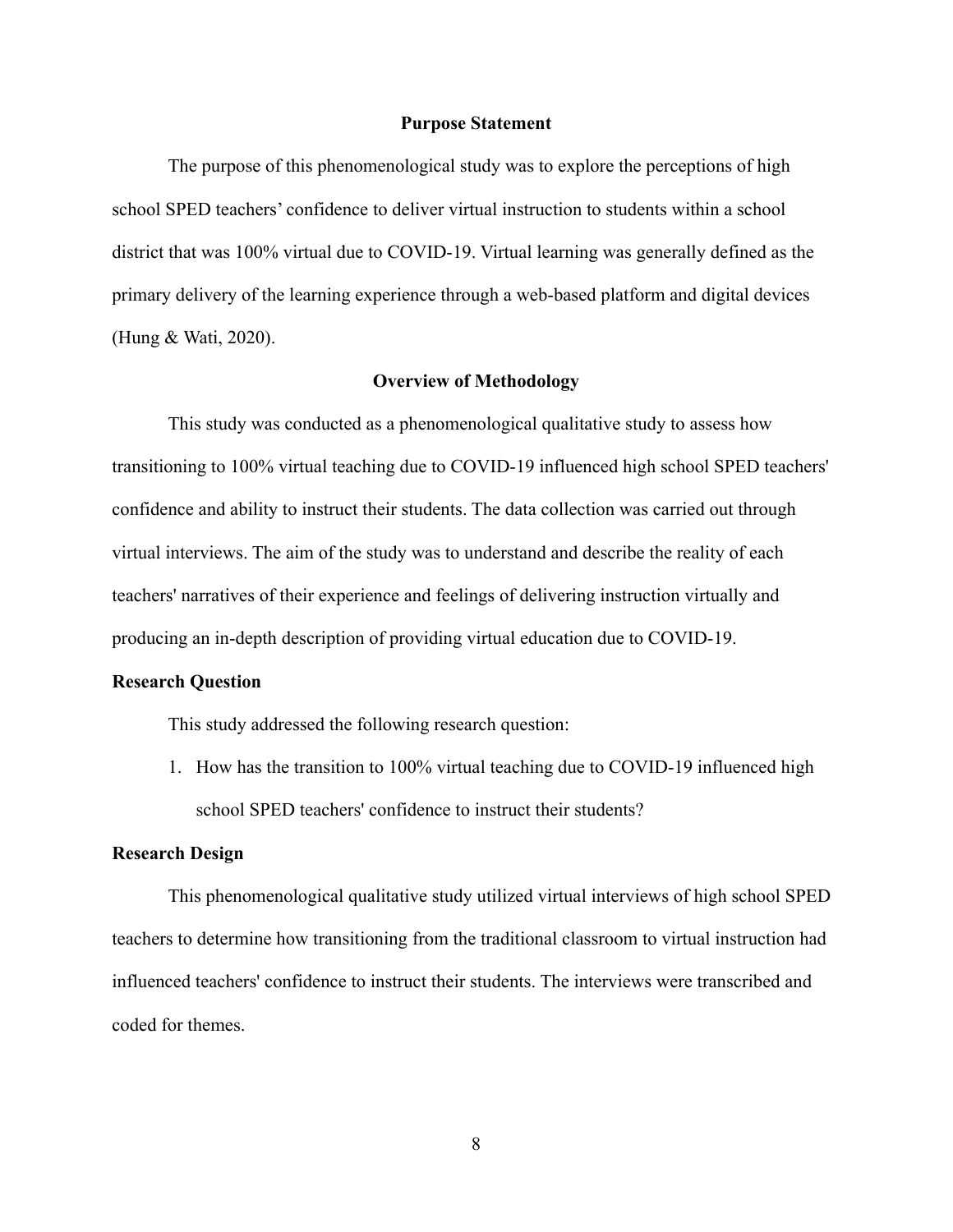Using a phenomenological research design allowed the researcher to capture the meaning and understanding of the special education teachers' lived experience as a virtual instructor. The common phenomenon was that all high school special education teachers were thrust into an online environment as the primary delivery of their instruction to their students from March 2020 to February 2021. The design of this study investigated the teachers' experience and their perception of their ability to deliver sound instruction in a 100% virtual environment.

In the study, the researcher reported how teachers viewed the experience of the phenomenon differently (Moustakas, 1994). As seen through ontological beliefs, social constructivism was the best fit for the study because all of the teachers had their reality of the phenomenon, delivering SPED services to students solely through online instruction due to the COVID-19 pandemic. Each teacher interviewed presented their unique reality of the phenomenon influenced by their life experiences and social interactions with others.

#### <span id="page-17-0"></span>**Data Collection**

The data collection for this phenomenological qualitative study was conducted via virtual interviews with high school SPED teachers from a Tennessee school district that was 100% virtual due to the COVID-19 pandemic. Teachers were briefed on the study's purpose and assured appropriate measures would be taken to maintain ethical guidelines. Teachers were also given an informed IRB consent outlining the potential benefits and harms of the study, assurance of anonymity, and data protection. The researcher interviewed teachers regarding their lived experience of teaching virtually due to the pandemic to understand how virtual instruction due to the COVID-19 pandemic had affected high school SPED teachers' confidence in delivering SPED services to students in a 100% virtual environment.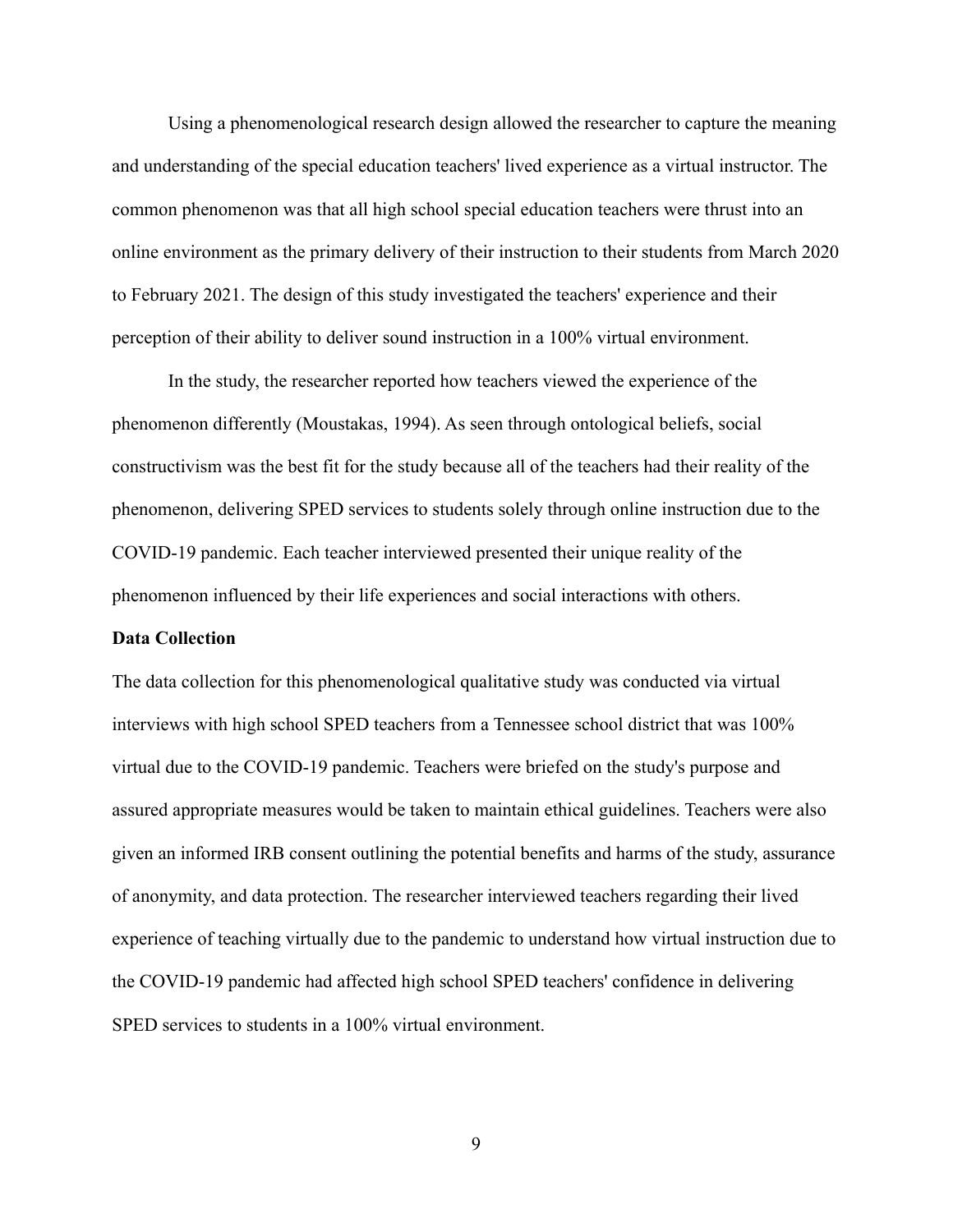Snowball sampling, which is a non-probability sampling method, was the sampling method employed for the study. Participating teachers were asked to refer another SPED teacher for the study, and teachers were made aware that a teacher referral was not mandatory. The researcher leveraged teachers' relationships with other SPED teachers within the school district to identify study participants.

## <span id="page-18-0"></span>**Procedures**

Once IRB approval was gained from Southeastern University (SEU), the researcher emailed potential high school SPED teachers requesting their study participation. Teacher emails were accessed using the participating school district's contact database. The emails included the overview and purpose of the study. After receiving the teacher's acceptance, the researchers emailed an informed consent and a link to schedule a virtual interview with the teachers. The researcher sent a follow-up email to participants that contained the audio recording and transcription of the interview for the teacher's review for validation. Once accuracy was confirmed, the researcher began to code the transcript and identify all of the data's themes. Once the data were analyzed, the researcher made recommendations and shared findings with participating teachers, the administrators, and the school district.

#### **Overview of Analyses**

<span id="page-18-1"></span>The researcher coded the data for a theme and developed a central theme with categories. The analysis of the axial coding resulted in information gathered around causal conditions, strategies, intervening conditions, and consequences (Creswell & Poth, 2018).

#### <span id="page-18-2"></span>**Preliminary Analysis**

The preliminary analysis of the data began with open coding. The data collected was coded for its major categories of information (Creswell & Poth, 2018). The researcher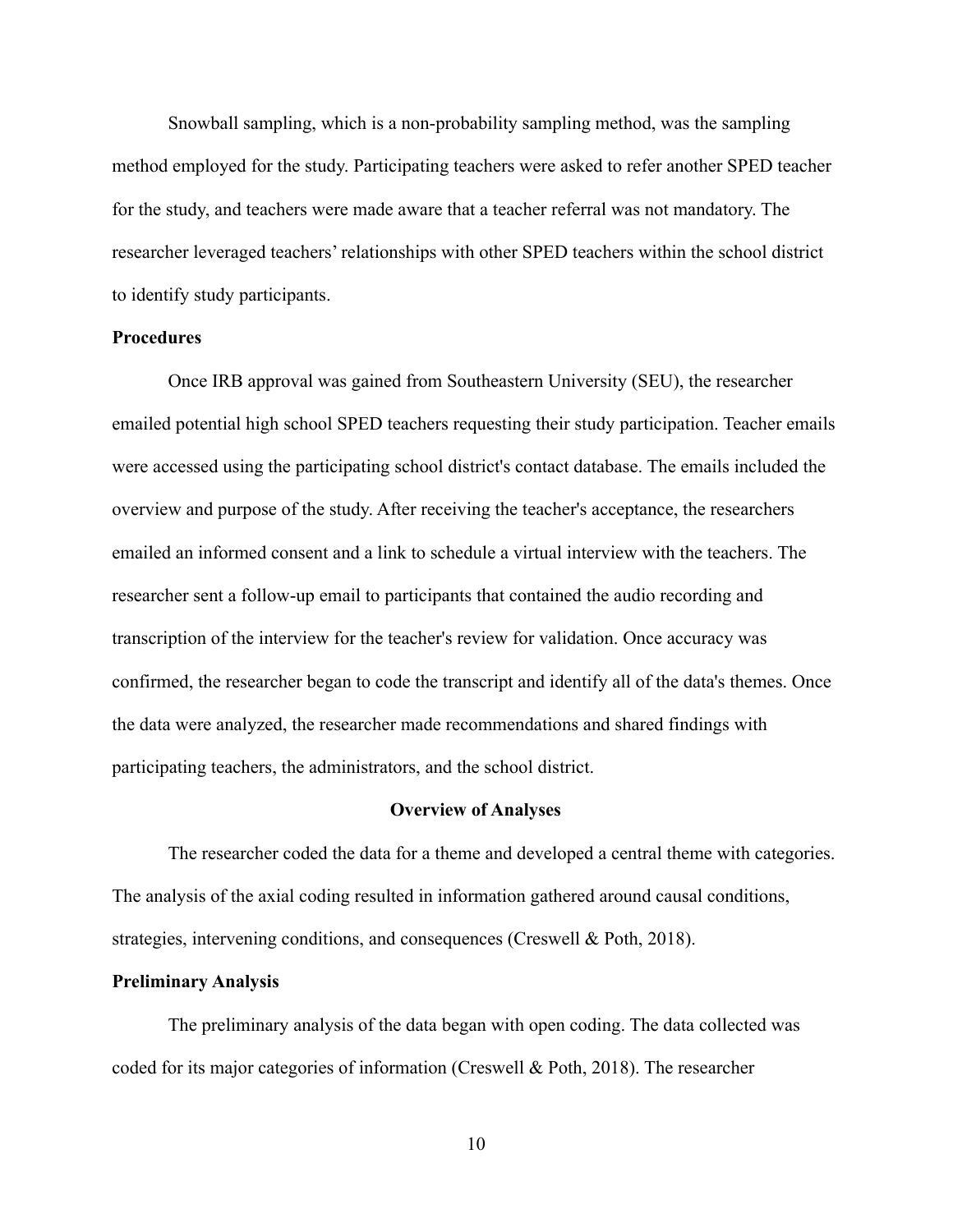aggregated and interpreted the data. When open coding was complete, the researcher created axial coding, which consisted of categories created around the identified core phenomenon.

#### <span id="page-19-0"></span>**Data Analysis by Research Questions**

The researcher took the information gathered from open and axial coding and presented a coding paradigm through a visual model that identified the central phenomenon, explored causal conditions, specified strategies, identified the context and intervening conditions, and delineated the consequences (Creswell & Poth, 2018).

#### **Limitations**

<span id="page-19-1"></span>Qualitative studies tend to take on a phenomenological view in which "reality inheres in the perceptions of individuals" (Joyner et al., 2018, p.82). The researcher examined the findings in this study within the context of the study limitations. Because of the phenomenological qualitative research design, the sample was relatively small, and, accordingly, readers should interpret results with caution. The participant sample only included high school SPED teachers, as outcomes may be similar or different considering if the researcher took participants from the elementary or middle school levels. The study was also limited by one geographical area.

#### **Definition of Key Terms**

<span id="page-19-2"></span>The following words and phrases are key terms for the study.

- **special education teachers**: Teachers who are specifically trained to educate individuals with special education in suitable environments to fulfill these individuals' educational and social needs that meet their developmental features and academic capabilities (Levent, 2016).
- special education students: Students who receive services and accommodations because of their significant difference compared to their coevals on personal and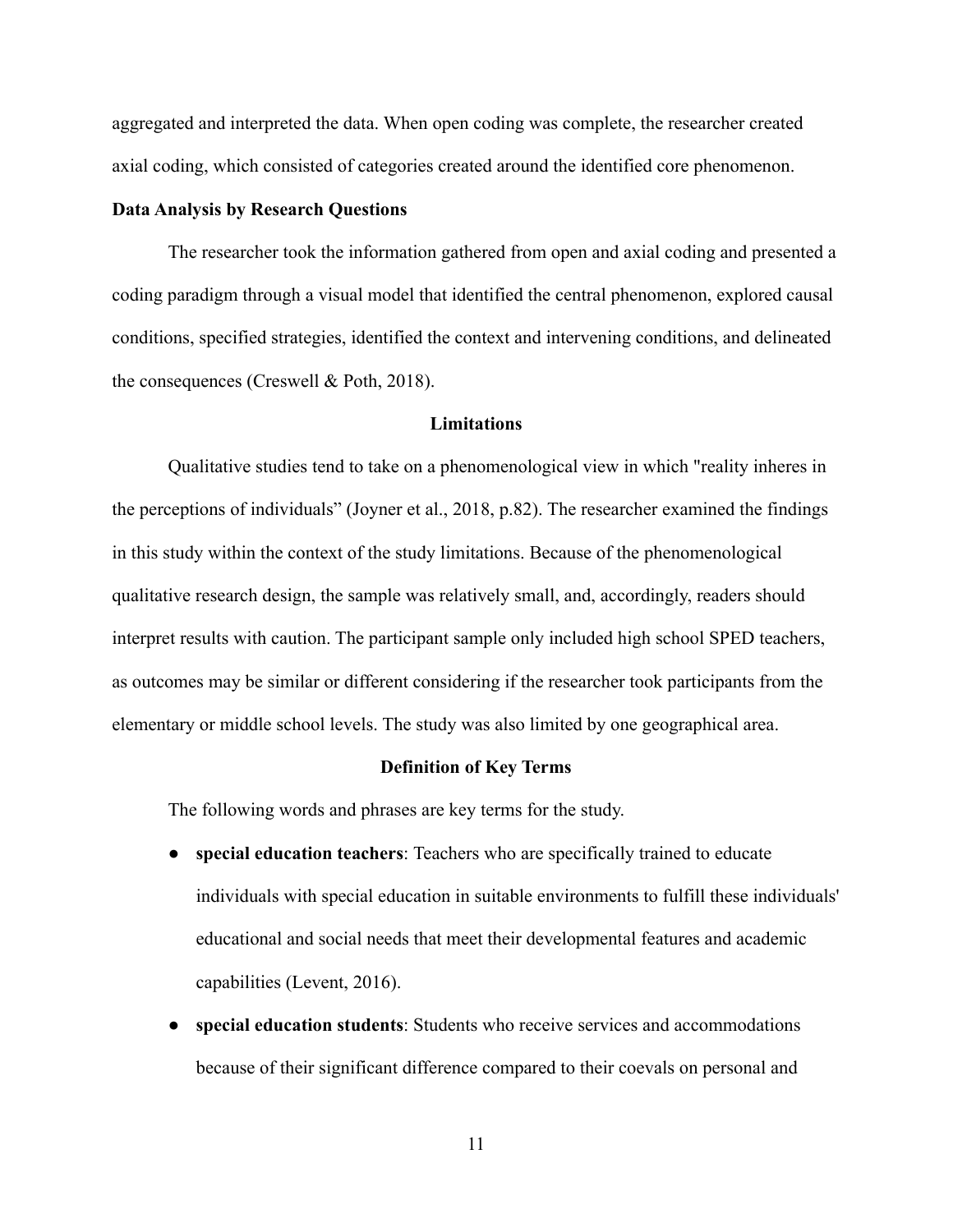developmental features and educational capabilities due to various reasons (Levent, 2016).

**virtual learning**: The primary delivery of the learning experience through a web-based platform and digital devices (Hung & Wati, 2020).

#### **Significance**

<span id="page-20-0"></span>This study was conducted to understand how the transition to virtual learning amid a crisis, like the COVID-19 pandemic, affected SPED teachers' confidence to deliver SPED instruction within a 100% virtual learning environment. Data gathered from the study were aimed at helping school districts develop better disaster preparedness plans to target high school SPED teachers' efficacy to deliver SPED services to their students in a 100% virtual environment. COVID-19 changed the face of education and caused the most significant known transition in history from in-person learning to virtual learning. Study data were also aimed to help school districts develop meaningful professional development for all teachers and provide insight into what negatively affects teachers' confidence to deliver instruction.

The benefits of the study are not limited to teacher and district improvements. The study can positively impact students' academic growth, as teachers and school districts improve upon online instruction and professional development that prepares teachers for virtual instruction in the future. The study provided school administration with data and recommendations on how to increase teacher readiness and confidence to deliver online instruction. The study also advanced the guiding framework and contributed to the literature on teacher readiness for virtual instruction, guided improvements in exceptional students' academic achievement, and shed light on necessary district-wide professional development to improve online instruction.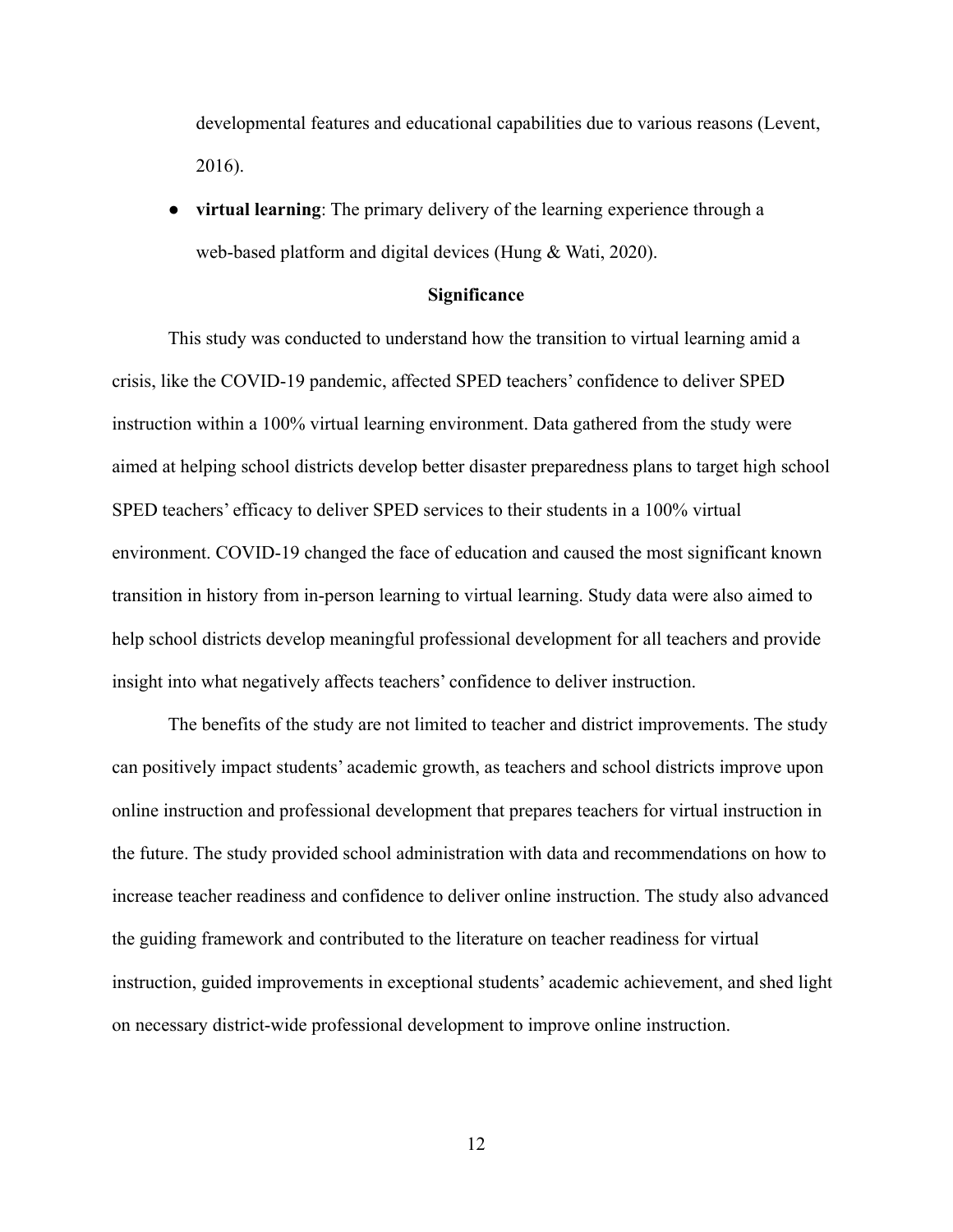#### II. REVIEW OF LITERATURE

<span id="page-21-0"></span>The purpose of this phenomenological study was to explore the perceptions of high school SPED teachers' confidence to deliver virtual instruction to students within a school district that was 100% virtual due to COVID-19. A review of recent literature pertaining to the teacher readiness for online instruction, the delivery of online special education instruction, and schools transitioning from in-person to online instruction due to COVID-19 paint a clear background to the study.

As new technologies develop, teachers must seek new approaches to structure, deliver, and assess courses and curricula for online teaching (Martin et al., 2019). Some researchers would argue that a teacher's past teaching experience serves as a sole foundation to online teaching; however, some researchers oppose such thought. Ko and Rossen (2017) argued that an online setting differs from an instructor teaching in a traditional, face-to-face classroom environment.

Martin et al. (2019) conducted a study that examined faculty perception of their readiness to teach online. The study examined four areas of online teaching competencies: technical competency, course communication, course design, and time management. The four competencies were based on the researchers' review of literature and existing readiness instruments. The purpose of their study was to examine faculty perceptions on their readiness to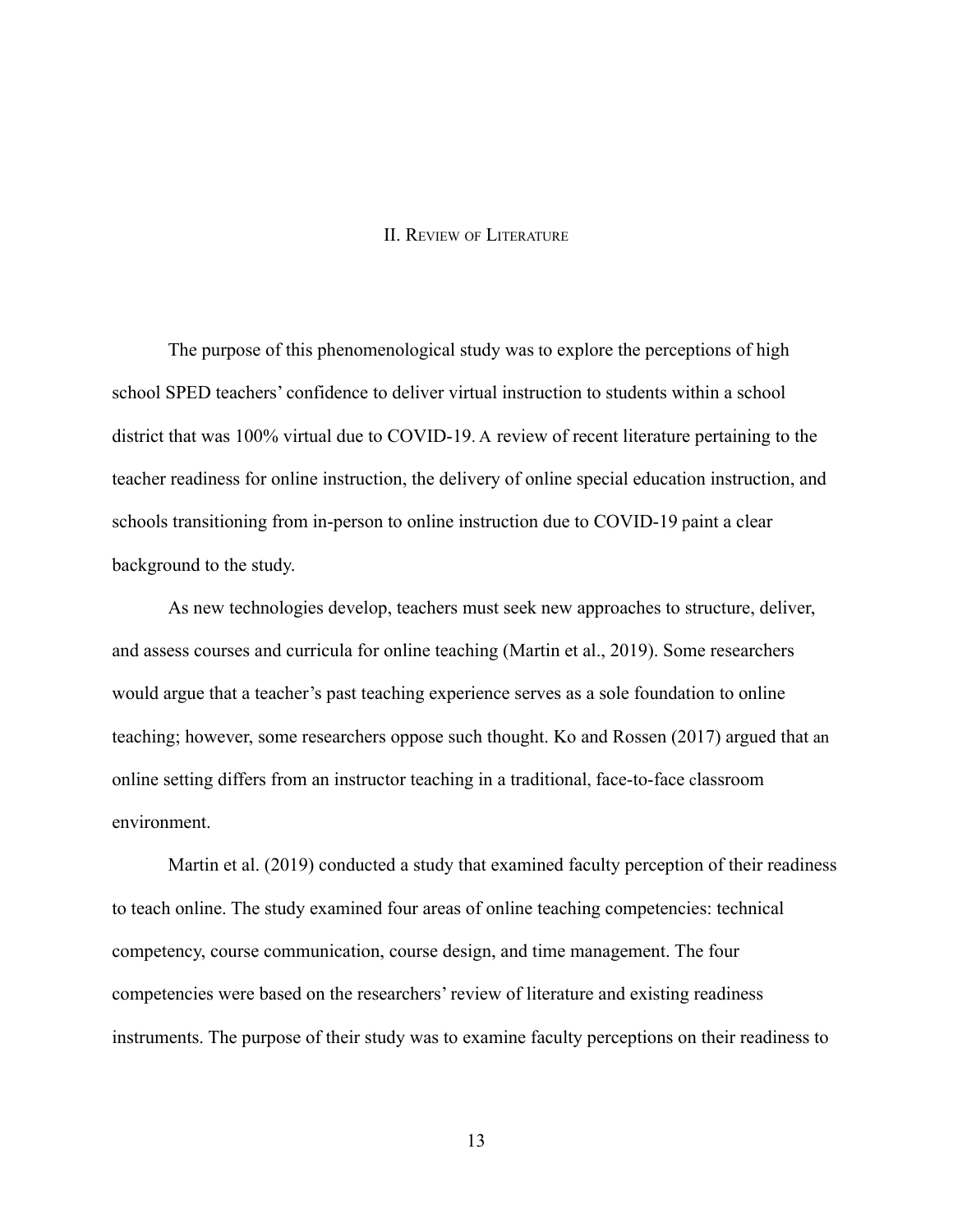teach online by examining their attitude about the importance of competencies and their perception of their ability to teach online. The study had two research questions:

- 1. What are faculty attitudes on the importance of online teaching competencies and faculty's perception of their ability to confidently teach online?
- 2. What demographic factors are related to faculty attitudes about online teaching competencies and their ability to teach online?

The researchers developed their own instrument, Faculty Readiness to Teach Online (FRTO), based upon their literature references and review of other instruments. The significant literature reviewed was that of Downing and Dyment (2013), Gay (2016), and Lichoro (2015), which specified an instrument and framework to measure teacher readiness to teach online. A 20-item readiness instrument from the University of Toledo (2017) and a 30-item survey from Pennsylvania State University (2017) were also reviewed. Martin et al. believed that both instruments failed to capture the entirety of faculty readiness in a way that would satisfy their desired research approach. Therefore, they selected the broader categories of the University of Toledo survey (time management, technical competency, communication, and design) and some of the question items from the Pennsylvania State University survey to construct the FRTO instrument. In addition, the researchers' instrument contained two major constructs: perception of ability and attitude based on importance. Each construct used the same items (design, communication, time management, and technical competency), and participants were asked to rate how significant each competence was for online teaching and self-efficacy to complete the tasks based upon the judgment of their own competencies.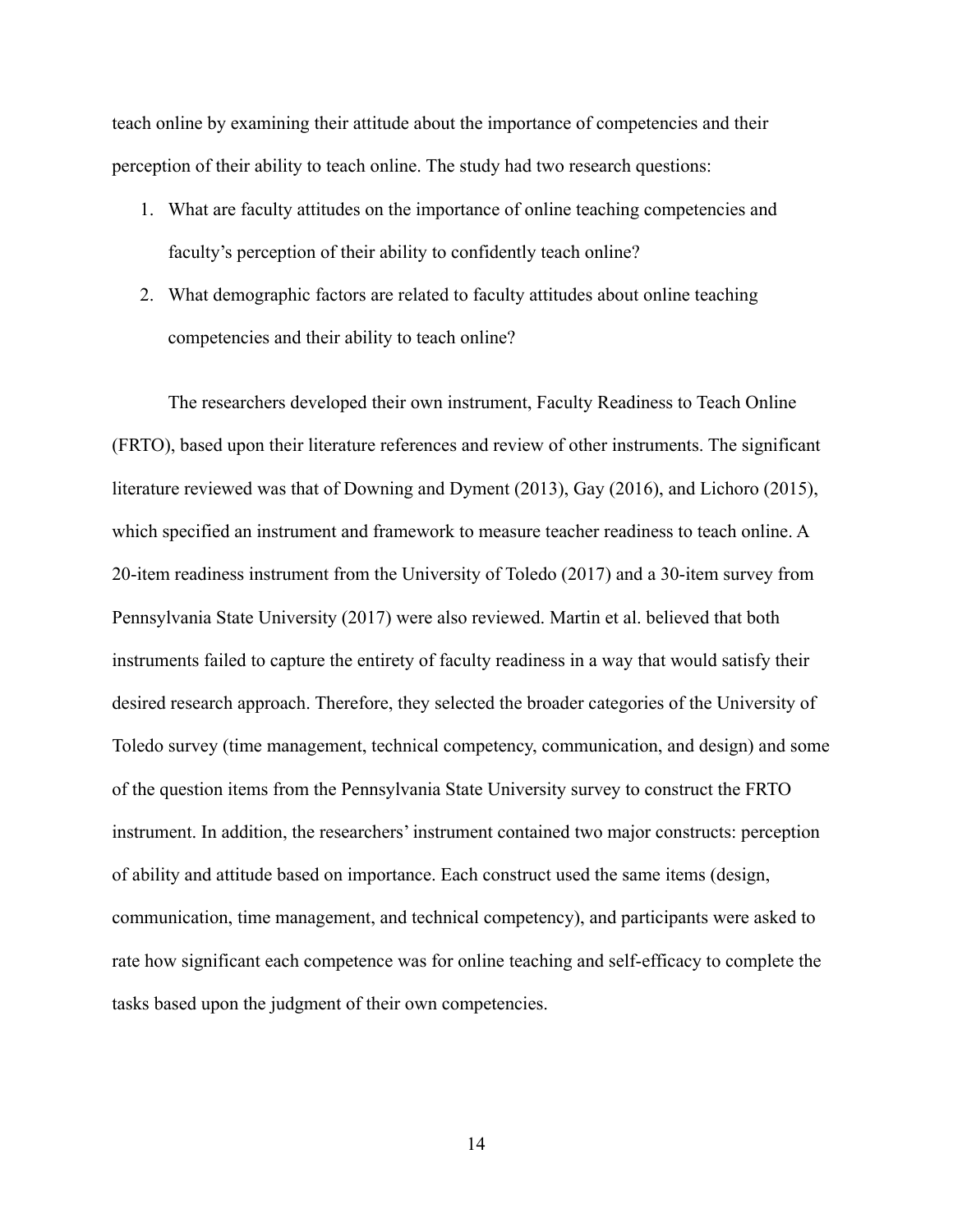Martin et al.'s (2019) study was a survey-based study that utilized the SurveyShare electronic tool to deliver surveys to three United States distribution lists: the American Research Association (AERA) Online Teaching and Learning Special Interest Group (250 members), the Association for Educational Communications Technology (AECT; 1,984 members), and a United States public southeastern university's faculty (529 members). Two hundred and five faculty responded to the survey. Out of the 205 respondents, 144 or 70% were female, 56 or 27% were male, and 5 or 3% did not identify their gender. The participants from all three lists were not statistically significantly different from each other concerning years of teaching, years of teaching online, age, and gender. Therefore, the researchers grouped all participants for analyses.

Findings from the study showed that the competencies that instructors perceived as most significant in all competency areas differed from the top competencies that faculty believed they could accomplish. Faculty rated the design of online learning activities and course orientations as very important in course design. Faculty perceived their ability to organize online instructional materials and assessments to be high. The faculty rated their ability to send announcements and email communication as tasks that they could successfully accomplish. Faculty rated scheduling time for course design and grading as very important in time management, and faculty perceived their ability to accomplish these tasks as high. Faculty also rated managing learning management systems and basic computer operations as significantly important technical competencies, and their ability to accomplish these tasks was rated high. The researchers' study also revealed that female faculty members displayed significantly higher perceptions of the value of course communication, design, and time management in comparison to their male counterparts. Lastly, faculty with online teaching experience had higher perceived levels of proficiency to deliver instruction that displayed pedagogical aptitudes than novice instructors.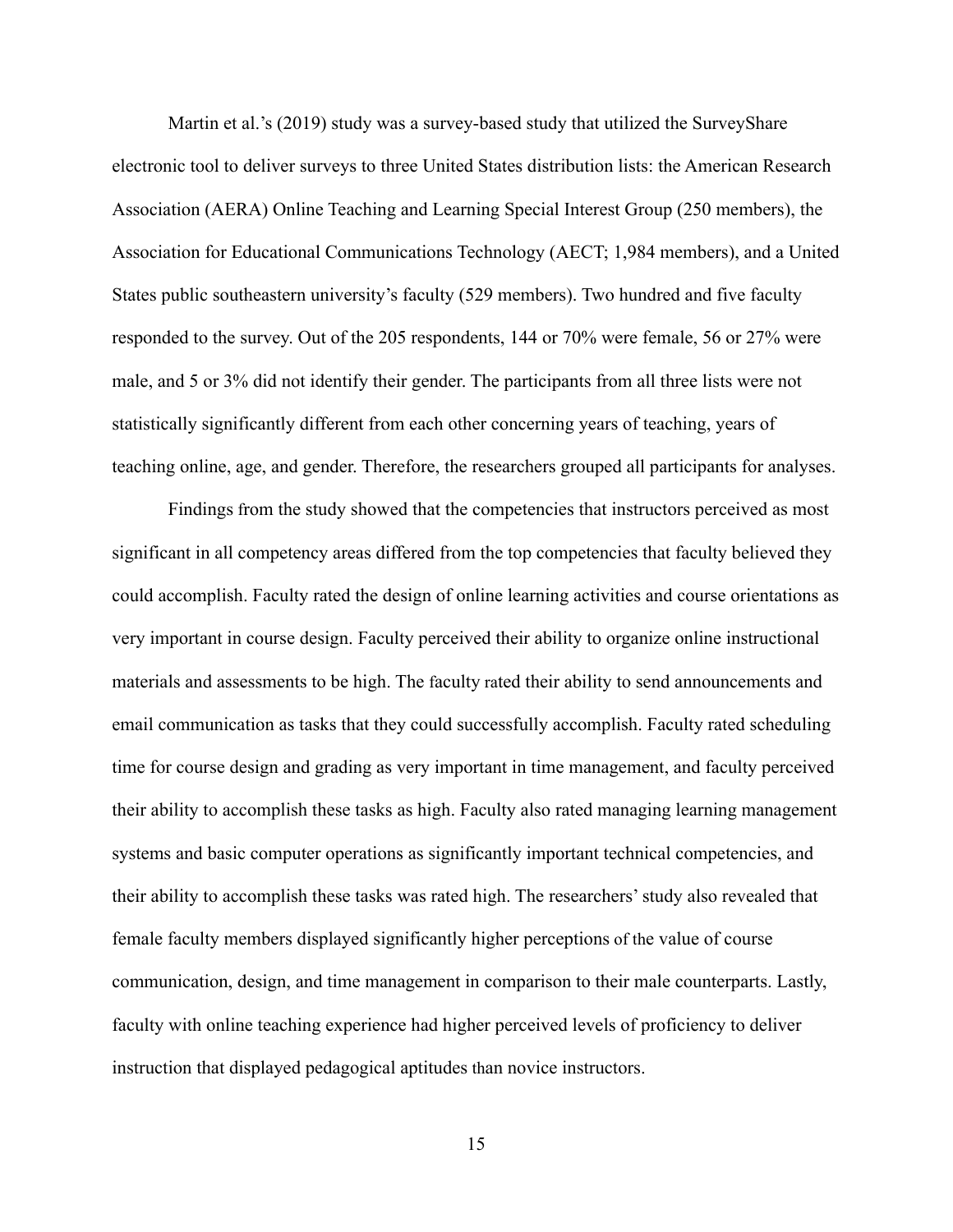Studies centered on teaching aptitudes in the online environment can provide significant insight on how professional development can be crafted to assist and support online faculty in higher education institutions (Martin et al., 2019). Martin et al.'s study provided implications for three groups:

#### 1. Faculty teaching online and faculty preparing to deliver online instruction

- 2. Instructional facilitators who support instructors in online instruction
- 3. Administrators who support faculty in online instruction

Martin et al.'s (2019) study contained several limitations. An initial limitation was the low response rate (205 responders out of a sample of 2,763). The sample of responders was not a clear representation of the target population of online instructors. A significant portion of the responders was faculty in the education department, but having faculty from various disciplines would have been ideal. Also, the researchers did not have an exhaustive list of competencies. The suggestions for future studies included expanding the list of competencies and categories not included in Martin et al.'s study and examining the virtual teaching environments of community colleges and K-12.

Gay (2016) conducted a study about the online instructor e-learning readiness (e-readiness) before, during, and after course delivery. The reference to e-readiness throughout the study refers to an instructor's aptitude to utilize an electronic learning system (ELS) and its technical tools. Launching from the DeLone and McLean model (2004), Gay's (2016) study extended the metrics utilized to evaluate ELS by highlighting the exceptional characteristics that described e-ready online instructors at a Caribbean university that effectively utilized ELS. Gay's (2016) findings served as a benchmark for comparing the rate of e-readiness before, during, and after course delivery, and assessing strengths and hurdles affecting e-ready online teachers over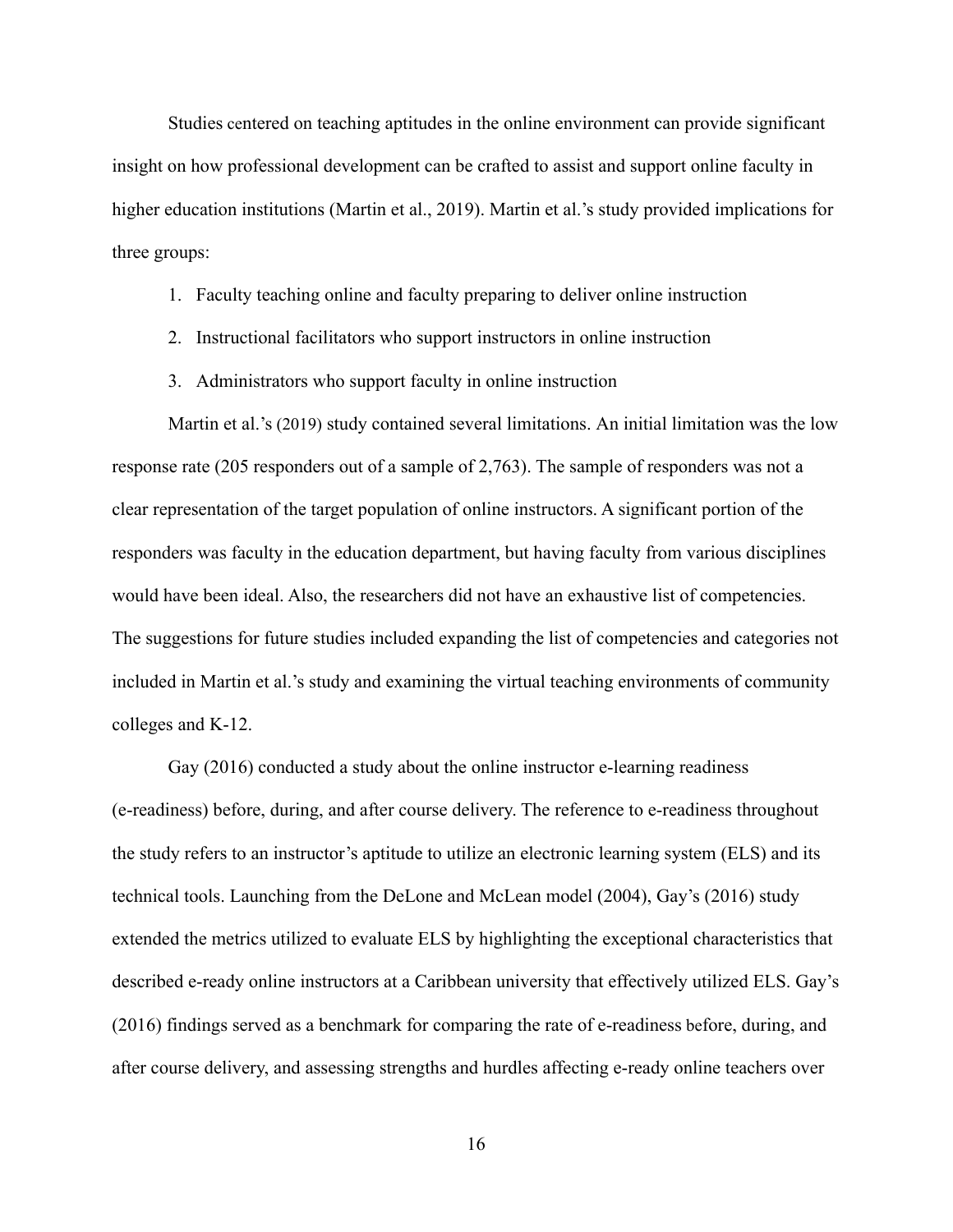the duration of an online course. The research questions addressed in the study were the following:

- 1. What are the necessary attributes of an e-ready online instructor?
- 2. What is the level of e-readiness of online instructors in this university system?
- 3. How does online instructor e-readiness impact:
	- a. ELS quality, information quality, and service quality during pre-course preparation?
	- b. ELS use and user satisfaction during course delivery?
	- c. Net benefits at course completion?

Gay's (2016) study was conducted at a Caribbean university with four campuses, including an online campus. The online campus contained two categories of online instructors: course coordinators and e-tutors. The online instructors targeted 500 online instructors from 17 Caribbean countries employed at the virtual campus. The instructors were studied for two semesters. The only online training that the instructors received was a 5-week mandatory online training course in managing the ELS.

The data collection of the survey was accomplished through an online survey instrument composed of two sections: demographics and ELS success. The ELS success section contained 31 items adopted from three instruments in order to capture responses from six factors. The measurements of the ELS quality, and information and quality service quality, constituted the pre-course scale. The course delivery scale consisted of the measurements of user satisfaction and system use. The net benefits measurements contained the completion scale. A Likert scale was used for all question items, ranging from 1-5, with 1 being "strongly disagree" and 5 being "strongly agree". The e-readiness section of the survey was designed by the University of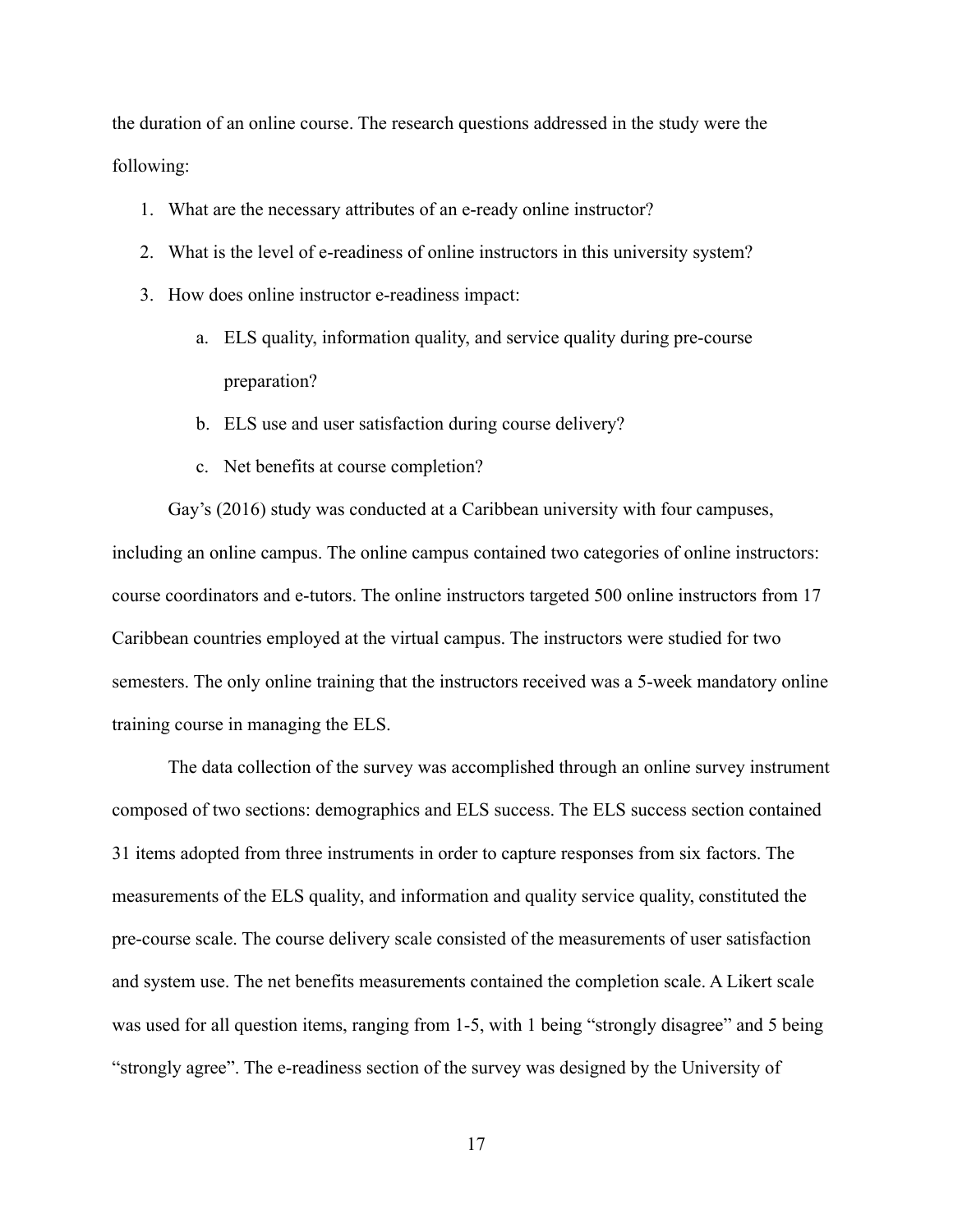Kentucky Distance Learning Technology Center, and this section compared those who showed substantial readiness for the ELS with those who were unprepared. The e-readiness section of the survey used three scales: technical readiness, lifestyle readiness, and pedagogical readiness. The e-readiness section of the survey also used the same Likert scale ranges as the ELS success section (Guy, 2016).

Research question one was tested by utilizing the item that corresponded to the highest mean score in each pedagogical readiness, technical readiness, and lifestyle readiness scale as the basis of the necessary attributes that identified an online instructor as e-ready. The lowest mean scores in each of the three scales represented areas of deficiencies. To test the second research question, each mean value derived for the lifestyle, pedagogical, and technical readiness scales that were at least four or higher represented an acceptable indicator for online instructor e-readiness. The aggregate ratings of the three scales represented the overall e-readiness level of the instructors. The third research question, and its three sub questions, were tested through a linear regression analysis using the SPSS version 19 to identify the relationship between e-readiness and the factors at pre-course delivery (service quality, ELS quality, and information quality) (Guy,  $2016$ ).

The online survey consisted of a total of 220 responses across two semesters; 208 of these responses were complete and included in the study. The number of female respondents represented 78.4% of the total respondents, 28.4% of respondents taught from four to six years, 56.3% taught social science courses, and 86.5% of the respondents lived in one of the countries with a main campus. The survey results revealed that demographic attributes had no effect on lifestyle, pedagogical readiness, or technology. The cohort was deemed to be 90.6% e-ready, but only 72.6% of the online instructors were actually identified as e-ready. Deficits in lifestyle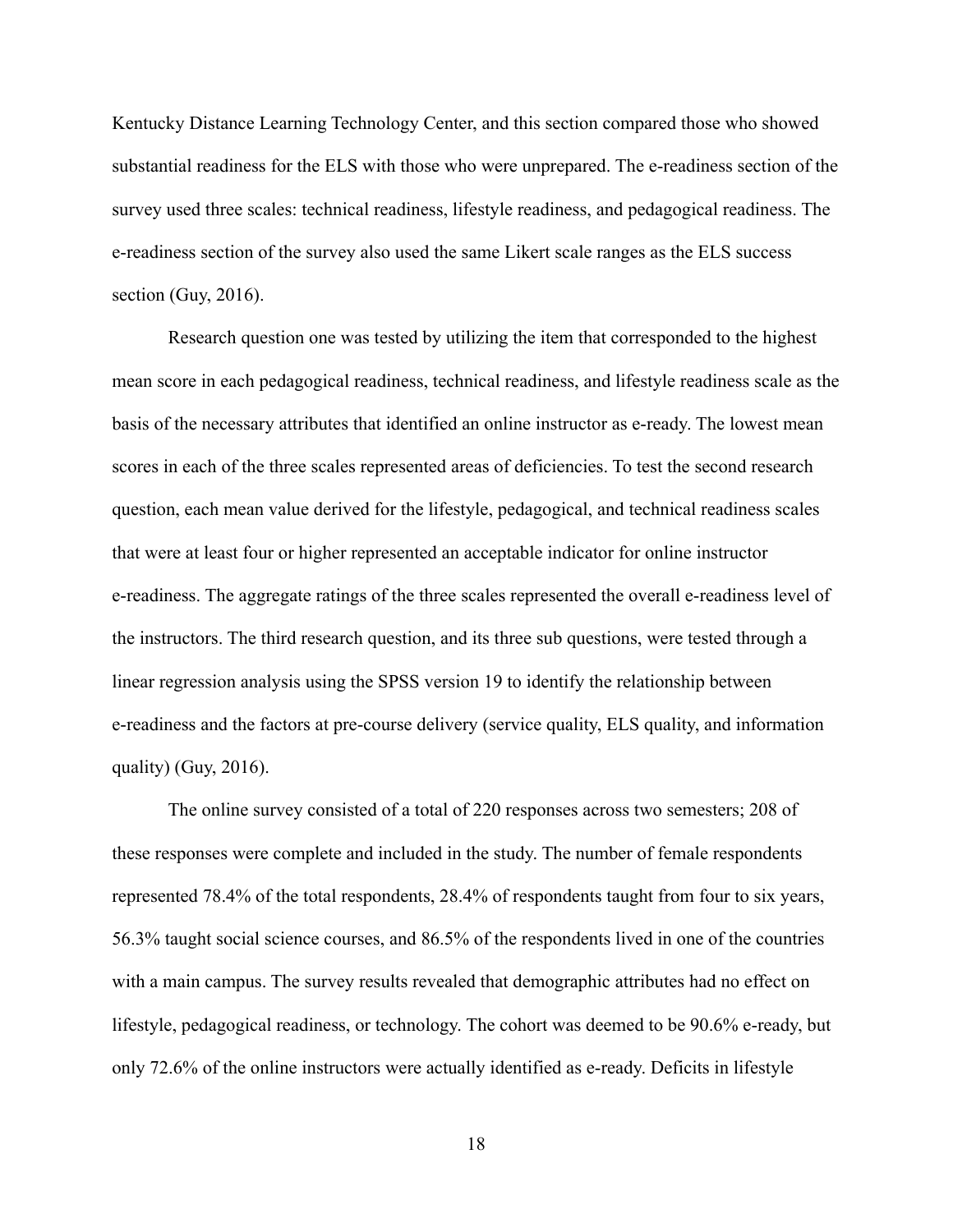readiness and pedagogical readiness items of instructors who were e-ready emphasized a predisposition for the traditional setting of in-person courses (face-to-face interactions and immediate verbal feedback) and a lack of discipline to complete tasks ahead of deadlines. The results of the study showed that e-readiness had an impact before course delivery, during course delivery, and after course completion. Information quality during the pre-course preparation was moderately impacted by e-readiness. A greater impact was shown during course delivery dependent upon instructor satisfaction, which lead to a positive impact at the end of the course. The positive benefits of e-readiness at course completion improved instructors' teaching skills and saved time in the ELS, but the negative impacts resulted in instructors' dependence on technology. An online instructor dictated the failure or success of ELSs because the instructors' level of e-readiness influenced e-learning success. The study was limited in that the results were subject to the context of universities. The survey was an online voluntary survey with 90% of the online instructors employed as e-tutors; 30% of the instructors were new to the online environment. The results of Gay's (2016) study offered a benchmark that can be used to pinpoint characteristics of online instructors appropriate for the online environment, identifying suitable training needs, and assessing online instructors' aptitude for online instruction prior to being assigned an online course to teach.

During mid-April 2020, over 1 billion learners, spanning 191 countries, were impacted by school closures due to the COVID-19 pandemic (UNESCO, 2020). Researchers Gudmundsdottir and Hathaway (2020) distributed an international survey that collected the perspective of 1,186 teachers concerning their experiences pertaining to online teaching in the initial weeks of COVID-19 school closures. The focus of the research was to advise teacher educators about measures to empower teachers to cope with unforeseen crises that will impact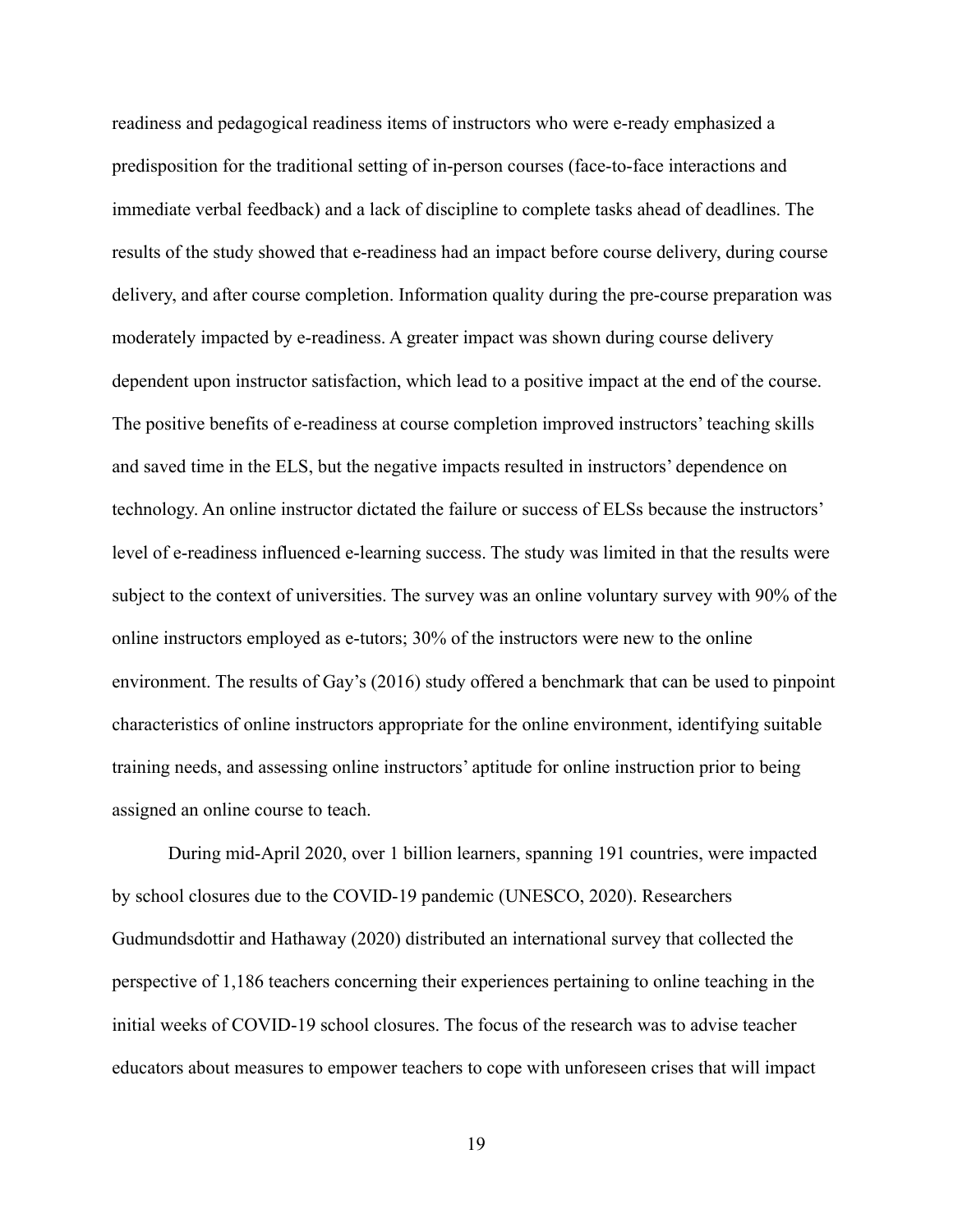the classroom (Lund et al., 2019). The researchers analyzed teachers' readiness for virtual instruction in a global crisis situation through the lens of teacher agency. Teacher agency is the degree to which an instructor can do the work of teaching given the resources and limitations of their school or classroom environment, also encompassing teachers' values, attributes, and beliefs (Brevik et al., 2019; Lennert & Mølstad, 2020; Lund et al., 2019).

The analytical framework used within the study was the pedagogical, ethical, attitudinal, and technical dimensions (PEAT) model. The PEAT model served as a tool to categorize teachers' attributes to deliver virtual instruction and their capacity for teaching during school closures. The model was composed of four dimensions: pedagogical, attitudinal, ethical, and technical. The pedagogical dimension consisted of pedagogical framework with technology in various subjects. The ethical dimension constituted matters. such as plagiarism, privacy, and copyright issues in the virtual space. The attitudinal dimension consisted of the teachers' attitudes regarding technology, their capacity to adapt technology. The technical dimension consisted of the teachers' ability to use digital devices, software, and a comprehension of device operations (Gudmundsdottir & Hathaway, 2020).

The online survey that was crafted to analyze teachers' readiness for virtual instruction in a global crisis situation through the lens of teacher agency contained eight open-ended questions addressing the following:

- regularity of online teaching,
- elaboration on preparation,
- consent,
- measures by schools/instructors to include vulnerable learners,
- additional comments on challenges and/or opportunities of growth,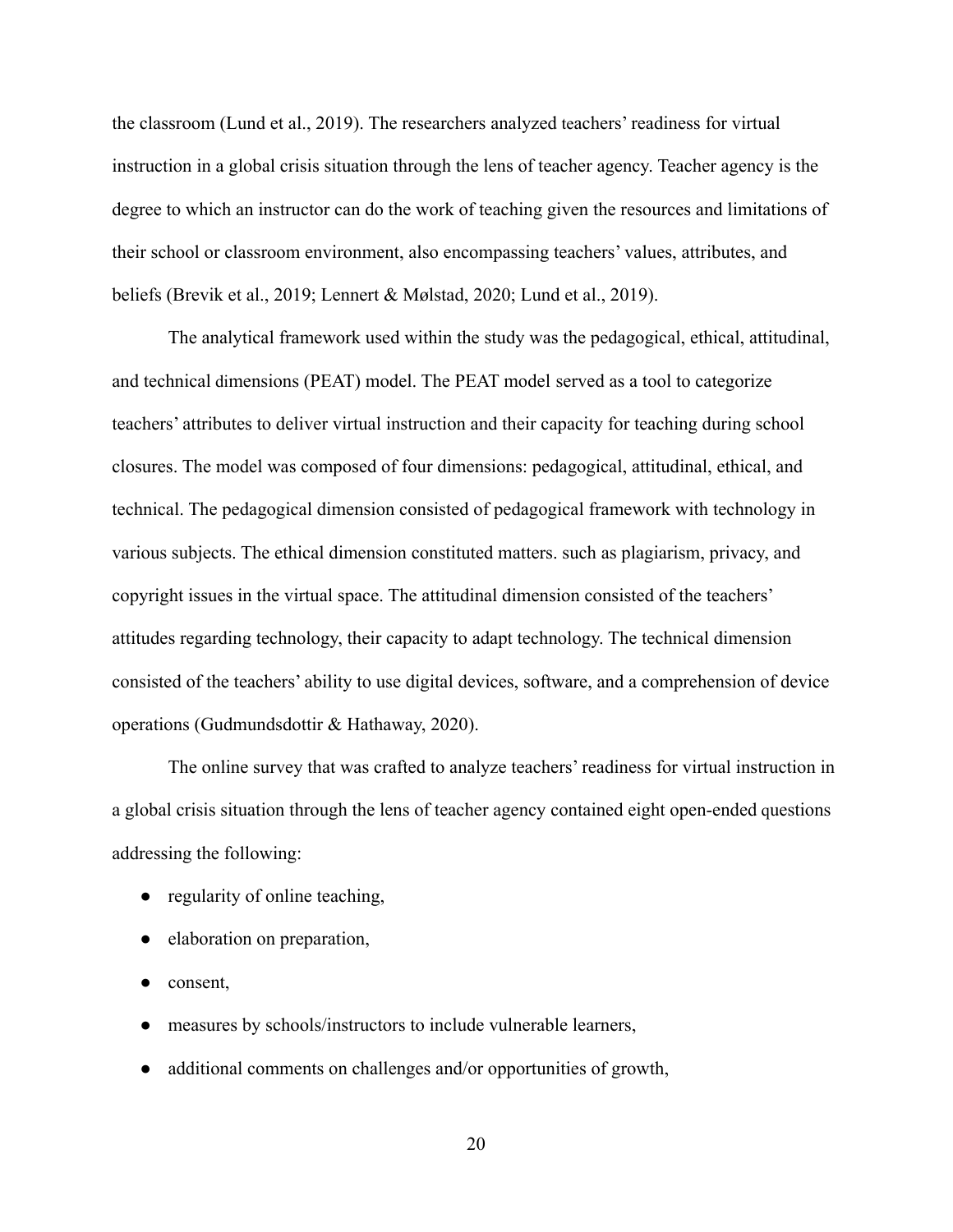## ● country and teaching level.

The survey was translated in 10 languages in total and first implemented in English and Norwegian languages. The researchers shared the link to the online survey on various social media platforms, also distributing the survey via personal emails to professional networks. The sampling method used in the study was snowball sampling. The English and Norwegian versions of the survey remained accessible for four weeks with 1,186 respondents across the globe. The respondents were largely from Norway (574) and the United States (239), respectively. The data pertaining to prior virtual instruction were analyzed descriptively. The researchers used thematic coding based on the four dimensions in the PEAT model to analyze descriptions on readiness (Gudmundsdottir & Hathaway, 2020).

The analysis of data revealed that most of the Norway and US instructors did not possess prior online teaching experience before the COVID-19 pandemic. According to the research findings, 92% of the US instructors had no online teaching experience, and 67% of the Norway instructors also possessed no prior online teaching experience. Only 5% of the US instructors frequently delivered online instruction, and 4% reported seldomly teaching online. In comparison to the US instructors, Norway instructors possessed more virtual instructional experience with 19% having seldomly taught online previously and 14% having taught often virtually. Both US and Norway instructors expressed their familiarity with digital tools they had access to and how they utilized these tools, such as Google Classroom. Some instructors discussed the pedagogical parameters of their online instruction, but very few teachers expounded on aspects of the ethical dimension (copyright, privacy, and source criticism) pertaining to online instruction. Overall, teachers' perceptions were positive, and the online instructors were willing to attempt new ways of teaching (Gudmundsdottir & Hathaway, 2020).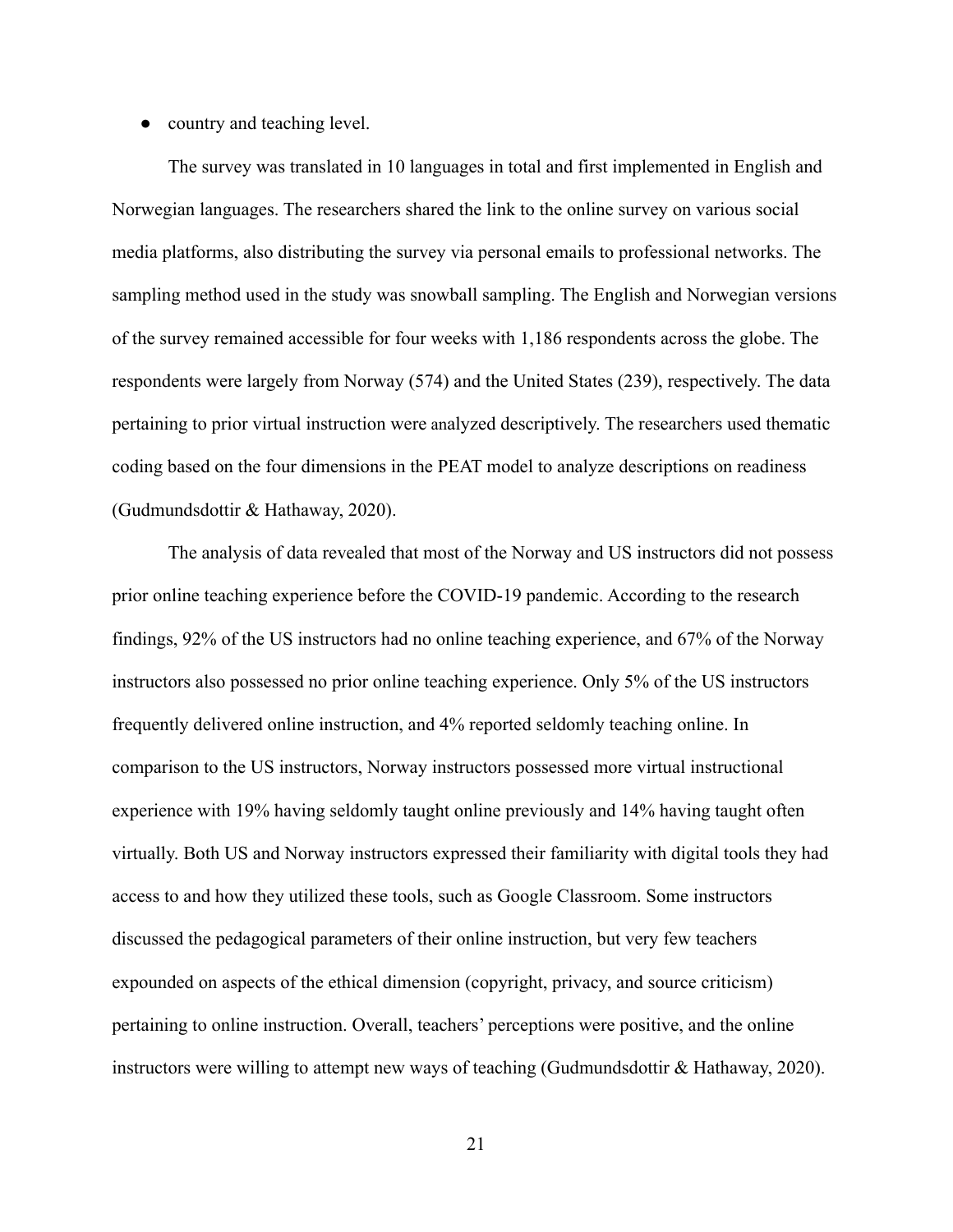Gudmundsdottir and Hathaway (2020) reported that, even in the lack of experience with online teaching, teachers were willing and capable of transitioning to online instruction. The researchers listed five major implications of their research findings. The first implication was for an increased occurrence of modeling online instruction because most teachers did not possess prior experience of delivering online instruction. The suggestion was for teachers' educational training be used to serve as a time to model a blended learning environment to better equip teachers for in-person and online delivery of instruction (Hathaway & Norton, 2017). The second implication focused on emphasizing limited pedagogy. Most of the Norwegian and US instructors expressed that they had experience with various software and digital tools and had intentions of using these tools in their online classroom. However, the teachers' knowledge of these tools should be furthered via professional development and teacher education that would increase the pedagogical dimension of their online instruction. The third implication was the need for teachers to have online teaching field experience. The researchers suggested that teacher educators should coordinate moments where both pre-service and in-service teachers create lessons for virtual instruction, carry out those lessons with their students in an online learning environment with mentoring from teacher educators, and utilize reflective practice to analyze the lesson implementations. The fourth implication details the ethical dimension, which emphasized teachers' attempts to help students to cope with their current circumstances, supporting students in their online environment. The fifth implication was the replication of the TRIO survey. The survey could be adapted to explore the latter stages in school closures due to the pandemic and the timeliness of education stakeholders in responding to the needs of educators and students. Future research that could be built upon this study would explore how the positive practices and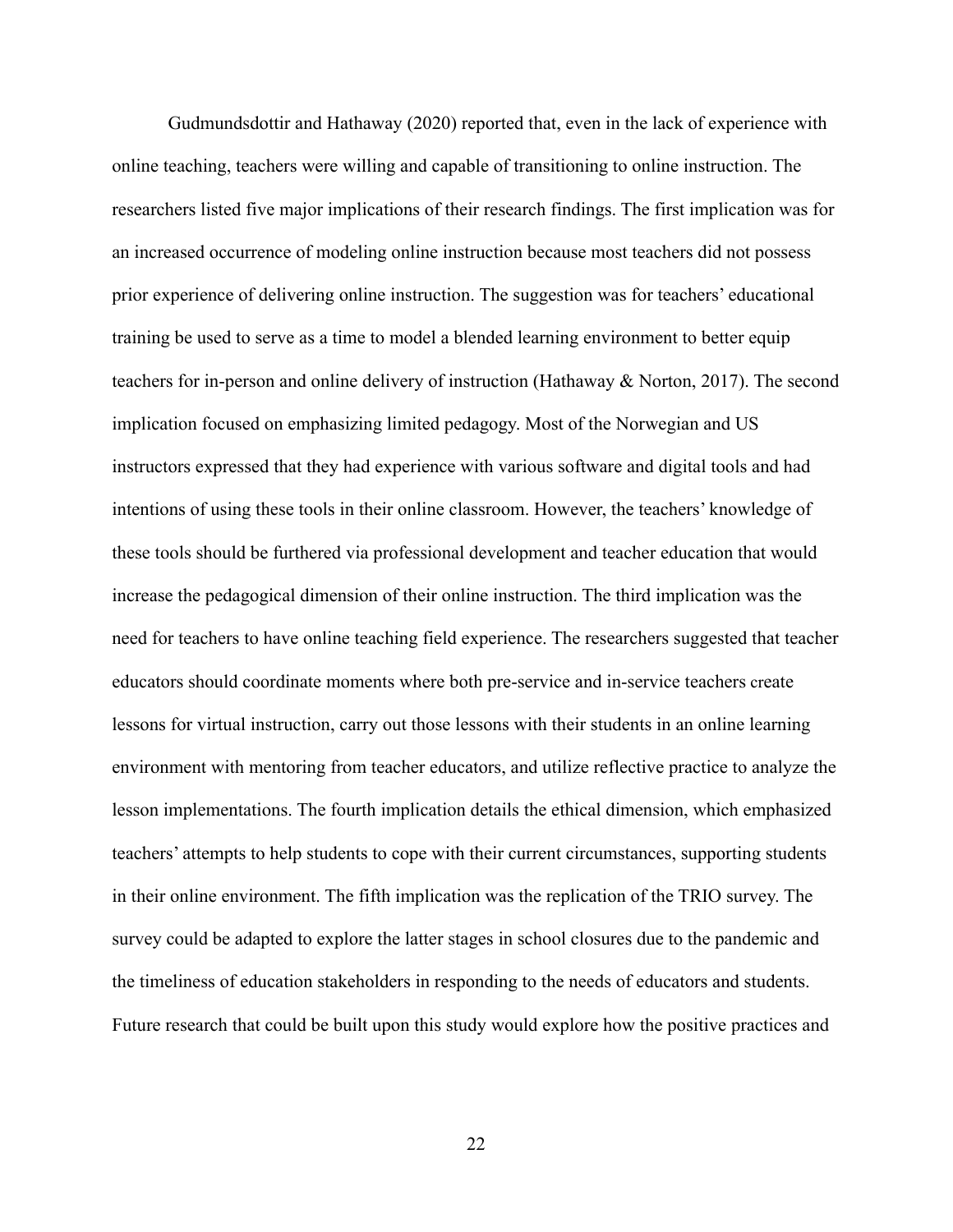coping strategies utilized in the online environment would or did transfer to physical classrooms when schools reopened (Gudmundsdottir & Hathaway, 2020).

The study completed on Commerce Independent School District (CISD) explored the successes and lessons learned from this rural school district during the transition to virtual instruction to offer direction to school districts as they were navigating the obstacles associated with the COVID-19 pandemic. Transitioning from in-person to virtual instruction was not an easy or smooth feat for many schools, especially for under-resourced, underserved rural school districts. A national survey administered to 477 school systems by Gross and Opalka (2020) during the onset of the pandemic reported that only 27% of rural schools had an expectation for their teachers to continue instruction, compared with more than 50% of urban schools. Before the rise of the COVID-19 pandemic, an evaluation of the condition of rural education in America was executed by Showalter et al. (2019). The results of the evaluation highlighted that impoverished rural schools scored significantly lower than their more appropriately resourced peers on the National Assessment of Educational Progress. However, even with limited funding and challenges with serving special education students during a pandemic, some rural districts effectively leveraged the advantages of rural communities to satisfy student and family needs, such as CISD.

CISD is associated with the Tri County Shared Service Arrangement (SSA) of Texas. Tri County SSA provides teachers and administrators the assistance they need in order to administer high-quality special education services to special needs students in the Delta, Hopkins, and Hunt County school districts of Texas. The support provided by the Tri County SSA to the school districts includes the following: assessment support, occupational therapy, speech and language therapy, counseling, and other related services via contract. CISD is the second largest school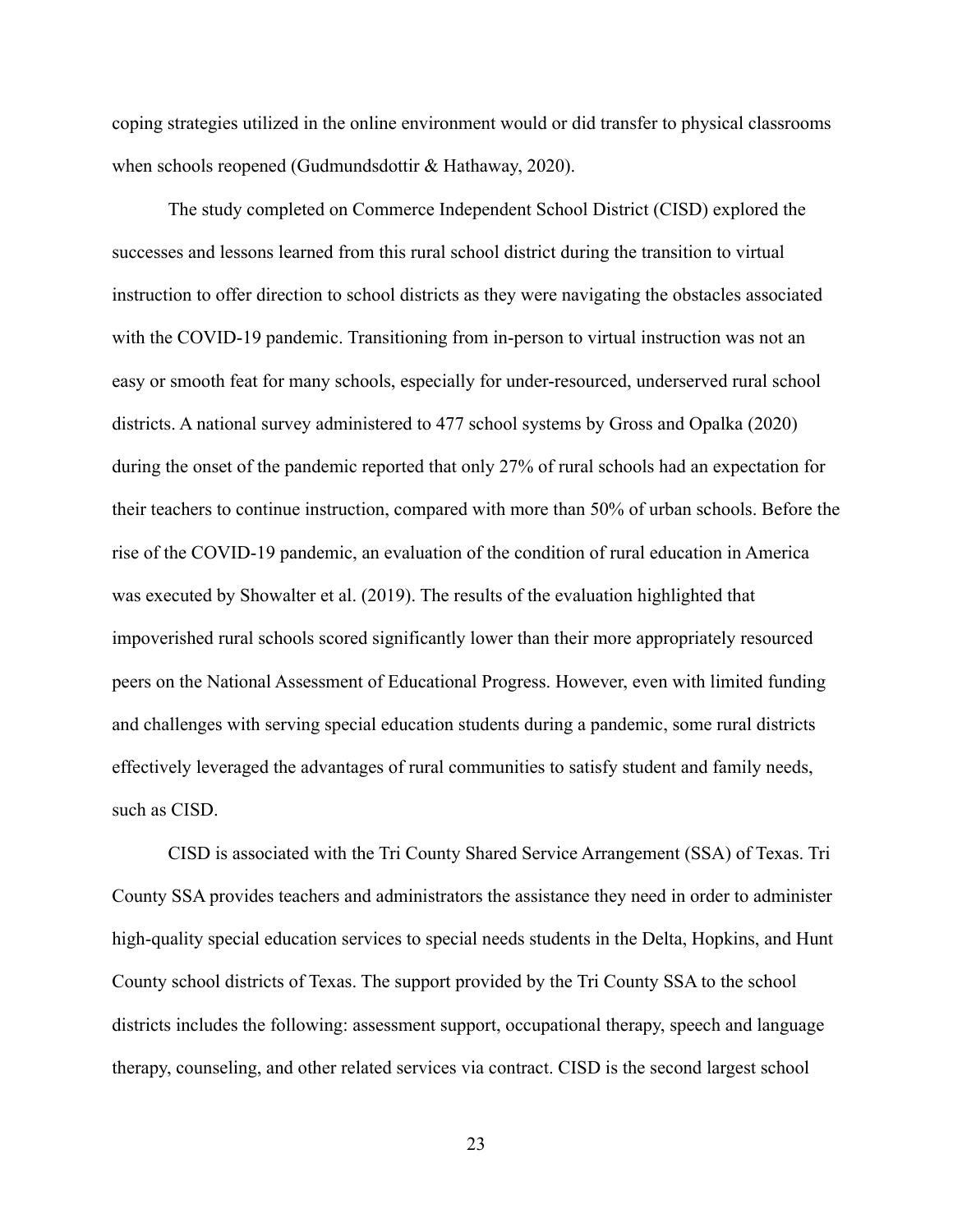district in the Tri County SSA and includes four schools (two elementary schools, one middle school, and one high school). According to the U.S. Census Bureau (2020), the district contained 2,931 families, 40% of the families were living in poverty, 78% of the families owned a computer, and 68% of the families had internet access. In 2020, the district serviced 1,603 students (48% Caucasian, 22% Black or African American, and 21% Hispanic) of which 64% received free and reduced lunch. CISD students were academically performing below state average in Texas's end-of-course exams, and the number of economically disadvantaged students who qualified for special education services exceeded the state's average (Tremmel et al., 2020).

The researchers sought to evaluate CISD's effectiveness in transitioning to online learning due to COVID-19. Virtual interviews were conducted between the researchers and the Assistant Superintendent and the Tri County SSA Director of Special Education. The themes that emerged were communication, collaboration, professional development and resource distribution, compliance, and efficient dissemination of state and federal guidelines. The themes that were noted from the interviews agreed with identified strengths and advantages of special education programs in rural districts (Gross & Opalka, 2020; Curtin et al., 2016; Fleming et al., 2018).

The communication theme was highlighted because of the ongoing district support, professional development, social media communication, and tele/video conferencing with students and caregivers that were initiated by CISD. At the very beginning of the school closures, CISD held meetings that included central office leaders, special education leaders, school administrative teams, and community leaders. The Assistant Superintendent collaborated with district principals and had direct communication with instructors. The Texas Education Agency mailed learning packets to student homes, but the logistics around returning the packets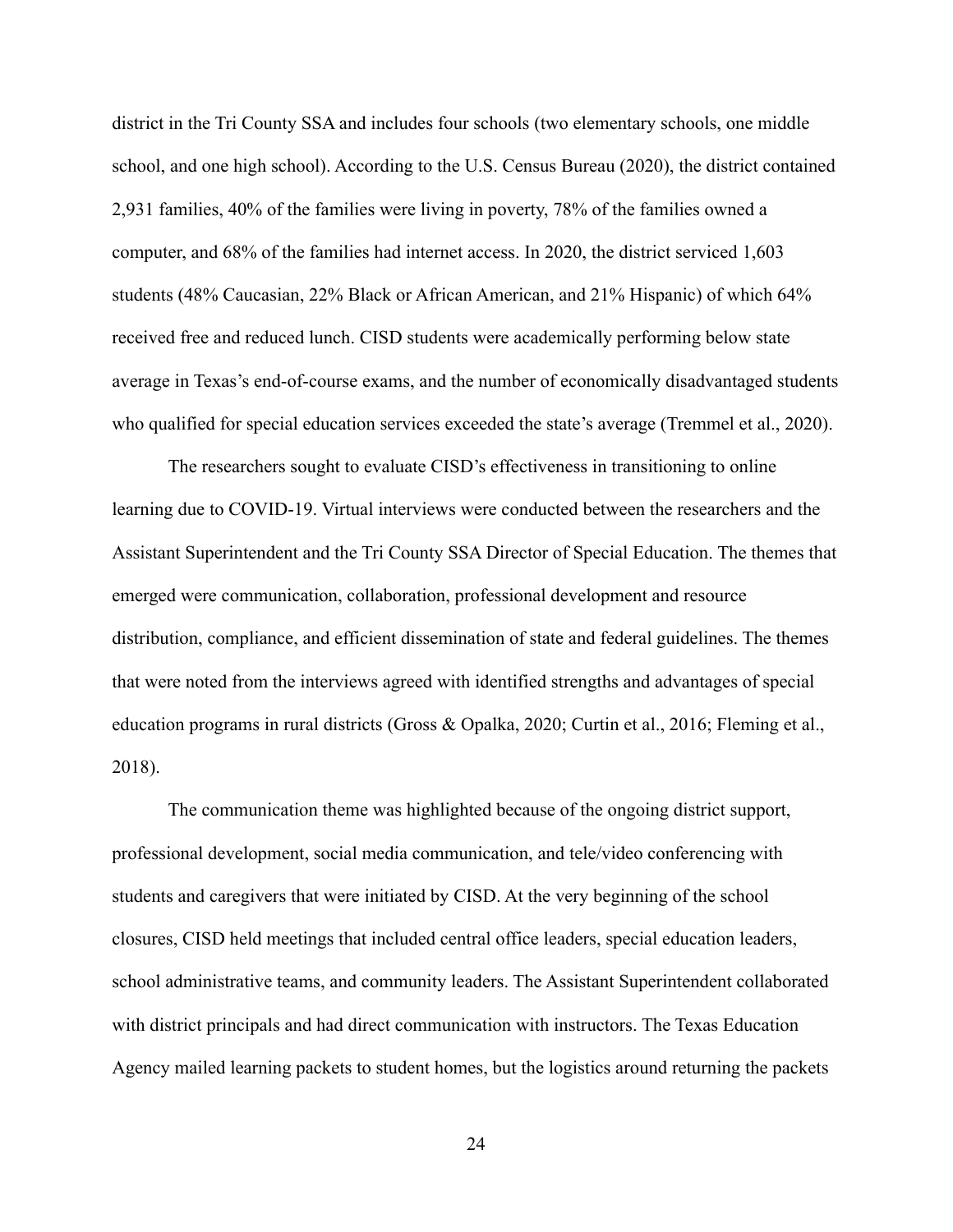were challenging. Once the packets were received, they could not be touched for the first 48 hours. Drop-off locations and times had to be established, and teachers then had to grade, which resulted in a large time gap between students receiving teacher feedback. Having delayed teacher responses was difficult for students with behavioral, learning, and emotional disabilities who would be positively impacted from recurring feedback. CISD addressed this issue early on by establishing a constant line of communication. Special education teachers contacted the families of every special needs student. CISD implemented ClassDojo to reach more families with mass communications because the ClassDojo communication platform offered users access via laptop and mobile devices, allowing for simultaneous communication to teachers, students, and caregivers. Logs were created to document teachers' communications with caregivers and related service providers (i.e., speech pathologists). The logs tracked the frequency of communication and assisted in the timely dissemination of information to families. CISD enhanced their communication in the subsequent weeks by incorporating personalized communications for individual caregivers to give updates, resources, and to answer questions. Also, special needs students were given individualized materials (Tremmel et al., 2020).

During the second week of school closures, CISD abandoned the learning packets provided by the Texas Education Agency for an online instructional approach. The physical learning packets were limited in that they were not created to be individualized for students' diverse needs. To ensure successful continuation of instruction during the school closure, CISD distributed laptops and hotspots to students. Online instruction allowed educators to create individualized course content and more easily meet individualized education program (IEP) goals. CISD's special education instructors met with the general education teachers of the special needs students, related service providers, and counselors to guarantee course work aligned with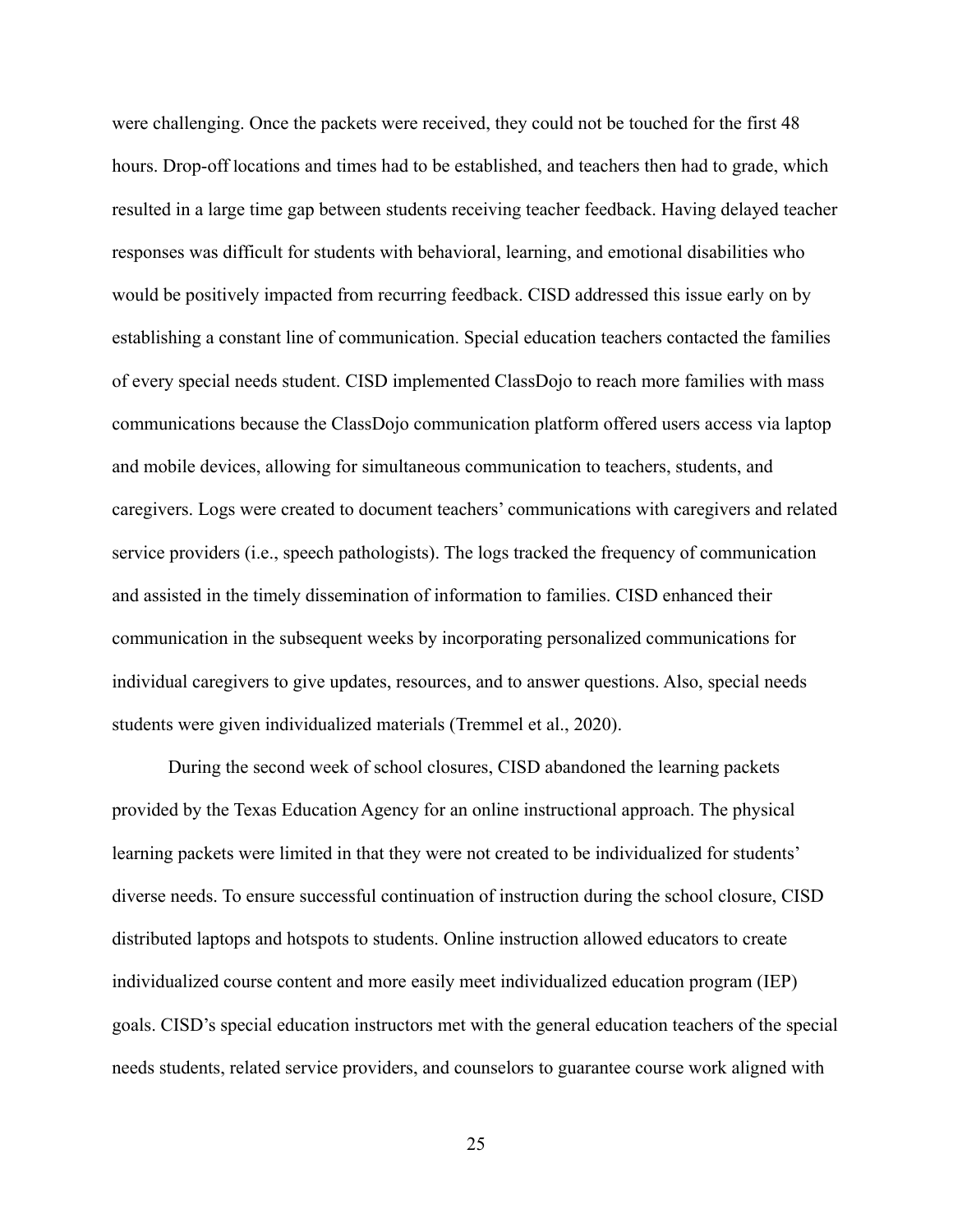student IEP goals, ensuring that accommodations and modifications were being given to the appropriate students. While students were home during the school closure, IEP meetings were continuing to take place via Zoom and Flipgrid. The legal guardians of the special needs students were given access to counselor and speech pathologists via telesessions. Counselors promoted mental health teletherapy meetings with students, which directly benefited students with behavior intervention plans (BIPs) who were in need of additional support due to the COVID-19 closures. CISD's partnerships with various community partners and community organizations strengthened their communications with families and allowed for successful distribution of food to students' families in need. The local Boys and Girls Club and after-school program shared weekly videos on Facebook to keep families informed of local resources and to provide homework assistance for struggling students (Tremmel et al., 2020).

Teachers were given a 2-day virtual professional development training to prepare them for online instruction. Additional training was available for every teacher to gain the necessary knowledge to efficiently manage Google Classroom and other resources. The Tri County SSA used an open Google Drive to provide teachers with more training opportunities and digital resources. Some of the professional training that teachers received were centered around student trauma due to COVID-19 and re-entry planning for school openings (Tremmel et al., 2020).

CISD proved to be an exceptional rural school district because the district was able to satisfy the annual admission, review, and dismissal (ARD) timeline meetings. CISD's special education staff accomplished IEP amendment meetings, IEP evaluations, deadlines, and progress monitoring of students throughout the duration of the COVID-19 closures. Assignments administered to special needs students met accommodation and modification requirements per the students' IEP, and CISD also monitored students with BIPs throughout the closure. The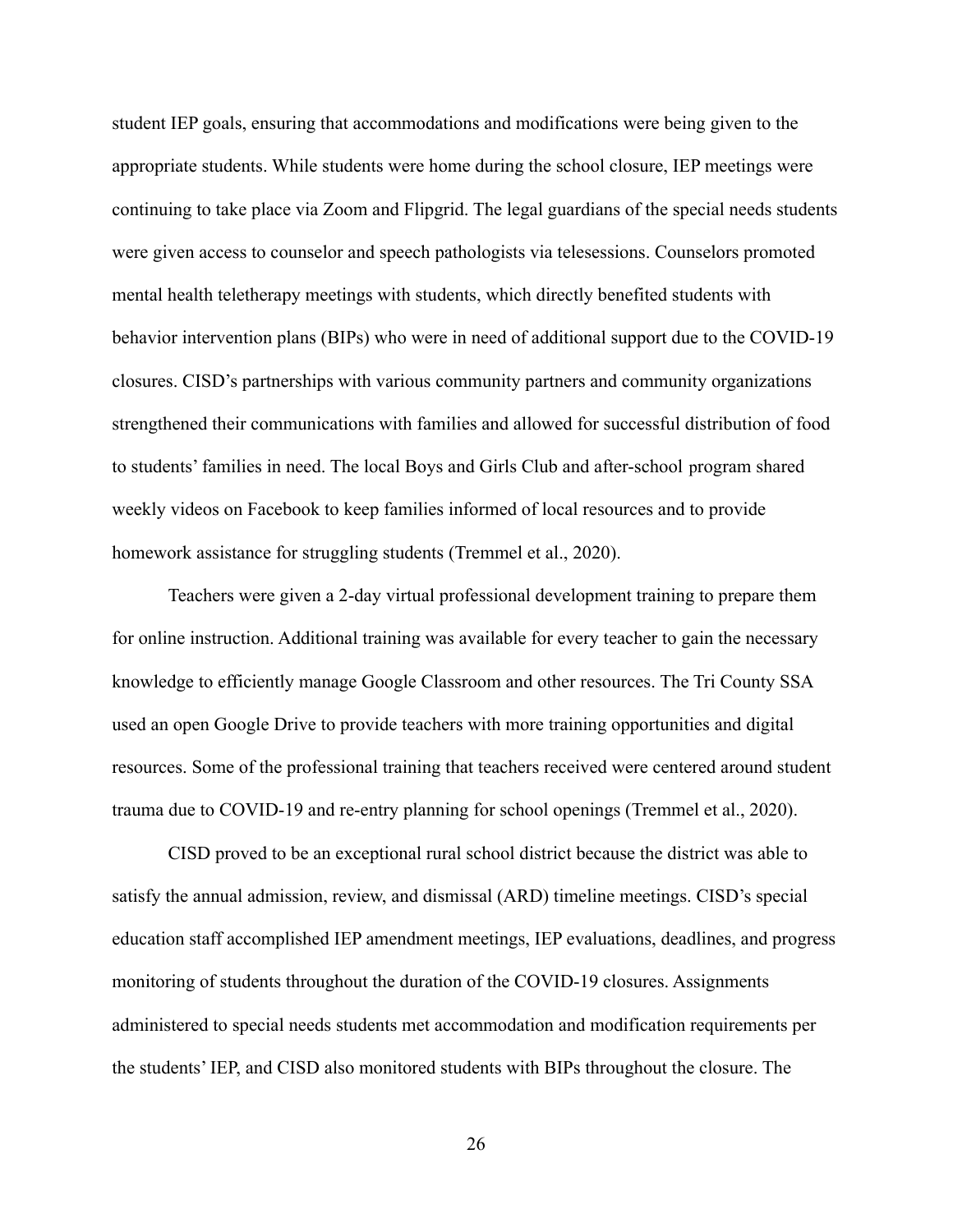district planned to hold meetings with the IEP team to discuss closing any academic gaps created by the school closures upon the return of in-person instruction (Tremmel et al., 2020).

Several lessons were to be learned from CISD's response to COVID-19. CISD leveraged the district's relationships with families and students, created effective partnerships with families and students, maintained productive community partnerships, provided professional development, and successfully disseminated information (Tremmel et al., 2020). The strategies that CISD implemented were strategies with the potential to alleviate academic gaps or disparities between students with and without disabilities. Despite the potential barriers in rural education, such as poverty, lack of internet access, and geographic isolation (Rude & Miller, 2017), CISD successfully maximized the various strengths of the district.

Nusser (2020) sought to explore the learning experience of homeschooling during the COVID-19 school closures for students who were expected to have greater challenges learning autonomously, students with low academic achievement levels, and students possessing special educational needs (SEN). The study compared students with SEN and low academic performance to students who did not belong to either group. Nusser specifically explored parental involvement, learning time, organization of learning, and the challenges associated with school closures. School closures due to the pandemic were assumed to negatively impact special needs and low academic achieving students (Asbury et al., 2020).

Nusser's (2020) sample data utilized for the study were retrieved from the National Educational Panel Study (NEPS). During the pandemic, NEPS invited all parents to participate in an online survey on their circumstances at home during the earlier months of school closures. The number of respondents to the survey was 1,452 (52.25% female and 47.75% males). The number of children who were considered SEN was 4.78% (69 students) and 10.24% (148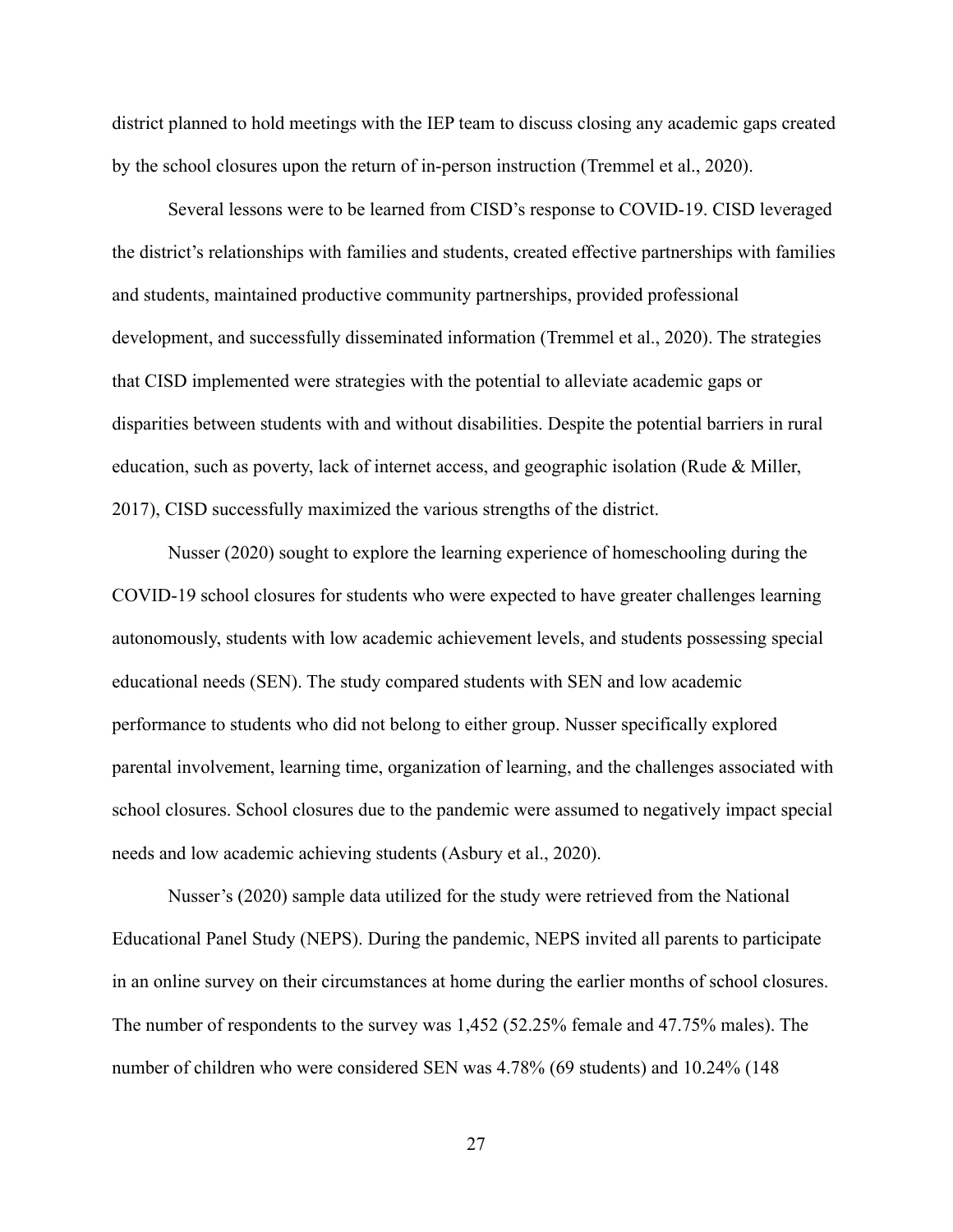students) were students with low academic achievement at the end of primary school in both math and reading.

Hedge's (1981) *g* effect size was used to compare and analyze students with SEN and low academic achieving students with students who were outside of these two subgroups. Stepwise regressions were performed that consisted of family and child characteristics (educational backgrounds of families and gender), grouping variables (low academic achieving students and students with SEN), information pertaining to parental and school support (the parents' abilities to their children's education during closures and parental satisfaction with school support that was offered), and the children's willingness to exert effort in school and parental support for homework (both measured in  $4<sup>th</sup>$  grade) (Nusser, 2020).

The results of the study depicted students with SEN spent twice as long (35 hours per week) learning during the school closures in comparison to non-SEN students and non-low achieving students. Students with SEN on average received a reported 11 hours of support from their parents or guardians. Students with low academic achievement only spent an average of 9 hours per week with parents providing an average of 7.5 hours of support per week. When parents were asked to rate their ability to academically support their child, the parents of the students with SEN rated their ability slightly higher than those of low achievement students and those whose child was without SEN and low achievement. The parents of students without SEN/low achievement and the parents of children with low achievement, both, were unsatisfied with school and teacher support. The parents of students with SEN gave the highest satisfaction ratings in comparison to the other two groups. Although the parents of students with SEN reported the greatest amount of learning time per week (35 hours), a large portion of these parents reported the learning outcome in main subjects as significantly lower compared to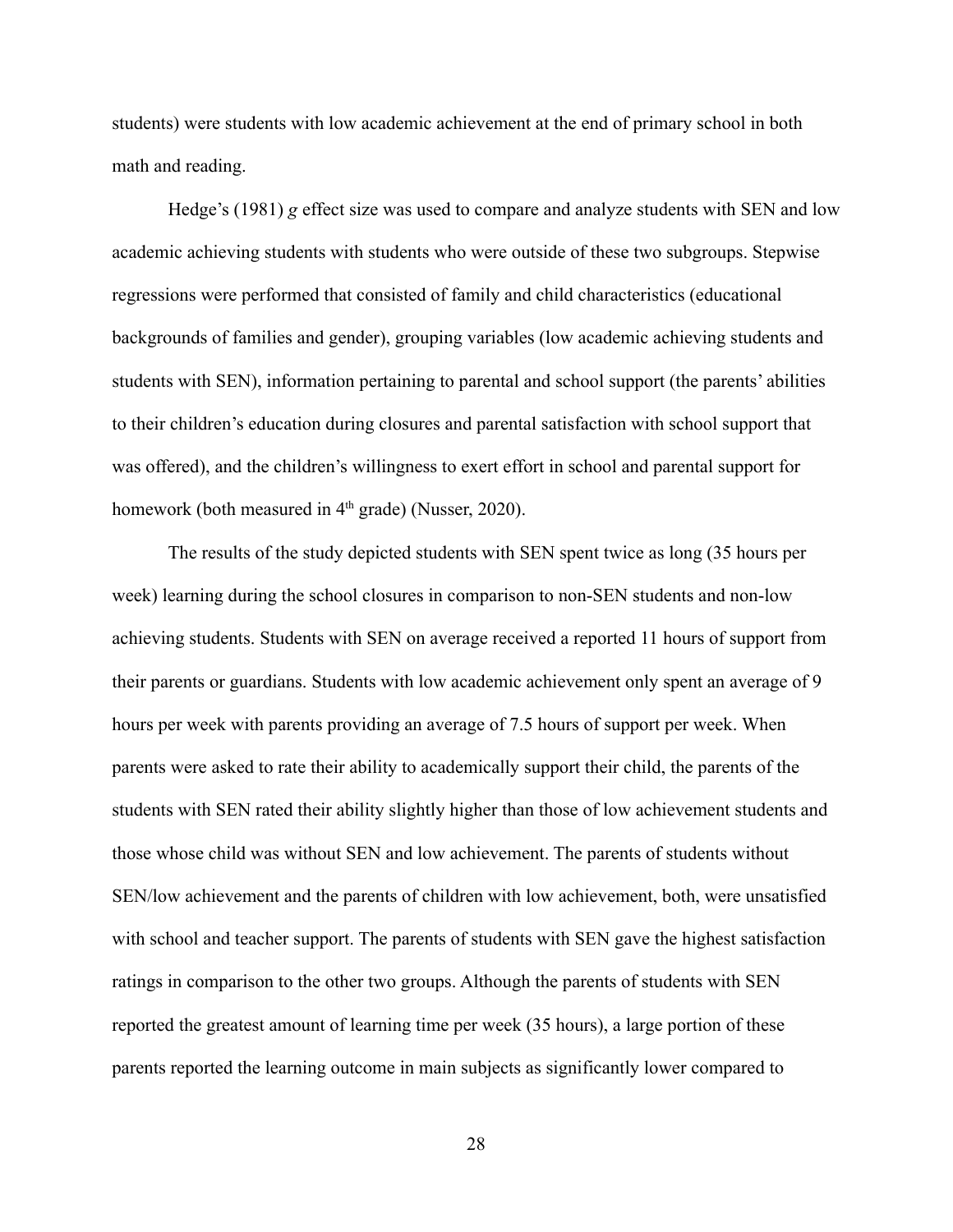normal schooling. A little over 30% of the parents of students without SEN or low academic achievement and parents of students with low academic achievement equivalently rated their child's learning outcome to be comparable to regular schooling; however, parents of students with SEN did not report this rating. The parents of low achieving students reported experiencing greater difficulties during the school closures. The researcher's results showed that being a parent of a child with SEN or low academic achievement levels was not directly associated with the number of perceived difficulties during the school closures. The greatest reports of difficulties were significantly impacted the most by two factors: parents' educational background and the gender of the child. Parents who possessed a higher education reported less difficulties during the closures. Parents of males reported more challenges than that of females. Parents who felt well equipped to assist their child with learning at home significantly reported less difficulties with their child's learning during the school closures (Nusser, 2020).

Nusser's (2020) study shed light on the experience of German parents and students in secondary school at-home learning experience during the COVID-19 pandemic school closures. The study showed that adequate attention should be given to students with less favorable learning environments and family support. The study was limited, in that the sample size of students with SEN was substantially small, which jeopardized differentiated analyses with respect to various areas of SEN. Due to the small sample size of parents with SEN, an increase probability measurement error was present and thus there is uncertainty in study results pertaining to this group.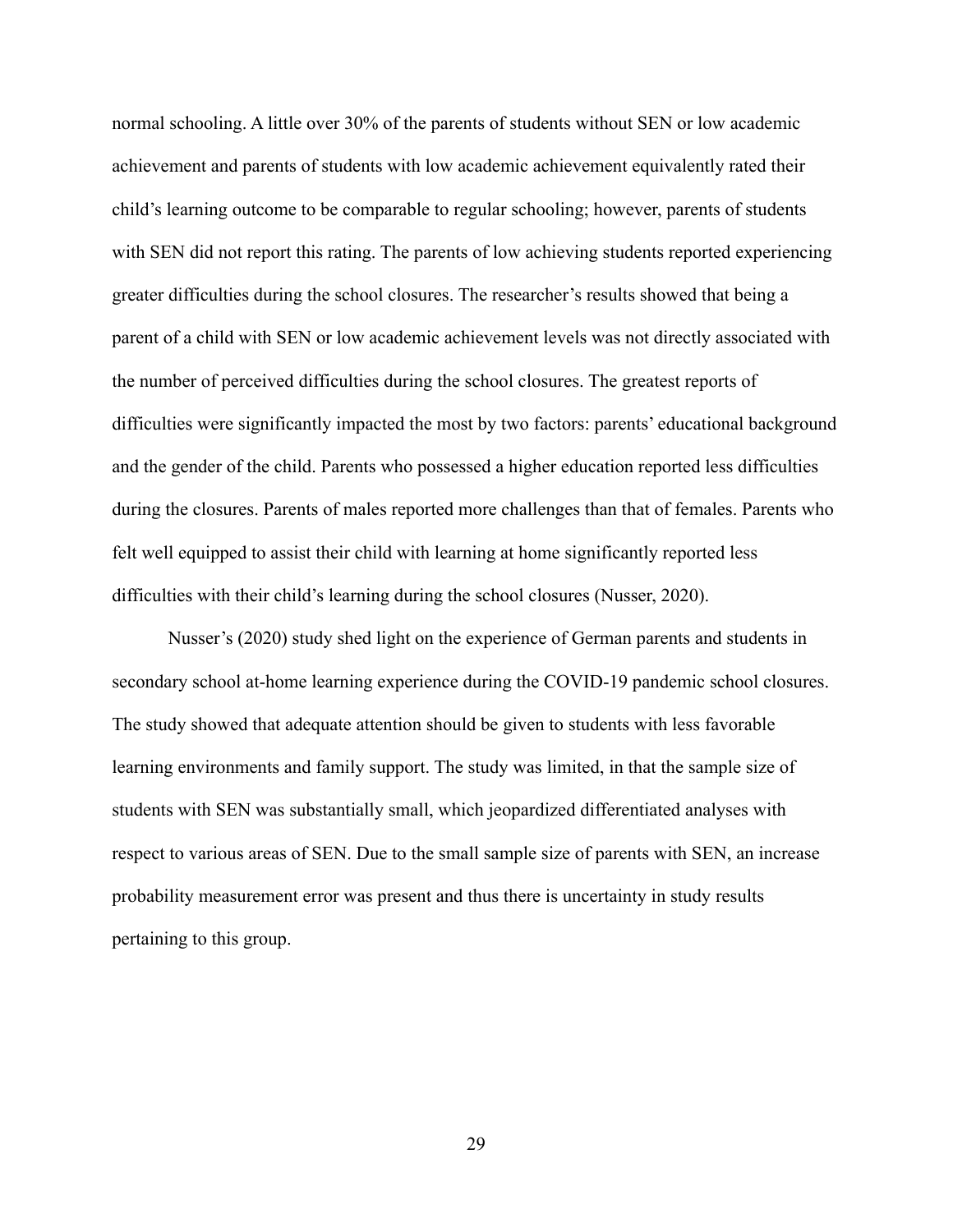#### **Summary**

The purpose of this phenomenological study was to explore the perceptions of high school SPED teachers' confidence to deliver virtual instruction to students within a school district that was 100% virtual due to COVID-19. The literature review provided a clear background to the study. A brief exploration of the literature depicted studies, such as Martin et al. (2019), whose study showed that the competencies that instructors perceived as most significant in all competency areas differed from the top competencies that faculty believed they could accomplish.

Gay (2016) conducted a study about the online instructor e-learning readiness (e-readiness) before, during, and after course delivery. The results of Gay's (2016) study offered a benchmark that can be used to pinpoint characteristics of online instructors appropriate for the online environment, identifying suitable training needs, and assessing online instructors' aptitude for online instruction prior to being assigned an online course to teach. Additional studies, like the study completed on CISD, explored the successes and lessons learned from this rural school district during the transition to virtual instruction to offer direction to school districts as they were navigating the obstacles associated with the COVID-19 pandemic.

Nusser (2020) sought to explore the learning experience of German homeschooling during the COVID-19 school closures for students who were expected to have greater challenges learning autonomously, students with low academic achievement levels, and students possessing special educational needs (SEN). The study showed that adequate attention should be given to students with less favorable learning environments and family support.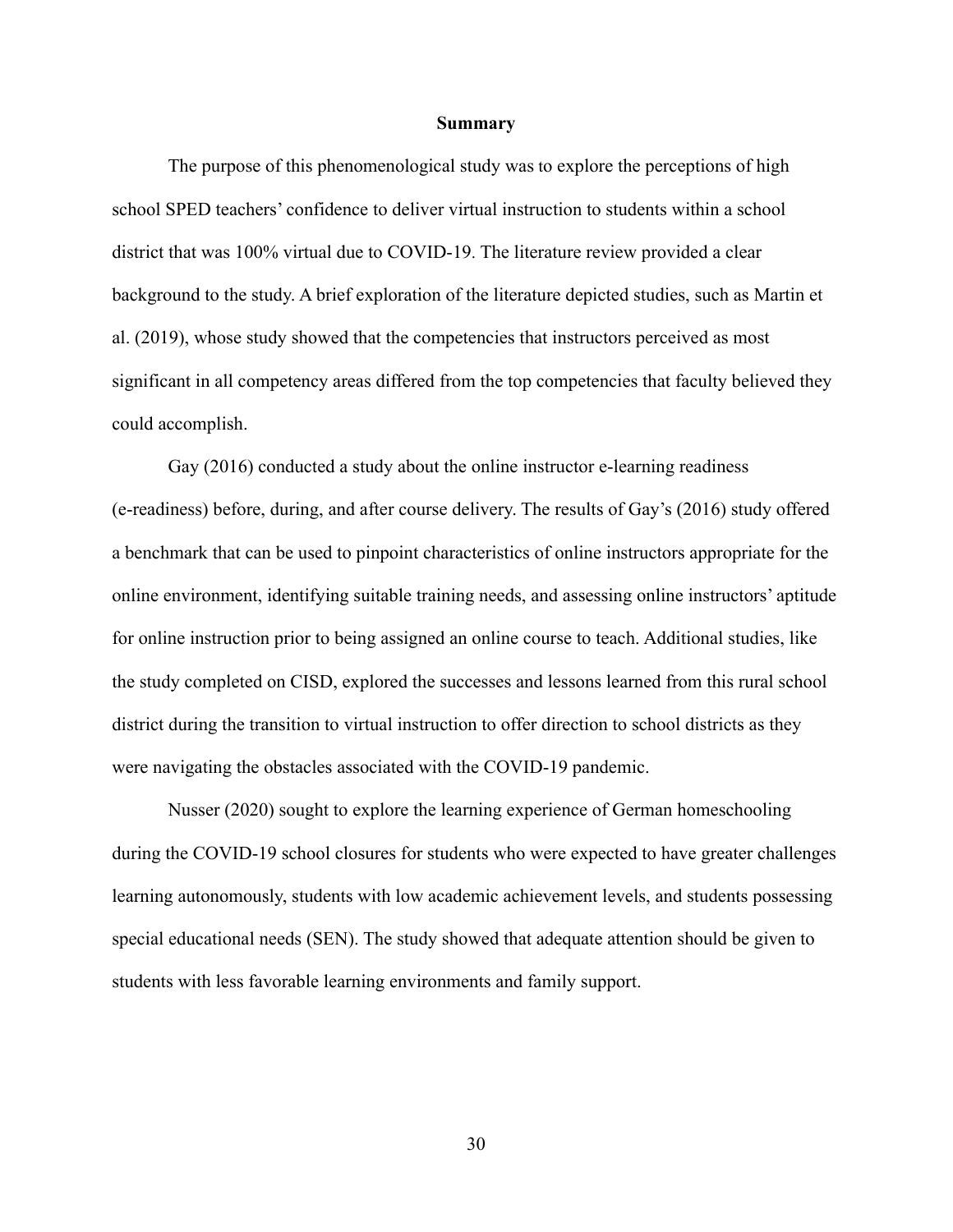### III. METHODOLOGY

The purpose of this phenomenological study was to explore the perceptions of high school SPED teachers' confidence to deliver virtual instruction to students within a school district that was 100% virtual due to COVID-19. Virtual learning was generally defined as the primary delivery of the learning experience through a web-based platform and digital devices (Hung & Wati, 2020).

# **Description of Research Design**

This phenomenological qualitative study utilized virtual interviews of high school SPED teachers to determine how transitioning from the traditional classroom to virtual instruction had influenced teachers' confidence to instruct their students. The interviews were transcribed and coded for themes.

A phenomenological research design was used to capture the meaning and understanding of the special education teachers' lived experience as a virtual instructor. The common phenomenon was that all high school special education teachers were thrust into an online environment as the primary delivery of their instruction to their students from March 2020 to February 2021. The teachers' experience and their perception of their ability to deliver sound instruction in a 100% virtual environment was investigated throughout the study.

In the study, the teachers' differing views of experiencing the phenomenon was reported (Moustakas, 1994). As seen through ontological beliefs, social constructivism was the best fit for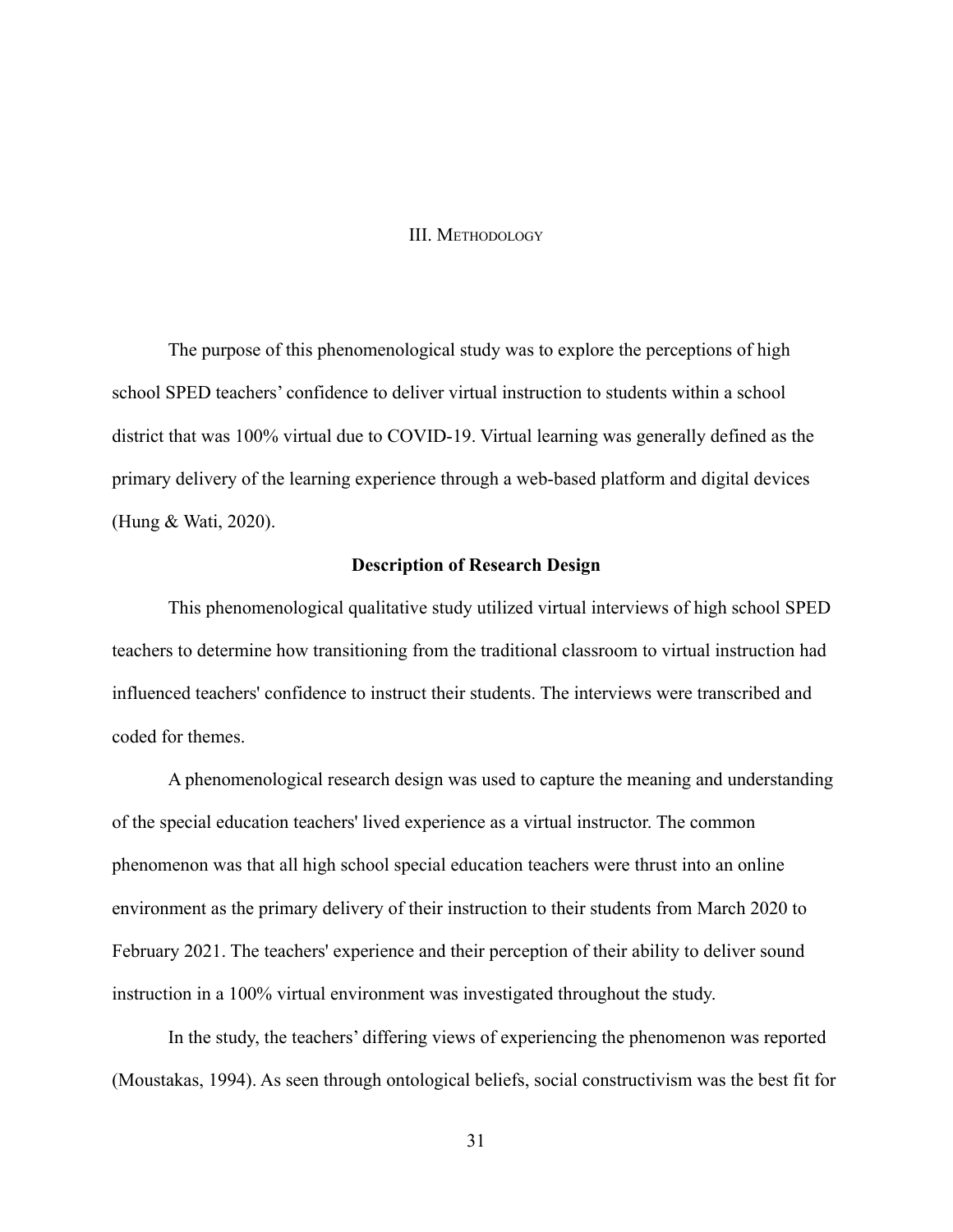the study because all the teachers had their reality of the phenomenon, delivering SPED services to students solely through online instruction due to the COVID-19 pandemic. Each participant presented their unique reality of the phenomenon influenced by their life experiences and social interactions with others.

# **Participants**

The sampling methodology focused on criterion-driven sampling, seeking out high school SPED teachers from several schools within a Tennessee county. The high school SPED teachers selected were employed as instructors during the COVID-19 crisis transition beginning in March 2020 up to February 2021. The study sample size was five participants. A total of 9 high school SPED teachers were contacted via email, with five responding to be participants. The participants included one male and four females. Four respondents represented three public high schools, and one respondent represented a charter school under the school district. The titles of the participants included the following:

- SPED instructor,
- response to intervention, RTI, facilitator,
- SPED education department chair,
- co-teacher.

The high schools that the teachers represented included three optional schools: an award-winning, top 20% best high school in the state; a STEM school; and an engineering optional (magnet) public school. Also, a level-5 reward STEM charter school was included amongst the represented schools.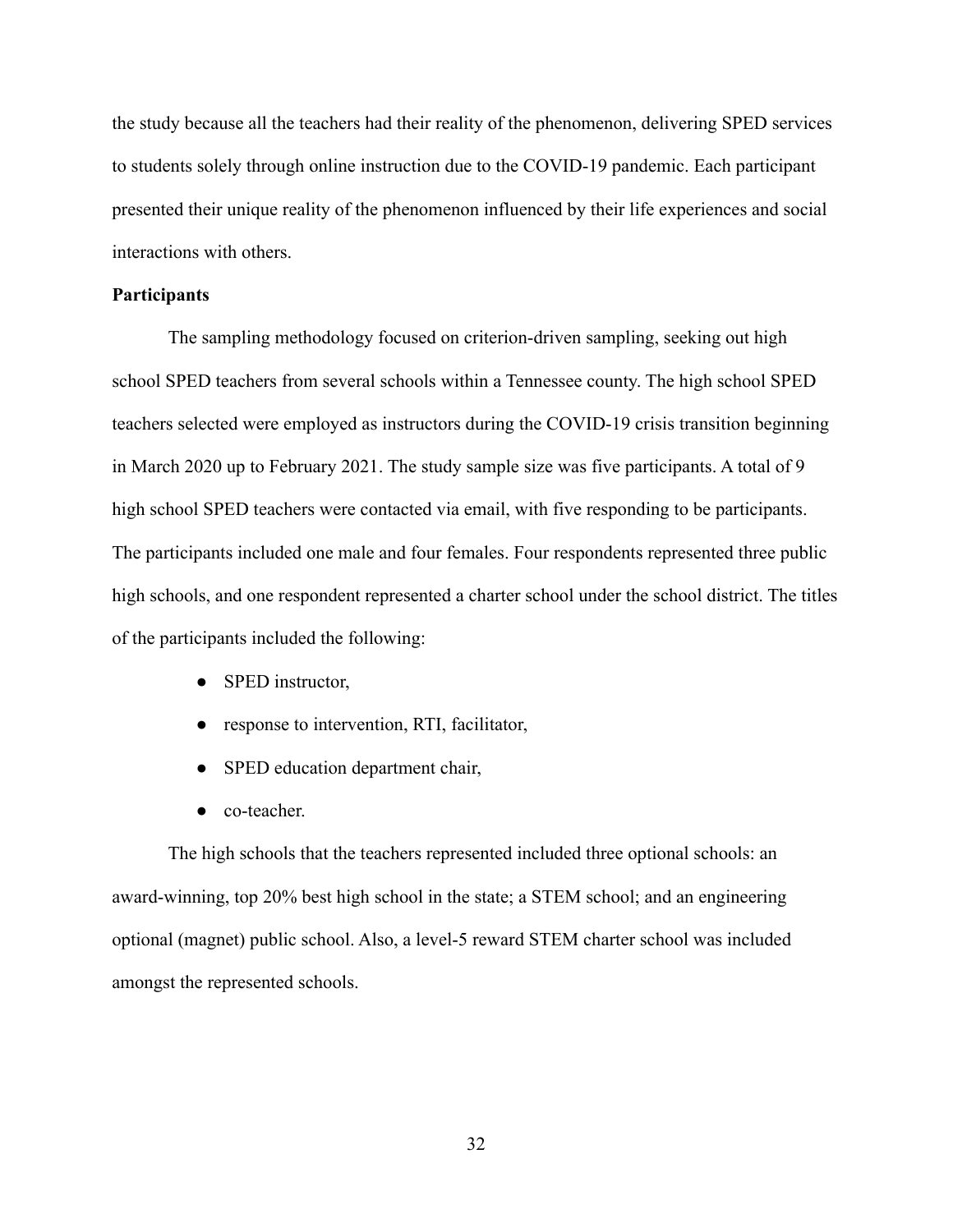# **Role of Researcher**

The researcher was experienced with teaching general education courses at the high school level. The researcher's knowledge of the difficulty and challenges that virtual learning presented for teachers and students encouraged the researcher to pursue the study. The focus of the study was on how the transition to virtual instruction due to the COVID-19 pandemic affected high school SPED teachers' confidence to deliver SPED services to their students within a school district that had gone 100% virtual due to the pandemic.

#### **Measures for Ethical Protection**

The Southeastern University Institutional Review Board (IRB) gave approval before virtual interviews began. Upon acceptance, and before participants were enrolled for the study, participants were asked to give informed consent. The informed consent detailed what was being studied, the method used, who the participants were, the study's benefits, and purpose. All participants received a full transcript of their interview to review for accuracy via email. The verification of each transcript was also completed through email. Participants' identities and their school's names were kept anonymous, and their information remained confidential. All data were stored securely on the researcher's password-protected computer in a locked office.

### **Research Question**

This study addressed the following research question:

How has the transition to 100% virtual teaching due to COVID-19 influenced high school SPED teachers' confidence to instruct their students?

# **Data Collection**

The data collection for this phenomenological qualitative study was conducted via virtual interviews with high school SPED teachers from a West Tennessee school district that was 100%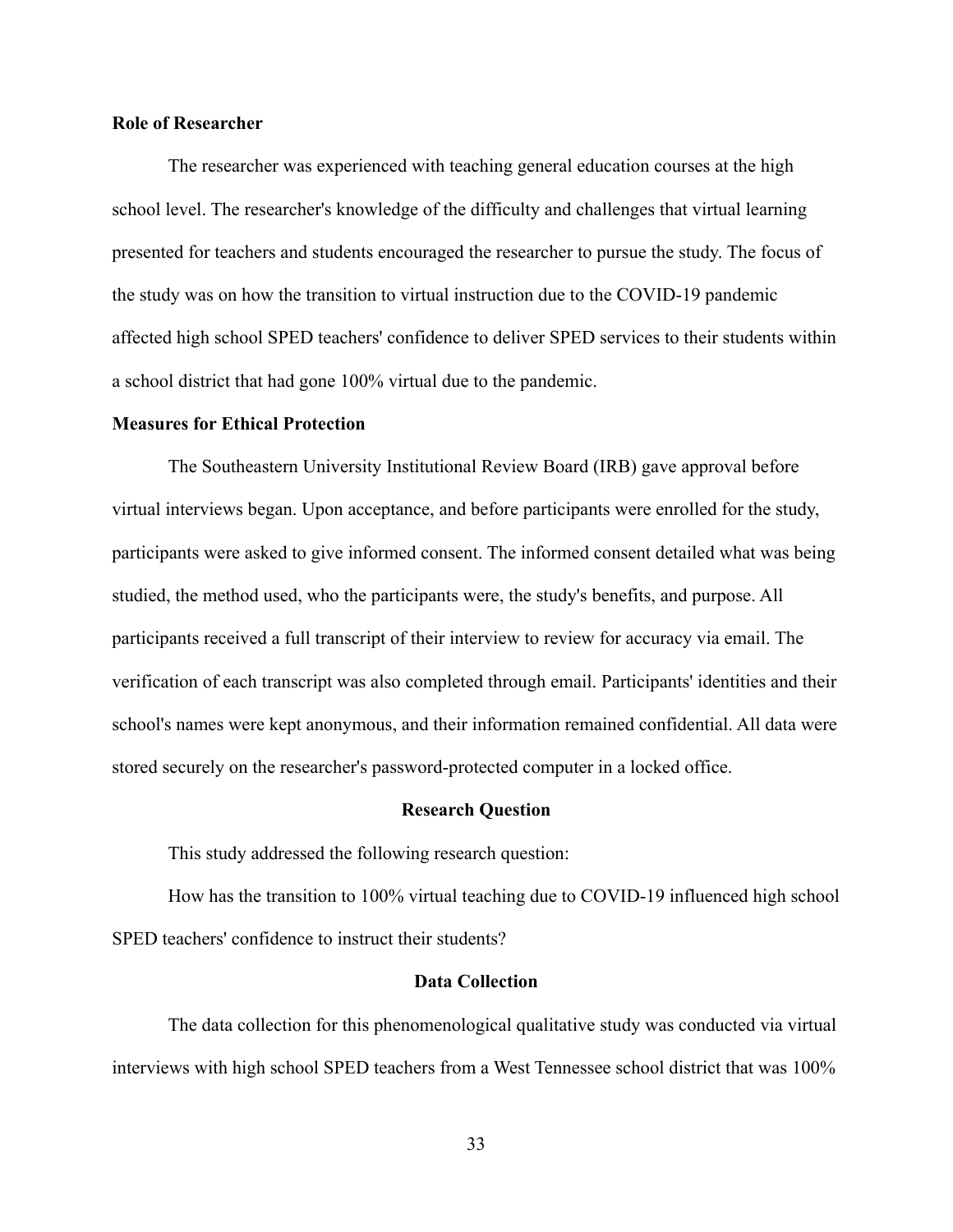virtual from March 2020 to February 2021 due to the COVID-19 pandemic. The virtual interviews were completed over the Zoom video conferencing platform. The interviews were recorded through Zoom, and an additional software, Otter.ai, was used by the researcher to record, transcribe, and time-stamp the interviews.

Before the interview, participants were briefed on the study's purpose and assured appropriate measures would be taken to maintain ethical guidelines. Teachers were also given an informed consent outlining the potential benefits and harms of the study, assurance of anonymity, and data protection. Five teachers were interviewed regarding their lived experience of teaching virtually due to the COVID-19 pandemic to understand how virtual instruction had affected high school SPED teachers' confidence in delivering SPED services to students in a 100% virtual environment.

Snowball sampling, which is a non-probability sampling method, was the sampling method employed for the study. Participating teachers were asked to refer another SPED teacher for the study, and teachers were made aware that a teacher referral was not mandatory. Teachers' relationships were leveraged with other SPED teachers within the school district to identify additional study participants. Identified participants were then recruited via email communication from the researcher.

# **Procedures**

Once IRB approval was granted from Southeastern University, the researcher emailed potential high school SPED teachers requesting their study participation. Teacher emails were received through referrals, while some were accessed using the schools' website faculty directory that is open to the public. The emails sent to prospective participants included the overview and purpose of the study. After receiving the teacher's acceptance, the researcher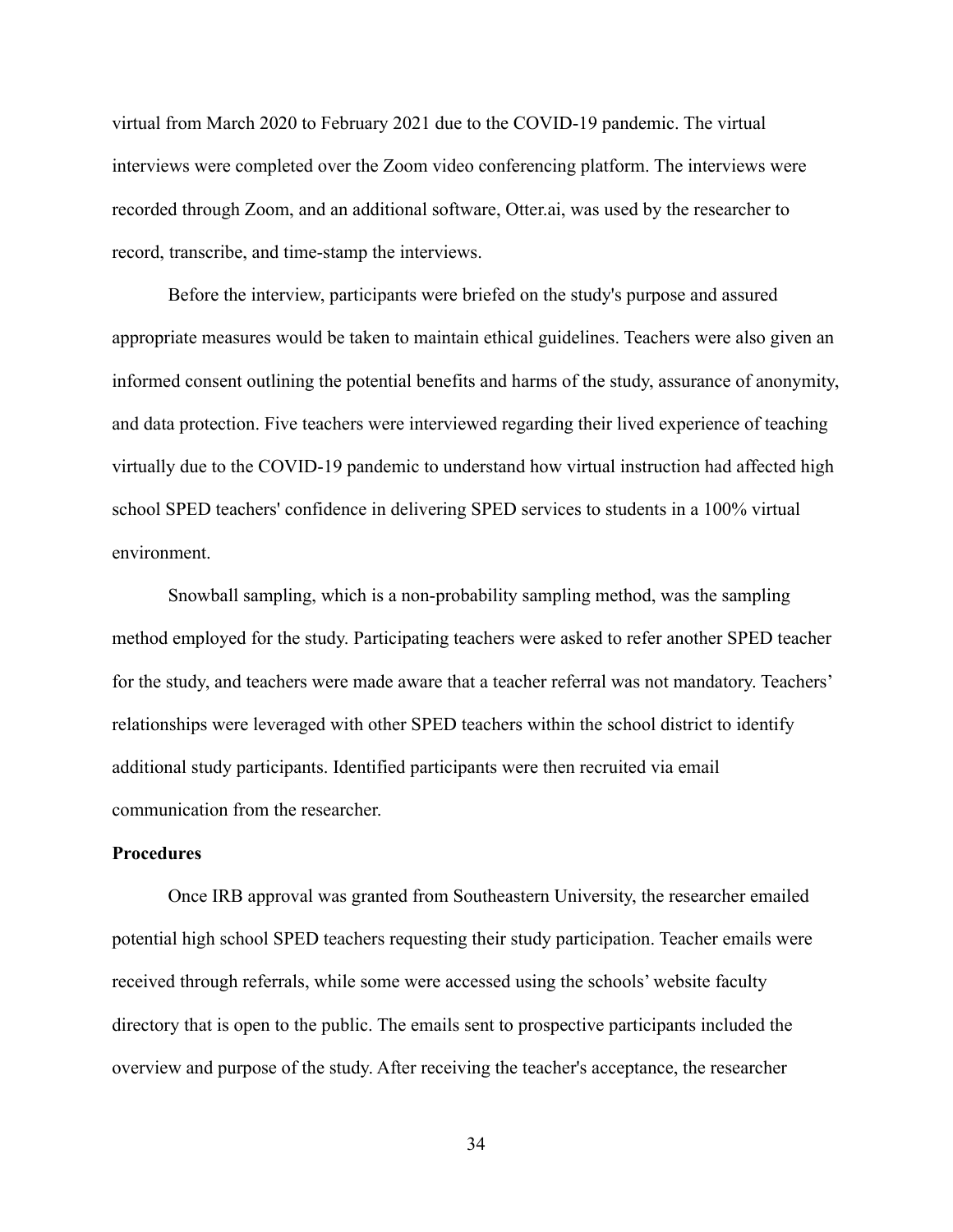emailed an informed consent and a link to schedule a virtual interview to the teachers. The researcher sent a follow-up email to participants that contained the audio recording and transcription of the interview for the teacher's review for validation. Once accuracy was confirmed via an email reply from the participating teacher, the researcher began to code the transcript and identify all of the data's meaningful themes. Once the data were analyzed, the researcher made recommendations and shared findings with participating teachers, the administrators, and the school district.

#### **Data Analysis**

# **Research Question**

How has the transition to 100% virtual teaching due to COVID-19 influenced high school SPED teachers' confidence to instruct their students?

The data collected in the study was coded for several themes and a central theme with categories was formed. The analysis of the axial coding resulted in information gathered around causal conditions, strategies, intervening conditions, and consequences (Creswell & Poth, 2018).

# **Preliminary Analysis**

The preliminary analysis of the data began with open coding. The data collected were coded for its major categories of information (Creswell & Poth, 2018). The data in the study was aggregated and interpreted. When open coding was complete, axial coding was created, which consisted of categories built around the identified core phenomenon.

# **Data Analysis by Research Questions**

The researcher took the information gathered from open and axial coding and presented a coding paradigm through a visual model that identified the central phenomenon, explored causal conditions, specified strategies, identified the context and intervening conditions, and delineated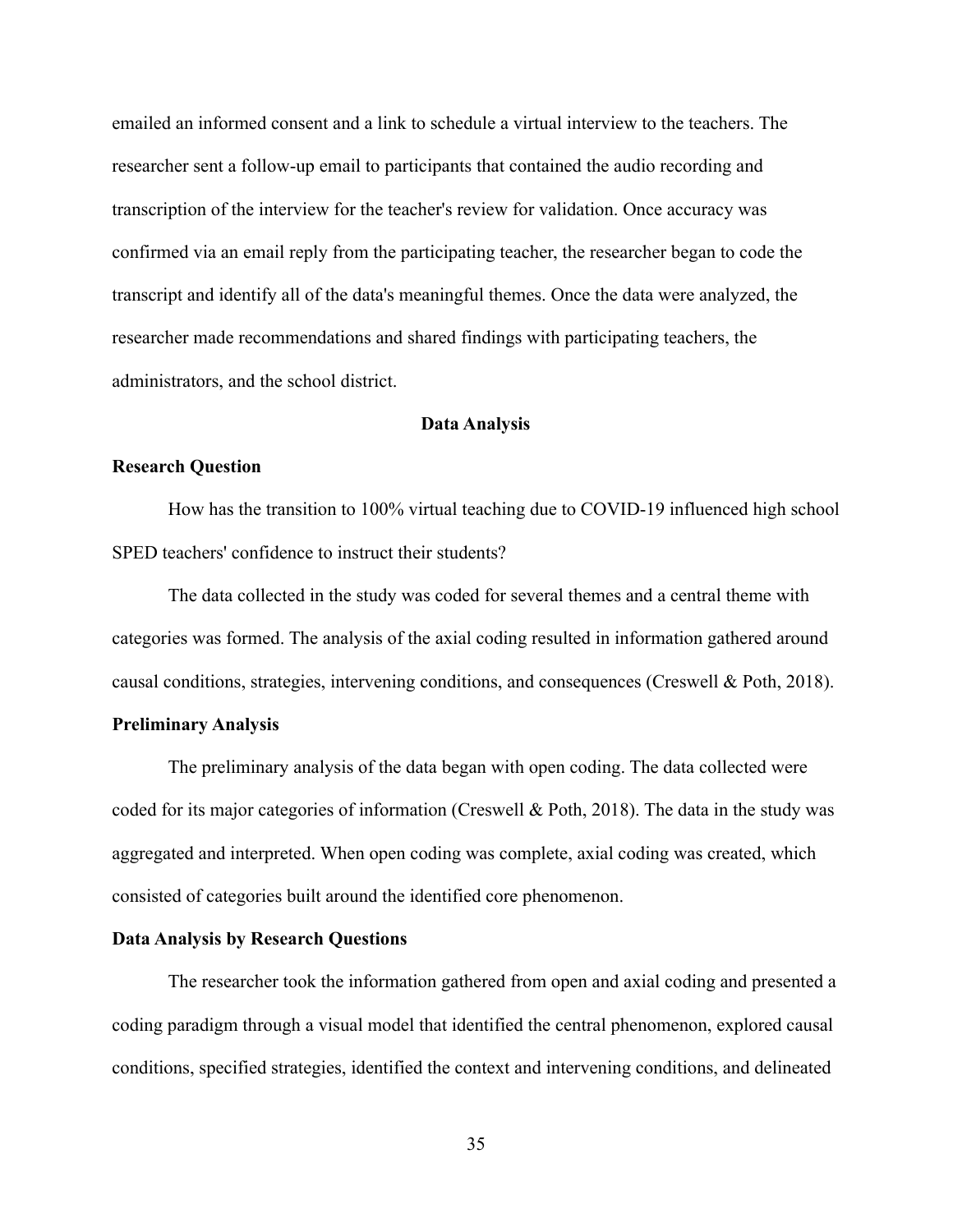the consequences (Creswell & Poth, 2018). "Overcoming the barriers of online instruction in abrupt transitions" was the central theme identified from the data analysis. The central theme consisted of three themes: communication, online instruction, and teachers' ability to adapt. Online instruction was divided into two subthemes: perceptions of online instruction & barriers to online instruction.

### **Summary**

The purpose of this phenomenological study was to explore the perceptions of high school SPED teachers' confidence to deliver virtual instruction to students within a school district that was 100% virtual due to COVID-19. This phenomenological qualitative study utilized virtual interviews of high school SPED teachers to determine how transitioning from the traditional classroom to virtual instruction had influenced teachers' confidence to instruct their students. The interviews were transcribed and coded for themes. The data collection for this phenomenological qualitative study was conducted via virtual interviews with high school SPED teachers from a Tennessee school district that was 100% virtual from March 2020 to February 2021 due to the COVID-19 pandemic. The researcher's sampling methodology focused on criterion-driven sampling, seeking out high school SPED teachers from several schools within a Tennessee county.

The data collected in the study was coded for several themes and a central theme with categories was formed. The analysis of the axial coding resulted in information gathered around causal conditions, strategies, intervening conditions, and consequences (Creswell & Poth, 2018). The preliminary analysis of the data began with open coding. The data collected were coded for its major categories of information. The data collected was aggregated and interpreted. When open coding was complete, axial coding was done, which consisted of categories created around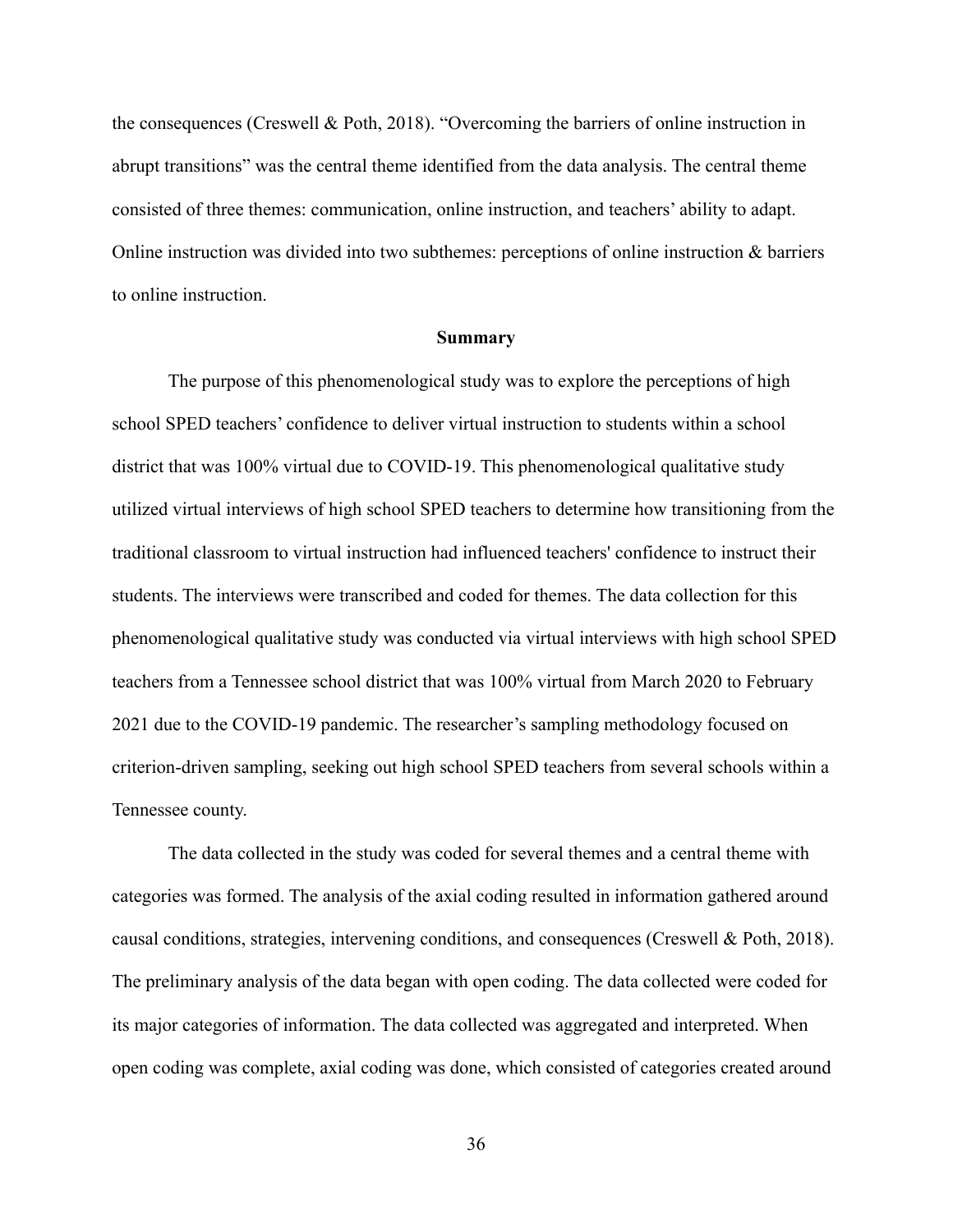the identified core phenomenon. The information gathered from open and axial coding was used to present a coding paradigm through a visual model that identified the central phenomenon, explored causal conditions, specified strategies, identified the context and intervening conditions, and delineated the consequences.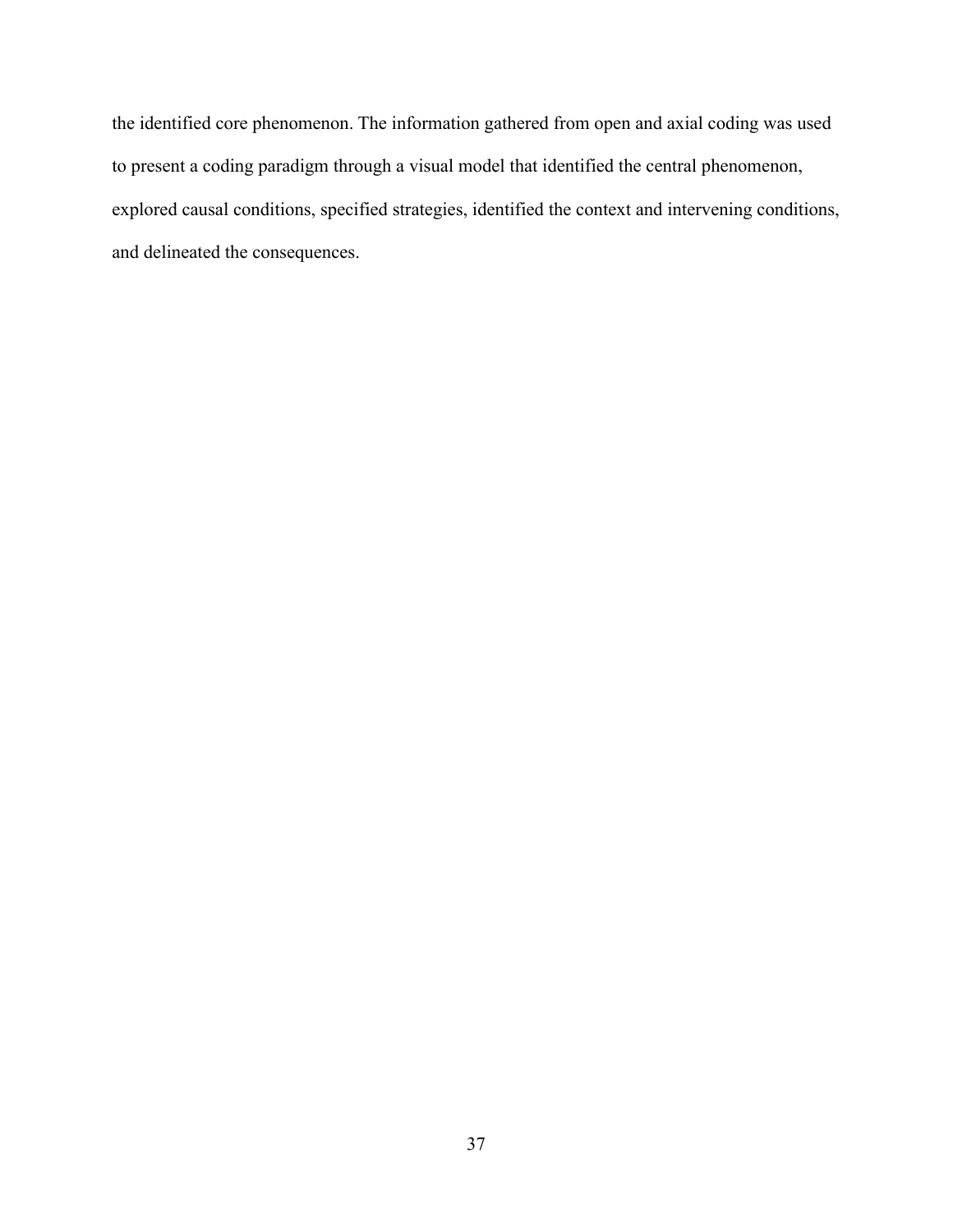## IV. RESULTS

The purpose of this phenomenological study was to explore the perceptions of high school SPED teachers' confidence to deliver virtual instruction to students within a school district that was 100% virtual due to COVID-19. Virtual learning was generally defined as the primary delivery of the learning experience through a web-based platform and digital devices (Hung & Wati, 2020).

# **Methods of Data Collection**

The data collection for this phenomenological qualitative study was conducted via virtual interviews with high school SPED teachers from a West Tennessee school district that was 100% virtual from March 2020 to February 2021 due to the COVID-19 pandemic. The virtual interviews were completed over the Zoom video conferencing platform. The interviews were recorded through Zoom, and an additional software, Otter.ai, was used by the researcher to record, transcribe, and time-stamp the interviews.

Participants were briefed on the study's purpose and assured appropriate measures would be taken to maintain ethical guidelines before the interview. Teachers were also given an informed consent outlining the potential benefits and harms of the study, assurance of anonymity, and data protection. Five teachers were interviewed regarding their lived experience of teaching virtually due to the COVID-19 pandemic to understand how virtual instruction had affected high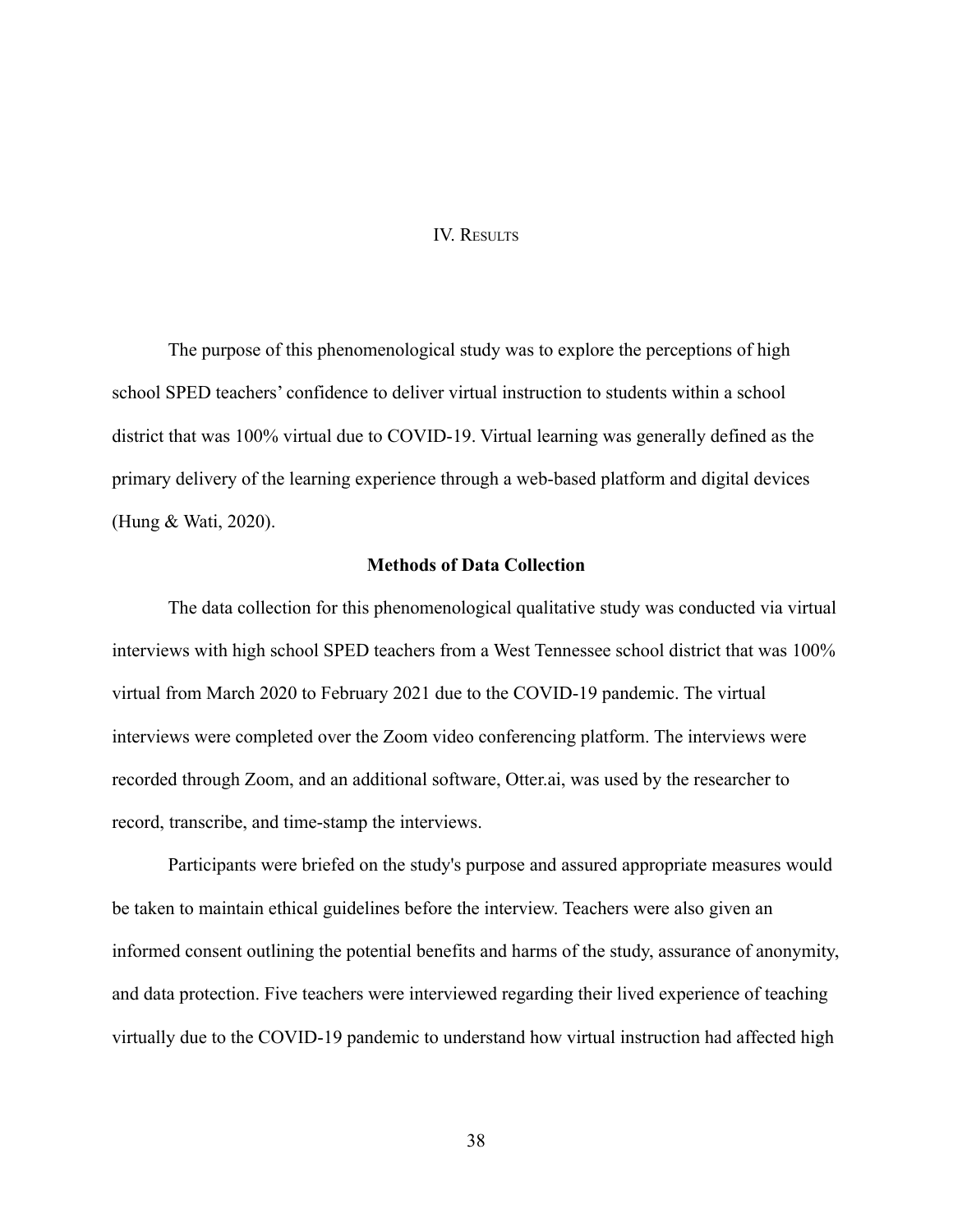school SPED teachers' confidence in delivering SPED services to students in a 100% virtual environment.

Snowball sampling, which is a non-probability sampling method, was the sampling method employed for the study. Participating teachers were asked to refer another SPED teacher for the study, and teachers were made aware that a teacher referral was not mandatory. Teachers' relationships were leveraged with other SPED teachers within the school district to identify additional study participants. Identified participants were then recruited via email communication from the researcher.

## **Findings by Research Question**

"Overcoming the barriers of online instruction in abrupt transitions" was the central theme identified from the data analysis. The central theme consisted of three themes: communication, online instruction, and teachers' ability to adapt. Online instruction was divided into two subthemes: perceptions of online instruction and barriers to online instruction.

#### **Research Question**

How has the transition to 100% virtual teaching due to COVID-19 influenced high school SPED teachers' confidence to instruct their students?

### **Themes**

### **Theme 1: Communication**

Communication was the first major theme developed in the study. The communication theme consisted of two codes: teacher-to-student communication suggestions and teacher-to-parent communication suggestions. Categories from the theme included caring communication with students and building relational equity with students.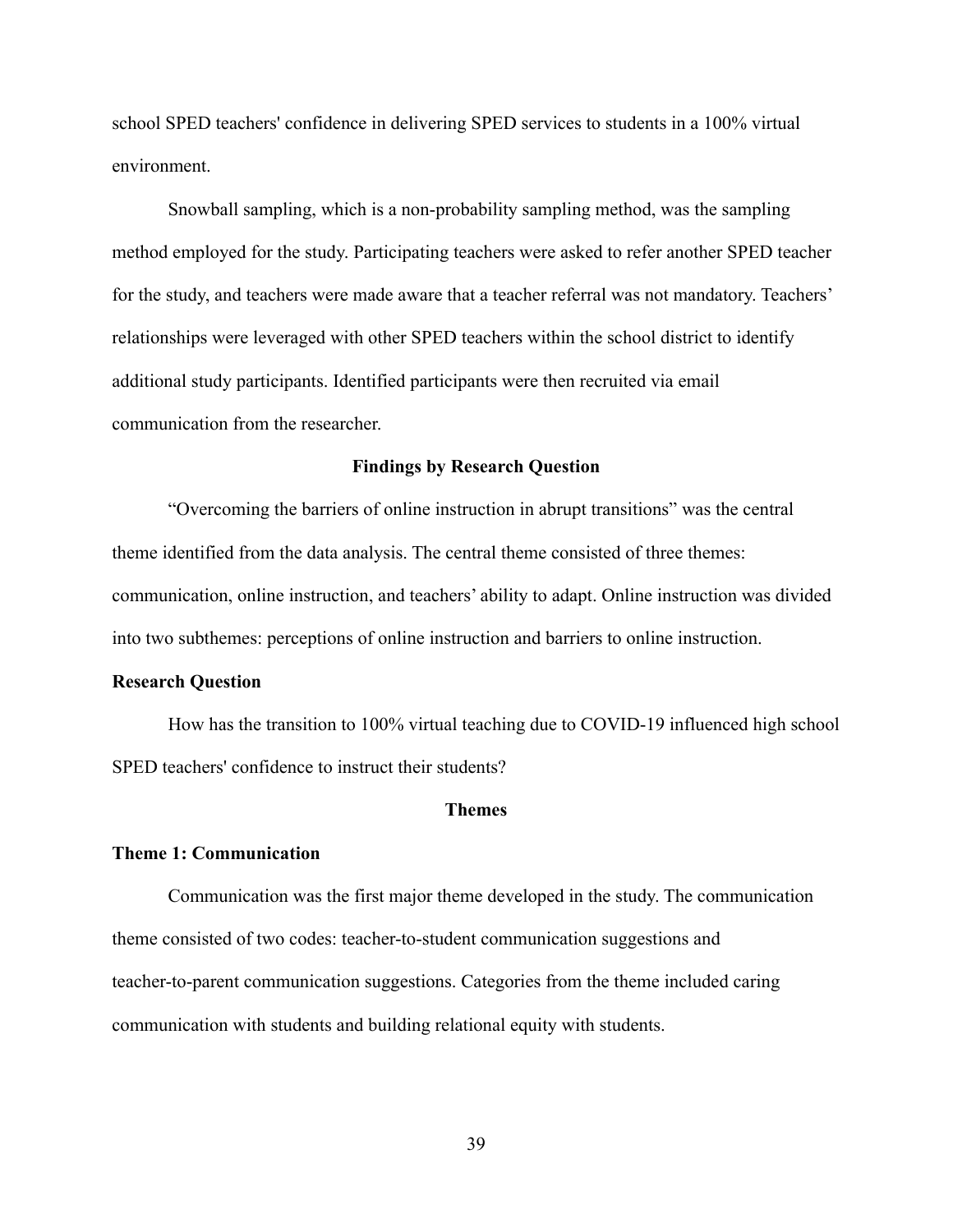The theme emerged from three out of the five teachers interviewed. All interviewed teachers stated some difficulty or barrier in online instruction compared to in-person instruction. However, the theme of communication surfaced as a key to staying connected with students and parents while face-to-face interactions were lacking. Teacher 1 stated, "You got to show them that you care. Build relationships; build bonds. Build that bond, have small talks." Teacher 1 expressed the importance of remaining relational in a virtual setting. Emphasis on relational equity while providing services to students was also seen in another statement made by Teacher 1, "I would say show more care because we never know what the babies are going through if we see it is hard for us. So just imagine what they're going through… care for the students."

Teacher 5 stated, "One thing I think is very important is that there always has to be communication between the student and the teacher". Teacher 5 deemed constant teacher-to-student communication would benefit both the teacher and the student in ensuring that students' needs are being met. The importance of teacher-to-parent communication was also highly esteemed by Teacher 5. Teacher 5 voiced, "If there are issues and concerns, you have to contact the parent and say whatever the issue or concern is." Teacher 5 expressed confidence in communicating to parents in her statement, "I would feel very comfortable in contacting the parent and saying whatever the issue or concern was in regards to the student because we're all trying to do what's in the best interest of the student." The teachers who expressed this theme displayed that communication between teacher-to-student and teacher-to-parent was where personal ownership or control could be present. In giving online instruction, Teacher 4 mentioned administering grace in the communication of assignment expectations: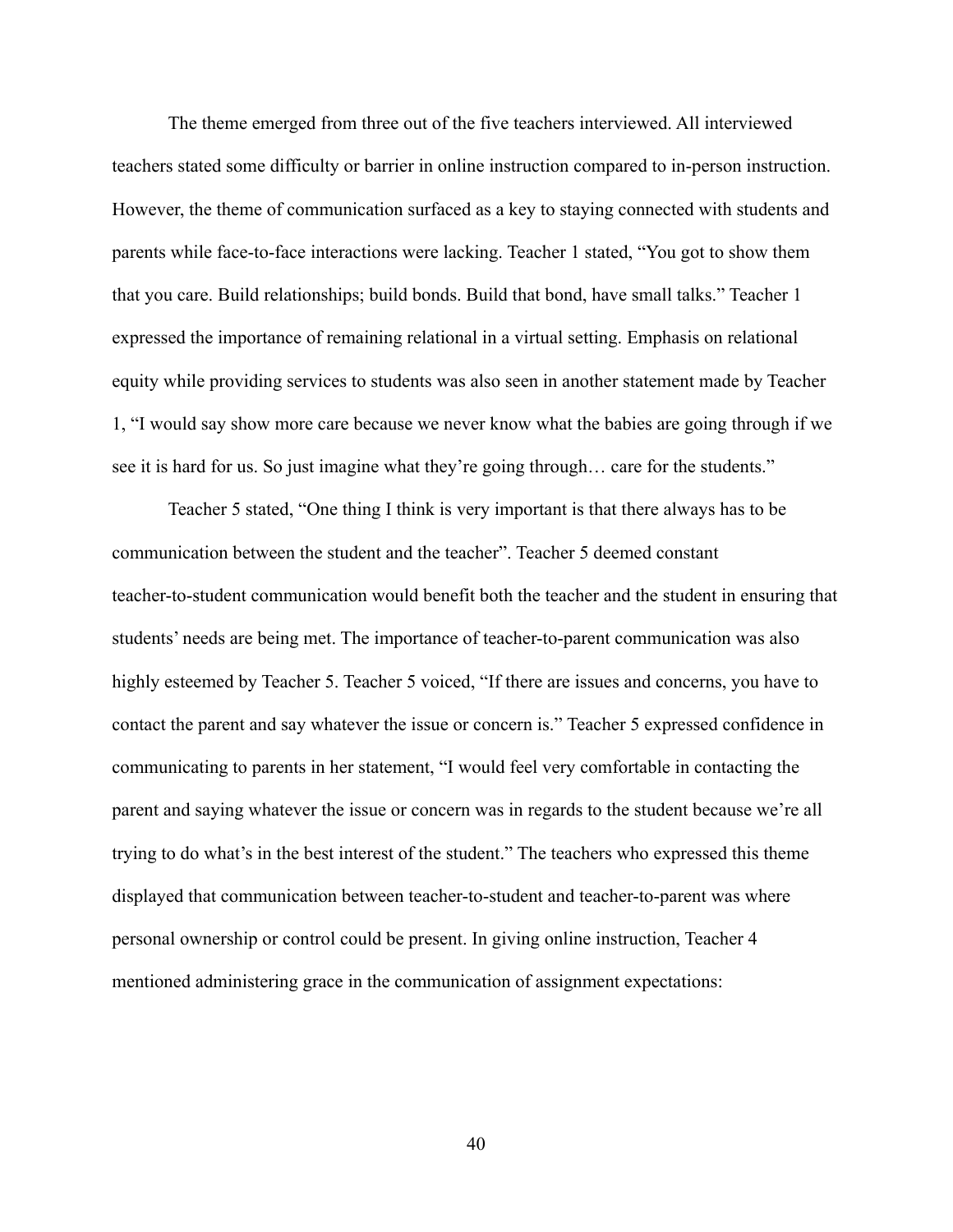"So, I think that extending grace, if it were to happen again, would be one of the biggest lessons that I would have. And I think that that would transition well into the practices in my classroom of assignment deadlines and supplemental material."

#### **Theme 2: Online Instruction**

The second major theme developed from the teacher data gathered in the study was online instruction. The major theme of online instruction was divided into two subthemes: perceptions of online instruction and barriers to online instruction. The codes that aligned with the perceptions of online instruction subtheme included perception of the transition from in-person to online (unfavorable) and perceptions of the transition from in-person to online (good). The subtheme, barriers to online instruction, contained three codes that aligned with the theme: teacher experience in online instruction or teacher readiness, barriers that contributed to a perceived difficult transition, and impact on students. The online instruction theme displayed 22 categories formed from the codes.

The unfavorable perceptions of teachers' transition from in-person to online were expressed as being complicated and frustrating, lack of resources and funds, negative effects on student engagement, abrupt transition with no time to prepare, initial lack of direction and guidance from the district, and shifting expectations and confusion. Specifically, Teacher 1 stated, "It was a hard transition." Teacher 1 turned a room at home into her office or classroom for virtual instruction and, in having to do so, stated, "I didn't have everything that I needed because who would have thought that I was going to need funds to make this basically a classroom." The transition to virtual instruction negatively impacted perceived student engagement. Teacher 2 stated, "I thought the virtual environment exacerbated the short attention span." Teacher 3 also expressed the difficulty of the transition in her statement, "It was just really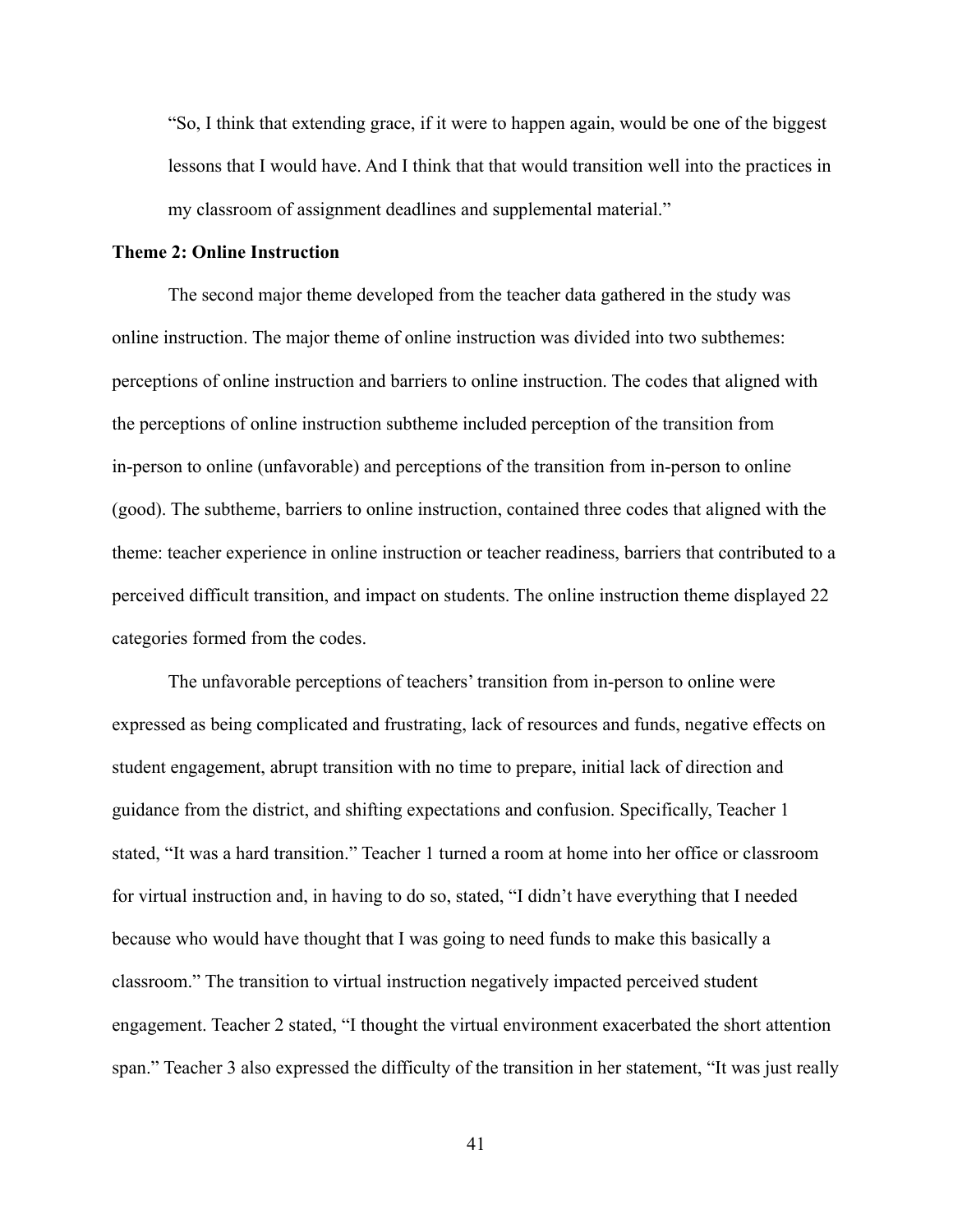hard. And like looking back, it is still pretty hard. It was just survival mode for all of us." The transition to online instruction was an abrupt transition with no explicit warnings. Teacher 3 stated, "The transition was just like a cutoff. It was like one day we were in school, and then the next day they were like Spring Break is starting early, and then from there, it just kept going." Teacher 3 also stated how the transition impacted her confidence, "It didn't so much affect my confidence in the beginning like at the end of the 2019-2020 school year, but as the 2021 school year dragged on, it just became really difficult." Teacher 4 expressed the transition as "pretty abrupt" and "rough in the beginning." The difficulties of delivering the same caliber of services and instruction to special education students emerged more with Teacher 4. Teacher 4 felt like SPED teachers were left to figure out how to cope with the transition and still deliver what was expected from the district, "It was very challenging to try to kind of figure that out on our own." Teacher 4 shared, "It probably took us a little bit longer than general education teachers to figure out how we were going to push ourselves in the classes and what our new roles are going to be online." Initially, the district and schools lacked succinct directions to explicitly guide SPED teachers in the transition, as Teacher 4 stated, "… but in that moment when it was kind of foggy and smokey it was very intimidating because we weren't really getting a lot of direction from people of what was right versus what was wrong or what the best way to go about situations were." Teacher 5 also stated how virtual instruction added an extra level of difficulty over in-person instruction, "The virtual limited a person. I feel that I'm more effective in person, but I tried to do the best that I knew to do when I had to be virtual."

Some positive feedback emerged from the transition to virtual instruction. Teacher 2 stated, "It was probably the easiest academic year [2020-2021] ever when we went virtual." Teacher 2 was the most confident and comfortable in the transition to the virtual environment.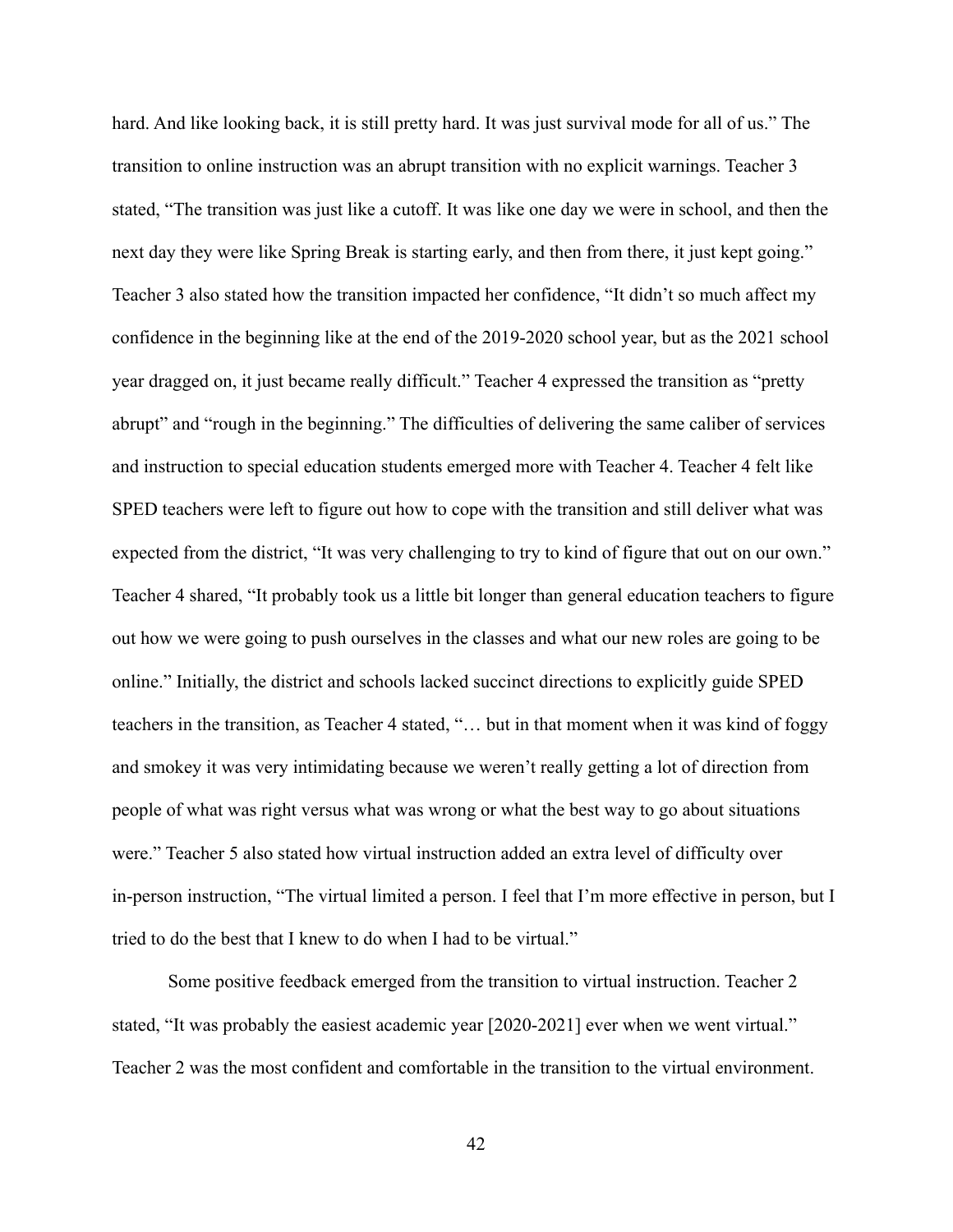He said, "I actually loved being able to be virtual. I was effective in the virtual environment". Teacher 2 expressed that the SPED instructors at his school were able to effectively provide the SPED students with the services that they needed, "As far as the services being provided, we had less issues during the virtual year [2020-2021]." He also expressed that the virtual environment provided him with improved upkeeping of essential student data, "and then once I figured out how to do it, I found it to be much more effective, much more efficient, much easier to have a digital paper trail, and it made my life easier." The virtual environment also gave teachers more control over behavioral issues and classroom disturbances according to Teacher 2, who stated, "I think all of us in SPED enjoyed being virtual. We didn't have to deal with all the behavioral stuff in person that we have to run around and deal with day in and day out…you can just mute them." Teacher 3 shared that teachers began to shift their mindset of forcing online instruction to look like in-person instruction, "Teachers just stopped this fight of like, it has to look the same as it does in school. We have to keep the same rigor; we have to keep the same pace." According to Teacher 3, the transition forced teachers and students to become more "tech savvy" and how to utilize "read-aloud options", "highlighting options" and other online tools to support the educational needs of the students. Teacher 4 stated how the transition changed how teachers taught and improved their skills as an educator, "It changed how we approached the classroom 100%, and I think, ultimately, it made us better as educators".

Several barriers emerged for online instruction. Some of the difficulties included unfamiliar teaching environment, difficulty gauging student comprehension early, teacher burnout, and lack of online teaching experience. Teachers 1 and 2 expressed how being virtual did not affect their confidence in their ability to teach, but several teachers expressed struggles with student engagement and comprehension. Teacher 3 voiced, "It was really hard for us to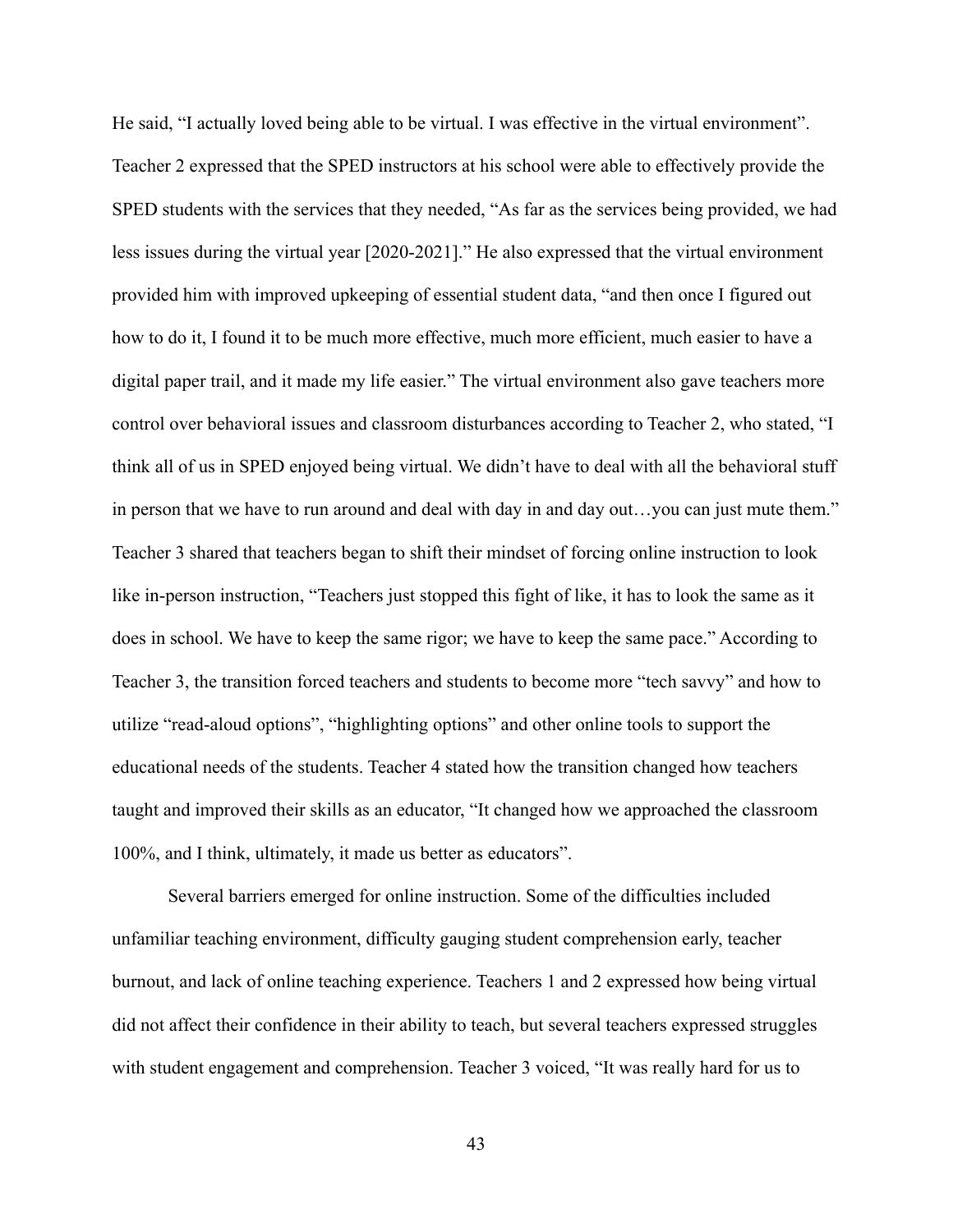gauge whether or not our students were fully understanding what they were getting instructed on." Confidence in effectively serving and educating students was expressed in Teacher 3's statement, "I personally struggled a lot with feeling like I was failing my kids... partially on my own as an educator, but also on the part of the district." Data revealed that teacher burnout was a barrier to online instruction. For example, Teacher 3 stated, "I struggled a lot that year… teacher burnout is a real thing." Teacher experience in the virtual environment was another barrier that emerged from the data. A lack of experience in the virtual setting affected confidence in ensuring quality education for SPED students, similar to in-person instruction. In referencing teaching in the virtual environment, Teacher 5 stated, "I did not have any experience working in that capacity with students." Several teachers expressed that the online environment did not negatively affect their teaching ability, but their confidence was impacted by the ability to provide student engagement and ensure student comprehension and needs were being met.

The data indicated other barriers that contributed to the perceived difficult transition from in-person instruction to virtual instruction. Interviews with teachers revealed a loss in the instructional time allotted for each class period across the district. Teachers expressed difficulty in implementing pull-outs, and their process of creating their system for conducting student pull-outs in the virtual learning environment. Teachers disclosed their concerns in ensuring special needs students were learning in the virtual setting. The district's slow roll-out of the learning management system, Microsoft Teams, contributed to the initial complications of transitioning to the virtual learning environment. The district was also slack in distributing laptops and Wi-Fi hotspots to students. Teachers voiced difficulty in holding students accountable, student attendance, and students in grief. Moreover, teachers expressed a lack of guidance from the district on completing SPED-specific documentation, and pivoting the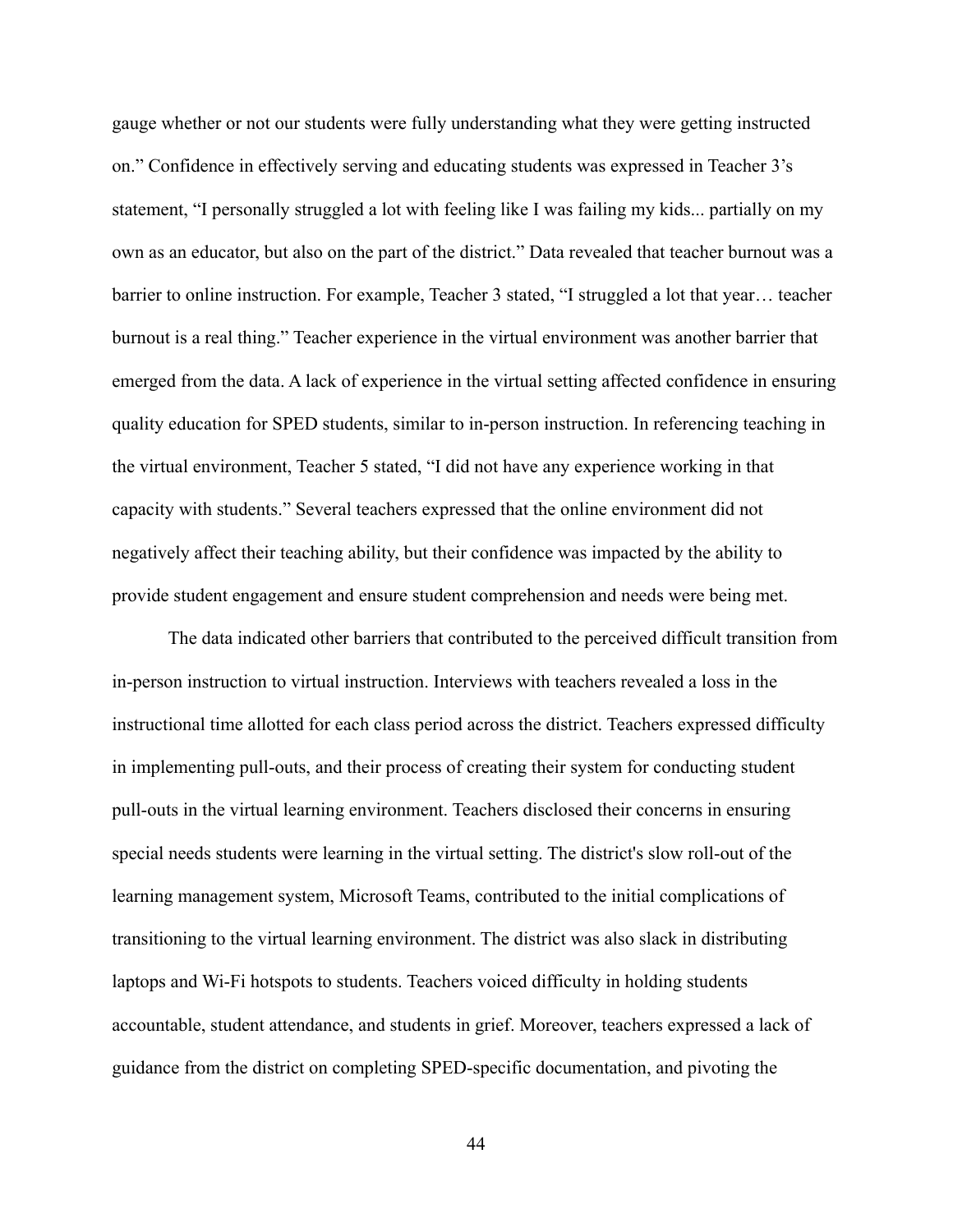delivery of interventions as barriers that contributed to a perceived difficult transition to online instruction. Teachers also faced challenges in remaining organized in the same manner as when in person. Teacher 1 stated, "I was more organized in the class than what I was at home." In referencing the difficulty of doing student pull-outs in the virtual environment in comparison to in-person, Teacher 1 explicitly expressed:

"At this point, I can't speak out in the class because then I'm singling them out because I have 27 kids in an English II classroom. But then only four of them are SPED. So, I can't say, 'Hey! student A, student B, student C, and student D come to meet.' So, I more so had to reach out to teachers."

Teacher 2 made a statement that outlined the district-level factors that negatively contributed to the transition:

"When we transitioned to virtual, the struggle was the implementation by the district of Microsoft Teams and all the issues we had. You know, just the issues [the district] has sometimes with rolling out stuff, there were some issues there. The challenge was that a lot of kids, let's say, didn't pick up their laptops, and a lot of kids didn't have Wi-Fi. They didn't have internet at home."

Teacher 2 mentioned students sleeping and skipping instead of being in class and how older teachers were retiring because of the pressure of the transition:

"So, they [other older teachers that retired or left] were frustrated and did not like the virtual environment or the transition into it, but they're old school teachers. They've been doing their things for decades. So problem was just the kids just did not want to log in or stay log and a lot of virtual skipping a ridiculous amount of virtual skipping."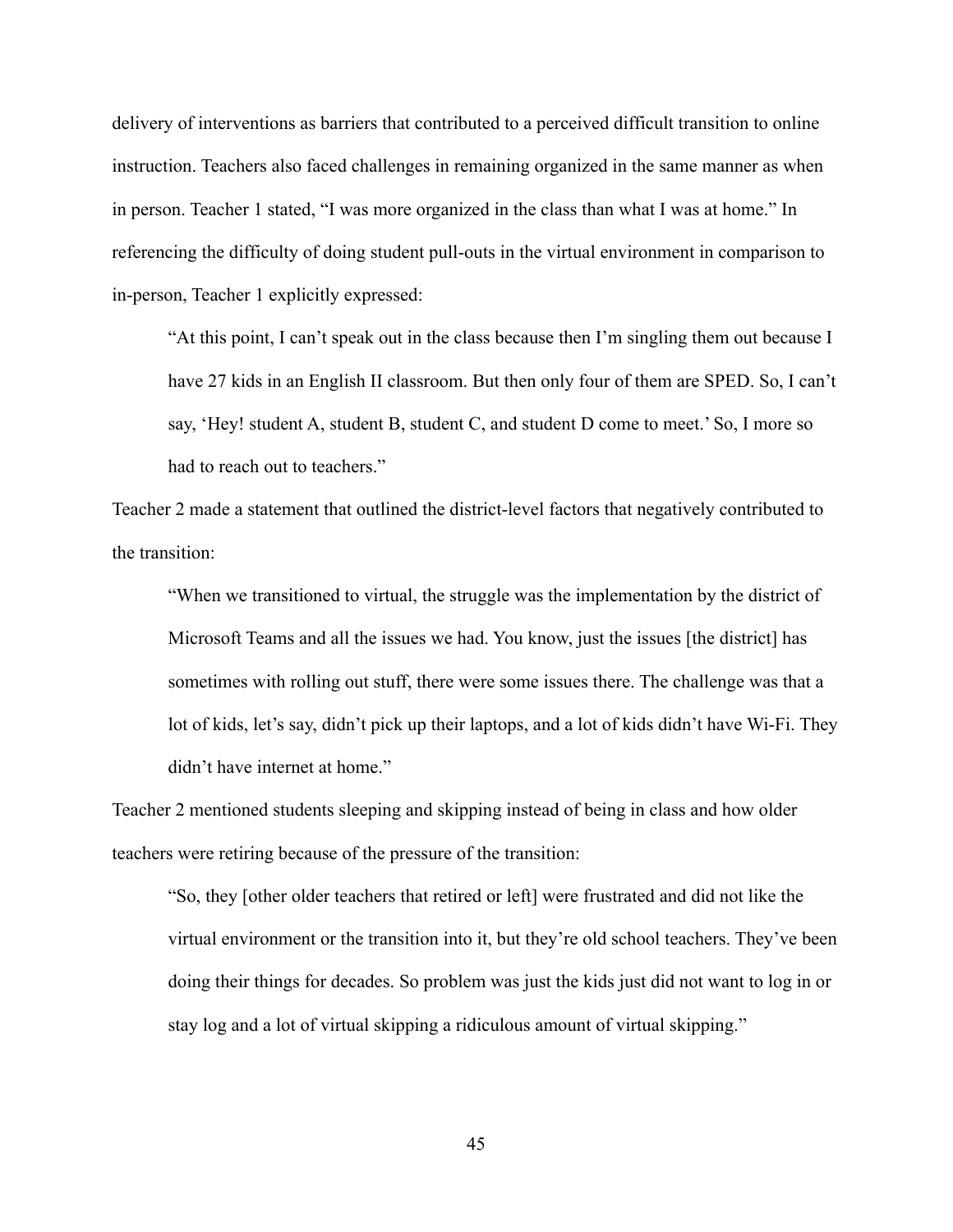Teacher 3 discussed the challenges of keeping up with district deadlines for SPED documents with minimum guidance:

"We had no guidance, very little guidance. And then, toward the end of the year, there was all this pressure to get these IEPs done by the end of the year but no guidance on rules or establishments or procedures to hold things virtually. I mean, they [the district] tried, but then they would give us like a week's time to get all of this done."

Teacher 4 made a similar statement in her interview as well:

"And then for special education specifically, we got told after about a week to two weeks, 'Hey, any IEPs that you have left for this school year are going to have to be done,' and we really didn't get any training on how to do them or how we were going to hold them virtually."

Teacher 4 shared that the special education community did not receive the needed support for the transition and that she "didn't really feel that prepared."

The last category of barriers that emerged in the data was focused on how the transition impacted students. Teachers shared how their students' grades, attendance, motivation to do work, and engagement were low. Students' struggles at home, home distractions, and family impact by COVID-19 also surfaced as barriers in online instruction. The students also found low social interactions with peers challenging to cope with, according to Teacher 4, who stated:

"A lot of my students were in the same boat that I was in. They were struggling with the transition, too, struggling with being in a house all day and not being able to see their friends too and not socially interacting with other people, and having to take care of their families. Some had to be headmen and women of the household and be a parent to younger students."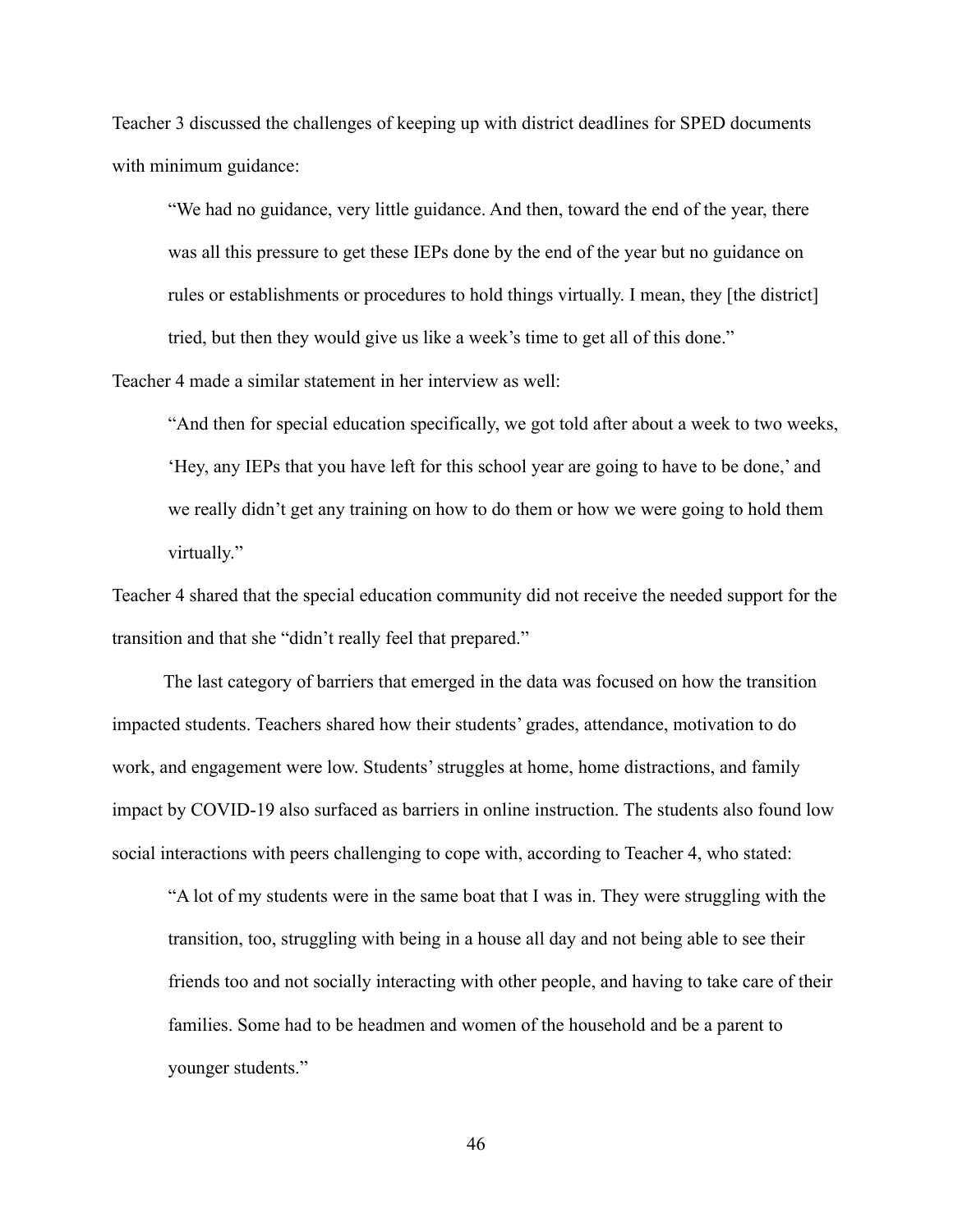Teacher 3 explicitly stated the emotional struggles that students endured during the pandemic school closures in her statement:

"We have a lot of kids that are going through some very serious things, and home life is not great. So, it just was discouraging day in and day out. You could hear the chaos, the pandemonium that's going on behind them, or you wouldn't hear from them at all. So, then you'd be wondering, is everything okay? We had a lot of kids that lost family members or that had family members go into the hospital, and that was sad."

#### **Theme 3: Teachers'Ability to Adapt**

The third major theme was teachers' ability to adapt. The theme was comprised of four codes that aligned with the theme: teacher strategies and solutions for dealing with online instruction, solutions, and changes in retrospect desired by the teacher; attempts to close knowledge gaps due to online instruction; and suggestions for teacher readiness to effectively transition to virtual instruction.

The strategies and suggestions that emerged in the data within the theme included readjusting the time allotted for services, the creation of virtual stations via classroom breakout sessions to deliver SPED services, and utilizing the channel feature of Microsoft Teams for student pull-outs. They also thought it advantageous to address student discrepancies in their lack of engagement head-on, break online instruction into segments of instructional time, and after school tutoring. Teachers also suggested future efforts in improving time management, cultivating a better work-life-balance, and giving students more options in the method in which an assignment is completed. Also suggested was utilizing other colleagues for support, taking a more proactive role in their education on online platforms, and becoming a summer-school teacher to help close the learning gap created by the pandemic school closures.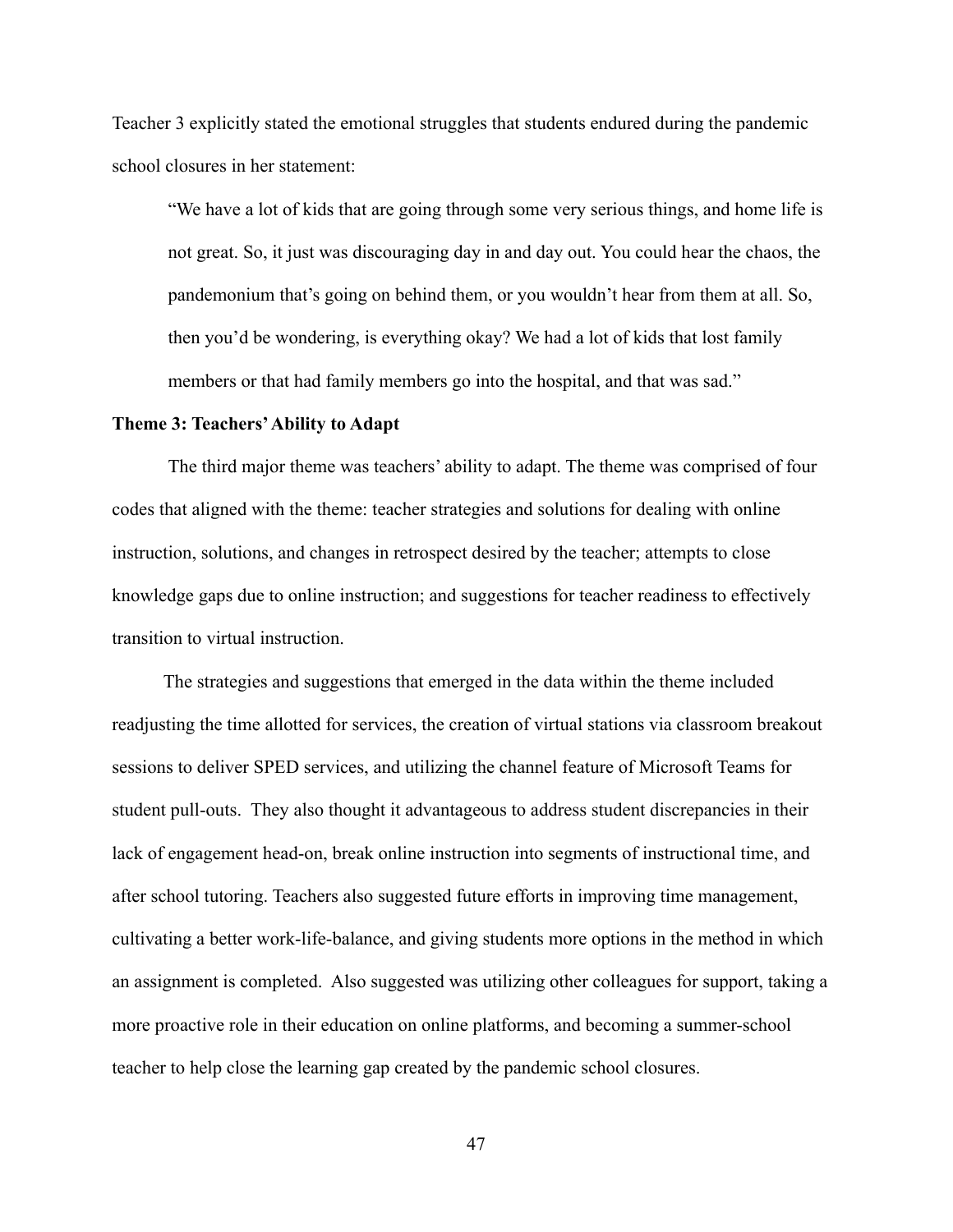Teacher 1 stated how she had to adjust to the shortened amount of class time allotted by being in the virtual classroom, "I had to [weigh] out my time because even my times changed." Teacher 1 also shared her strategy for delivering pull-out services for students in the virtual environment. She utilized the learning management system features, Microsoft Teams, "I more so set it up in stations with classroom breakout sessions." Teacher 2 articulated his approach in his statement:

Once I learned how to share a screen and to invite them [students] into another classroom or channel, I could just go into all these classes of the primary teachers and go in and just say, "Hey, I'm going to pull you, you; you in this order.

Teacher 4 also stated how she delivered services to her students in the virtual environment and offered additional academic support for students:

And really having to home in on parent contact and multiple days of tutoring after school and small group instruction, which meant the online pulling of the kids out of the main channel on Teams into a separate channel. So, we really had to be knowledgeable about what we were instructing.

All teachers interviewed offered either a solution or strategy that they implemented or would suggest to other teachers to implement to be successful in online instruction. Utilizing additional platforms to enhance student engagement and comprehension, such as Flipgrid, Kahoot, and Quizlet, was stated by Teacher 3. Teacher 2 suggested breaking down virtual instruction into "five 10 minutes segments," and Teacher 3 mentioned practicing better time-management as an educator for personal care, "I would for my personal self, set stricter office hours and turn off the screen, turn off the computer." Teacher 4 stated she would allow "students to have different platforms" for each of her assignments to differentiate instruction.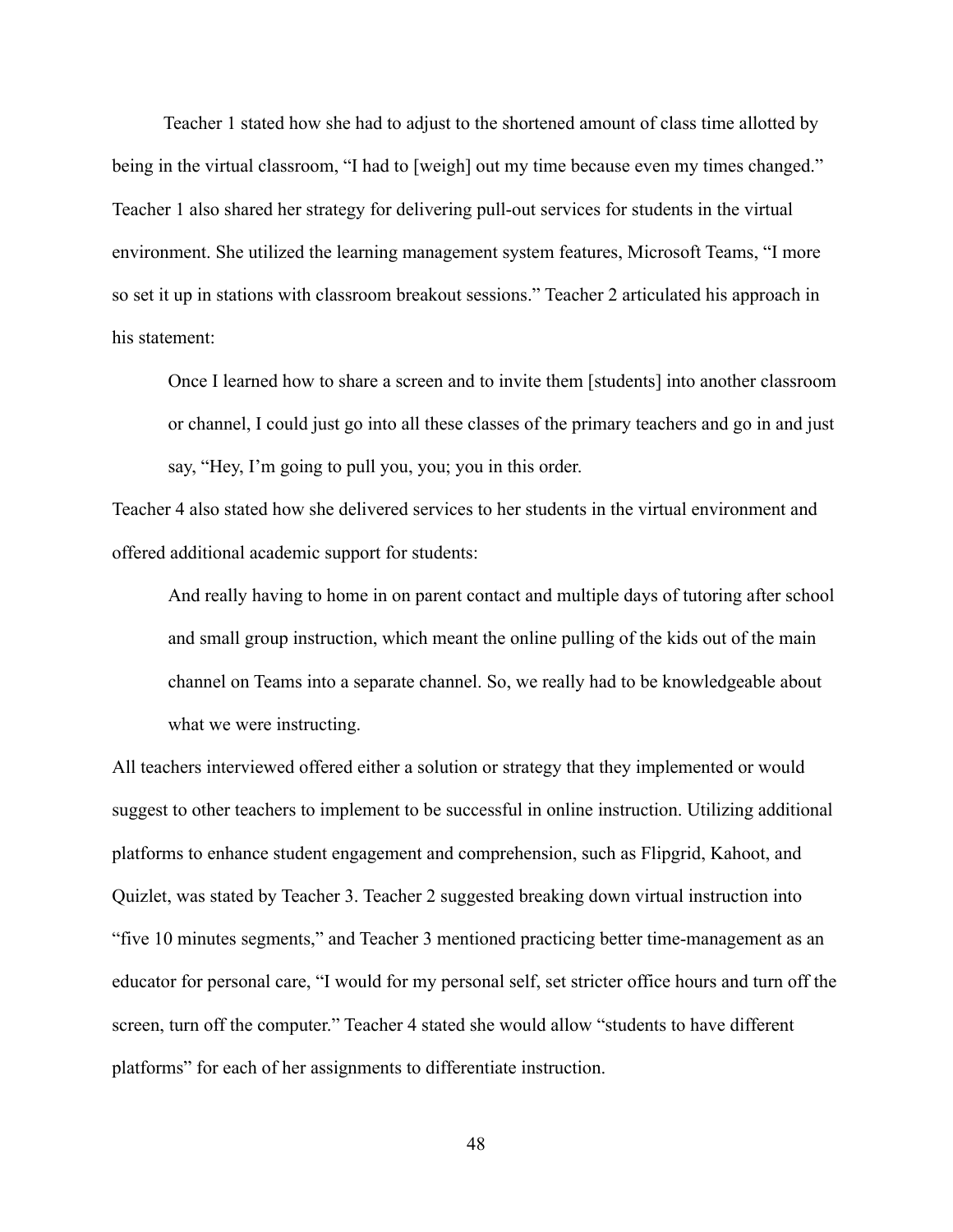#### **Evidence of Quality**

Creswell (2013) provided several evaluation standards for a phenomenological qualitative approach. Creswell expressed that a phenomenological study should be evaluated by how clearly and concisely the "phenomenon" was articulated, the administration of the appropriate and recommended procedures for data analysis, the communication of the participants' overall experience within context, and the presence of reflexivity throughout the study. A phenomenological research design was used to capture the meaning and understanding of the special education teachers' lived experiences as virtual instructors. The common phenomenon was that all high school special education teachers were thrust into an online environment as the primary delivery of their instruction to their students from March 2020 to February 2021. The teachers' experience and their perception of their ability to deliver sound instruction in a 100% virtual environment were investigated throughout the study. This study utilized the interpretive framework of social constructivism. According to Creswell and Poth (2018), research conducted within a social constructivism framework aims to understand the participants' world in which they live and work. The researcher acknowledged that background could shape interpretation, and the researcher was committed to interpreting participants' constructions of meaning in their reality. The researcher took the information gathered from open and axial coding and presented a coding paradigm through a visual model that identified the central phenomenon, explored causal conditions, specified strategies, identified the context and intervening conditions, and delineated the consequences. The qualifiers used to determine the participants included teachers who were high school special education teachers, who taught virtually during March 2020 – February 2021, and were located in Tennessee. The data analyzed in this section were collected from SPED instructors who met all of the desired qualifiers. Each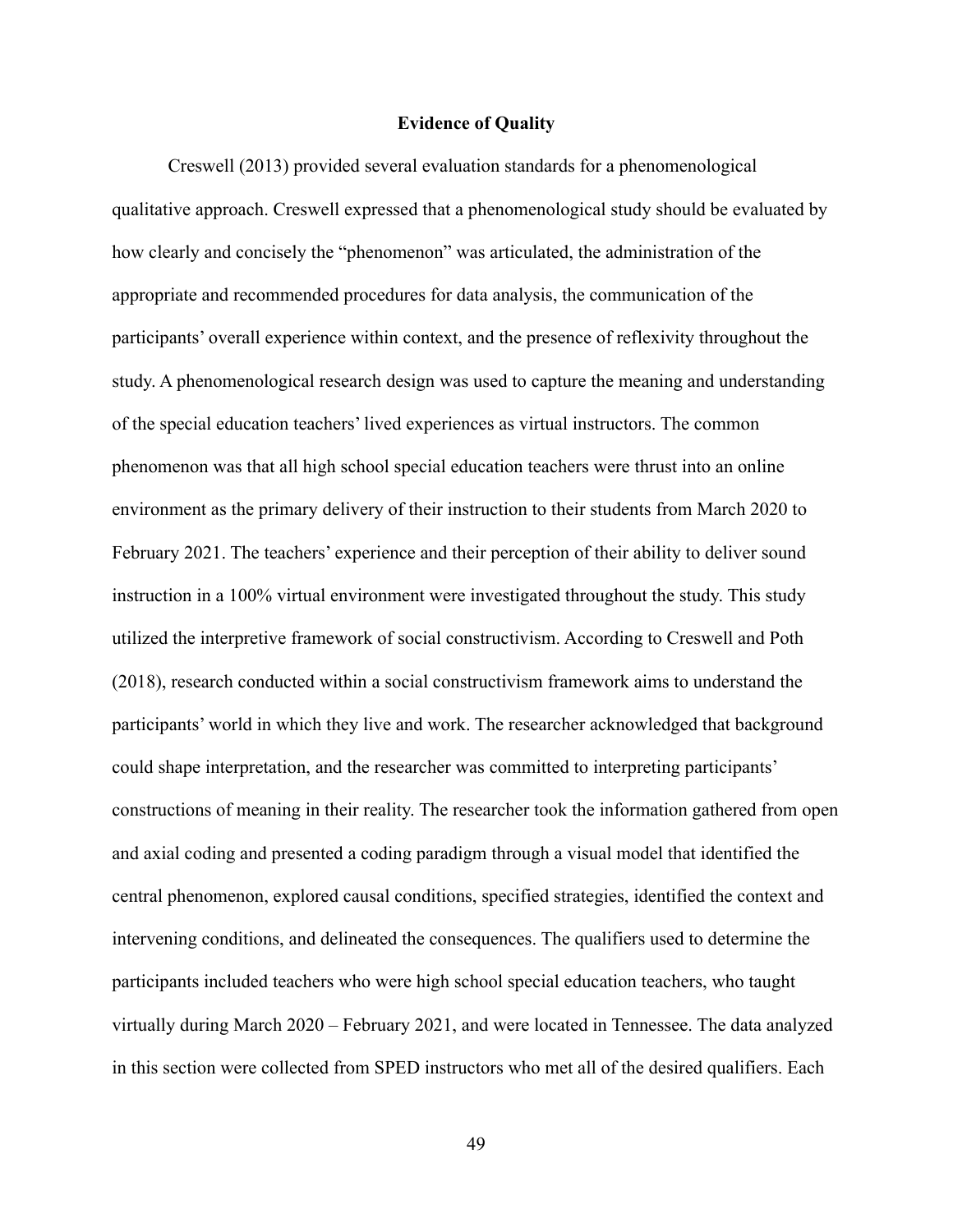participant, for accuracy, verified the transcripts from each virtual interview. All transcripts were verified, and the data extracted from the transcripts accurately represented the participants' responses. All participants answered the same five questions, and the questions adequately measured the construct of interest related to the research question.

#### **Summary**

"Overcoming the barriers of online instruction in abrupt transitions" was the central theme identified from the data analysis. The central theme consisted of three themes: communication, online instruction, and teachers' ability to adapt. Online instruction was divided into two subthemes: perceptions of online instruction and barriers to online instruction.

Communication was the first major theme developed in the study. The communication theme consisted of two codes that aligned: teacher-to-student communication suggestions and teacher-to-parent communication suggestions. The second major theme developed from the teacher data gathered in the study was online instruction. The theme of online instruction was divided into two subthemes: perceptions of online instruction and barriers to online instruction. The codes that aligned with the perceptions of online instruction subtheme included perception of the transition from in person to online (unfavorable) and perceptions of the transition from in person to online (good). The third major theme was teachers' ability to adapt. The theme was comprised of four codes that aligned with the theme: teacher strategies and solutions for dealing with online instruction, solutions and changes in retrospect desired by the teacher, attempts to close knowledge gaps due to online instruction, and suggestions for teacher readiness to effectively transition to virtual instruction.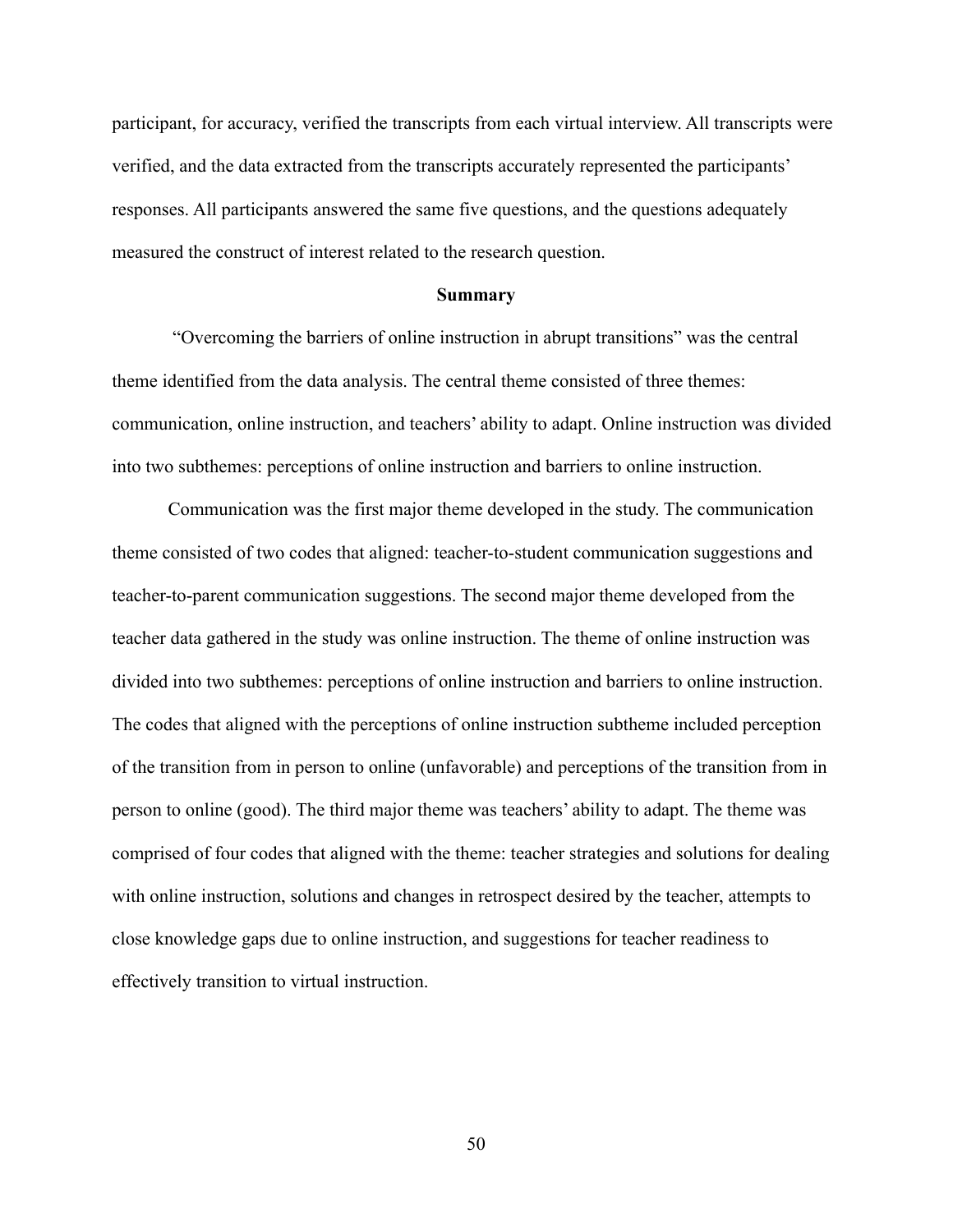### V. DISCUSSION

The purpose of this phenomenological study was to explore the perceptions of high school SPED teachers' confidence to deliver virtual instruction to students within a school district that was 100% virtual due to COVID-19. Virtual learning was generally defined as the primary delivery of the learning experience through a web-based platform and digital devices (Hung & Wati, 2020). This phenomenological qualitative study utilized virtual interviews of high school SPED teachers to determine how transitioning from the traditional classroom to virtual instruction had influenced teachers' confidence to instruct their students. The interviews were transcribed and coded for themes. The data collection for this phenomenological qualitative study was conducted via virtual interviews with high school SPED teachers from a Tennessee school district that was 100% virtual from March 2020 to February 2021 due to the COVID-19 pandemic. The researcher's sampling methodology focused on criterion-driven sampling, seeking out high school SPED teachers from several schools within a Tennessee county.

## **Methods of Data Collection**

The data collection for this phenomenological qualitative study was conducted via virtual interviews with high school SPED teachers from a West Tennessee school district that was 100% virtual from March 2020 to February 2021 due to the COVID-19 pandemic. The virtual interviews were completed over the Zoom video conferencing platform. The interviews were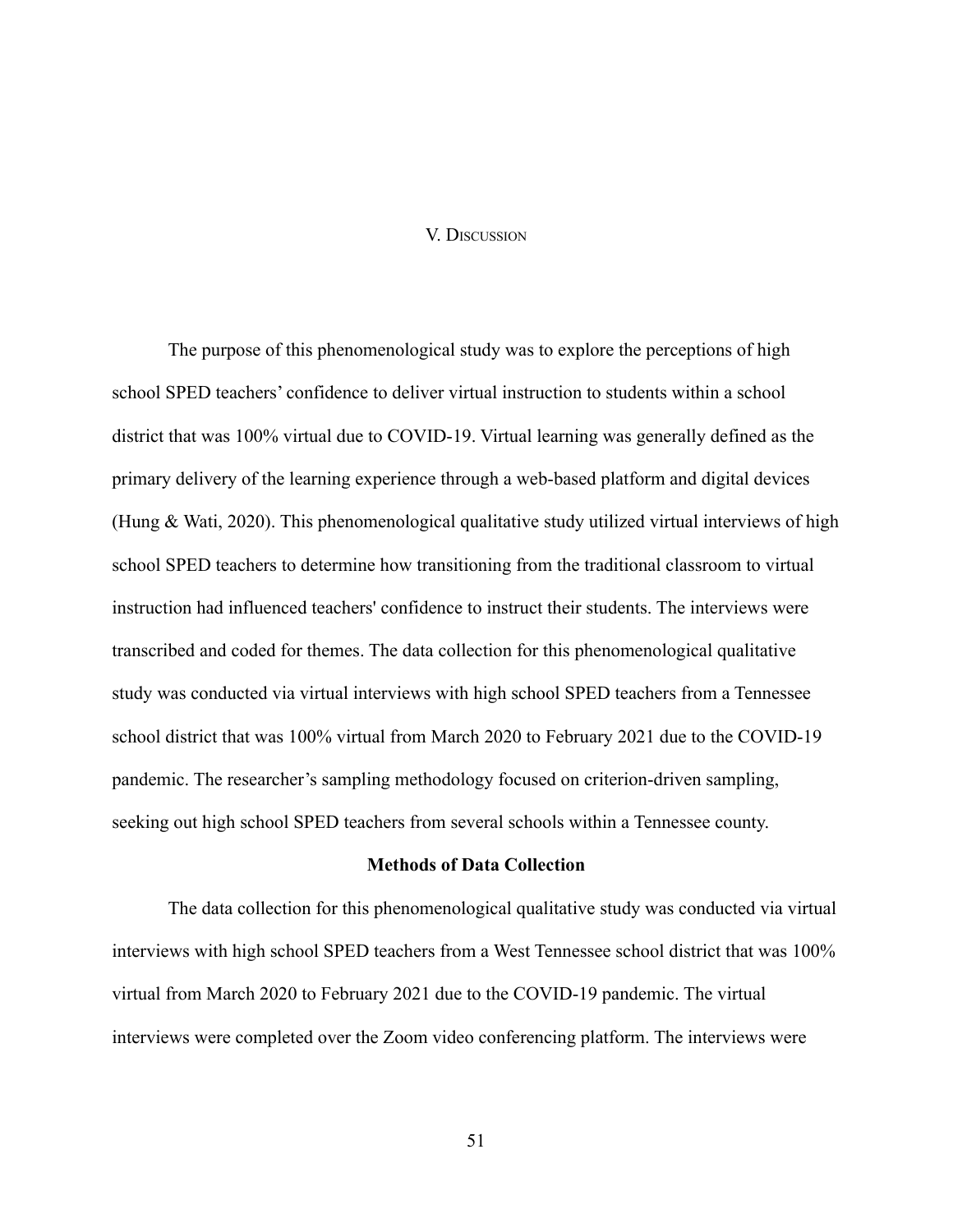recorded through Zoom, and an additional software, Otter.ai, was used by the researcher to record, transcribe, and time-stamp the interviews.

Before the interview, participants were briefed on the study's purpose and assured appropriate measures would be taken to maintain ethical guidelines. Teachers were also given an informed consent outlining the potential benefits and harms of the study, assurance of anonymity, and data protection. Five teachers were interviewed regarding their lived experience of teaching virtually due to the COVID-19 pandemic to understand how virtual instruction had affected high school SPED teachers' confidence in delivering SPED services to students in a 100% virtual environment.

Snowball sampling, which is a non-probability sampling method, was the sampling method employed for the study. Participating teachers were asked to refer another SPED teacher for the study, and teachers were made aware that a teacher referral was not mandatory. Teachers' relationships were leveraged with other SPED teachers within the school district to identify additional study participants. Identified participants were then recruited via email communication from the researcher.

### **Summary of Results**

Five high school SPED teachers were interviewed to determine how transitioning from the traditional classroom to virtual instruction had influenced teachers' confidence in instructing their students. Three salient themes emerged from the data analysis: communication, online instruction, and teachers' ability to adapt. Two subthemes of online instruction were identified: perceptions of online instruction and barriers to online instruction.

All interviewed teachers stated some difficulty or barrier in online instruction compared to in-person instruction. Communication was the first theme that emerged from the data analysis.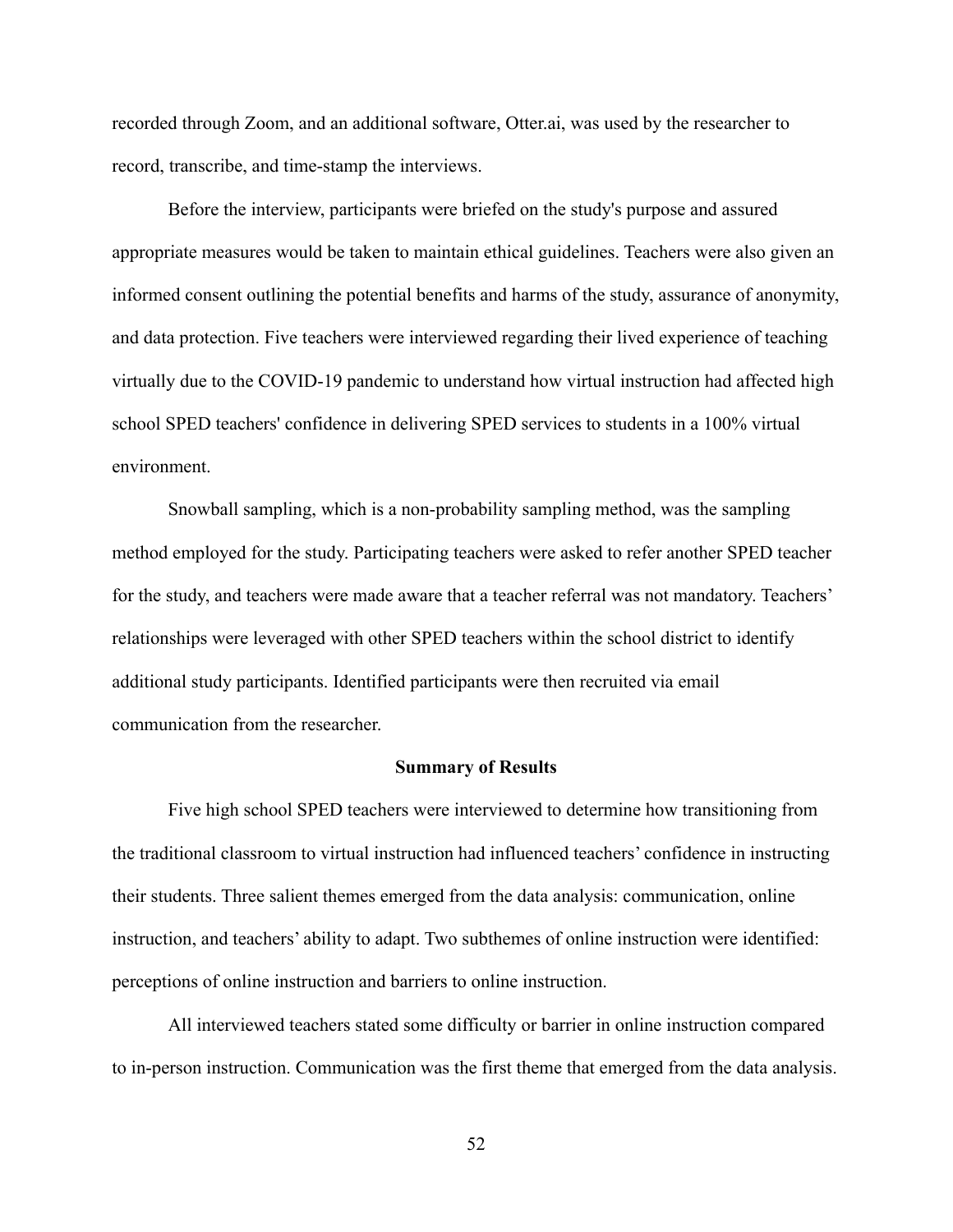Several teachers strongly felt that effective communication between teacher-to-student and teacher-to-parent was vital, especially in the virtual learning environment. Teachers did not have the power to control the pandemic school closure, but the teachers who expressed this theme displayed that communication between teacher-to-student and teacher-to-parent was where personal ownership or control could be present within the phenomenon.

The theme of online instruction was composed of two subthemes: perceptions of online instruction and barriers to online instruction. The majority of the teachers had an overall negative perception of their transition from in-person to virtual instruction. No teacher expressed that the transition impacted their confidence in their teaching abilities, but it did impact their confidence in reaching their students with the content and delivering SPED services. Teachers voiced the transition as being complicated and frustrating. There was a lack of resources and funds for teachers to prepare their homes for online instruction; the transition presented negative effects on student engagement, the abruptness of the transition left minimal time for teachers to adequately prepare, and there was a lack of direction and guidance from the district.

All teachers interviewed shared either a solution or strategy that they implemented or would suggest to other teachers to implement to be successful in the online learning environment. Teachers utilized additional online platforms to enhance student engagement and comprehension. Teachers also suggested future efforts in improving time management, cultivating a better work-life-balance, giving students more options in the method in which an assignment is completed, utilizing other colleagues for support, taking a more proactive role in their education on online platforms, and becoming a summer school teacher to help close the learning gap created by the pandemic school closures.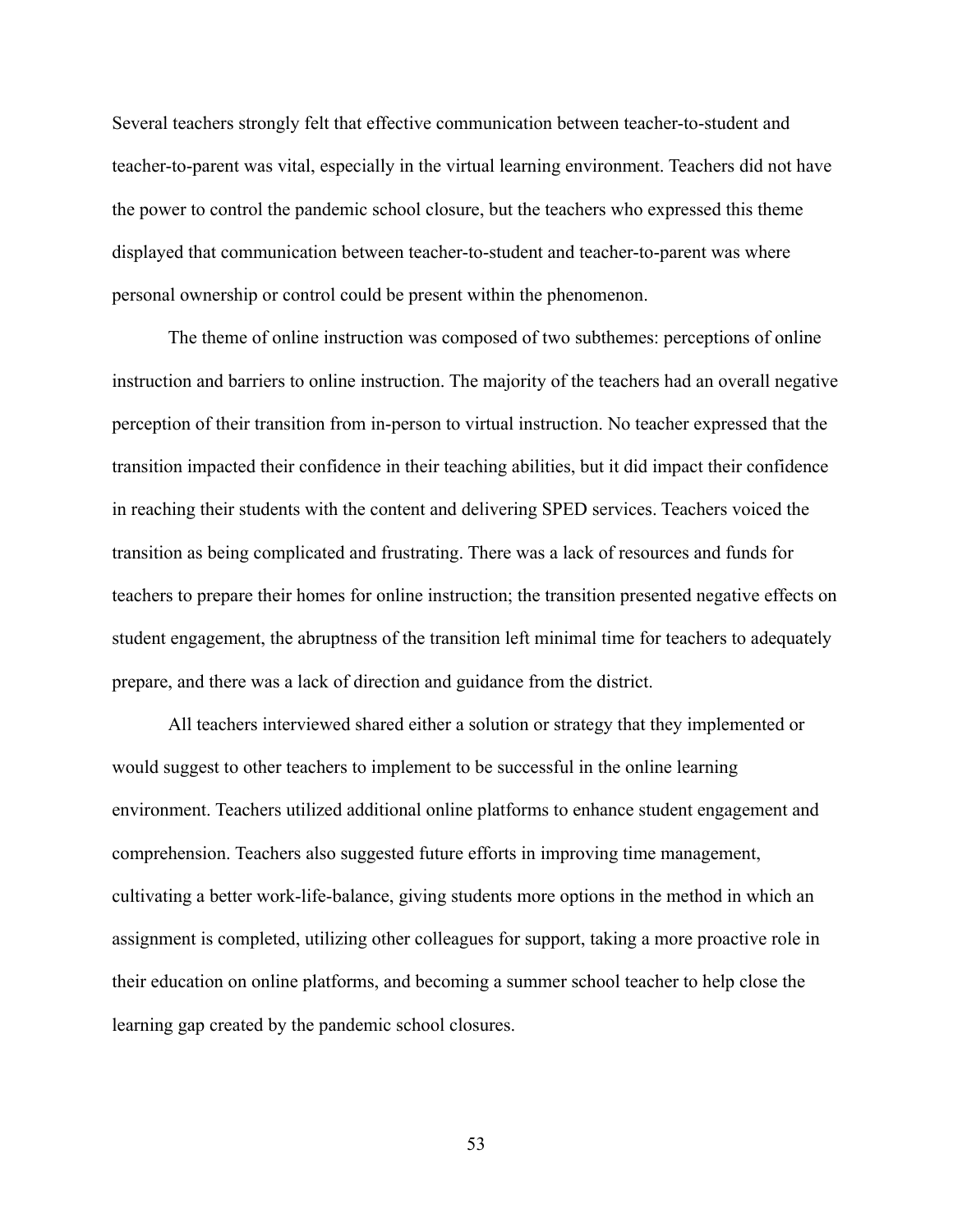#### **Discussion by Research Question**

The present study examined how transitioning from in-person to virtual instruction affected the confidence of high school SPED teachers in instructing their students. This central question was answered by five high school SPED teachers who taught during the March 2020 to February 2021 pandemic school closure. Data were gathered on the teachers' perception of the pandemic school closure on their confidence to deliver instruction. The teachers' responses to transitioning from in-person to virtual instruction are described in the following sections. The three themes that emerged from the data analysis are presented.

# **Research Question**

How has the transition to 100% virtual teaching due to COVID-19 influenced high school SPED teachers' confidence to instruct their students?

## **Theme 1: Communication**

Three teachers emphasized the importance of teacher-to-parent communication, teacher-to-student communication, and relational equity between teachers and students as being vital to virtual instruction. Teacher 1 shared how teachers must intentionally build a relationship with their students, especially in the virtual learning environment. Teacher 1 also emphasized the need to build relational equity while providing services to students. Teacher 5 expressed constant teacher-to-student communication would benefit both the teacher and the student in ensuring that students' needs are being met. The teachers who expressed this theme considered that communication between teacher-to-student and teacher-to-parent was where personal ownership or control could be present.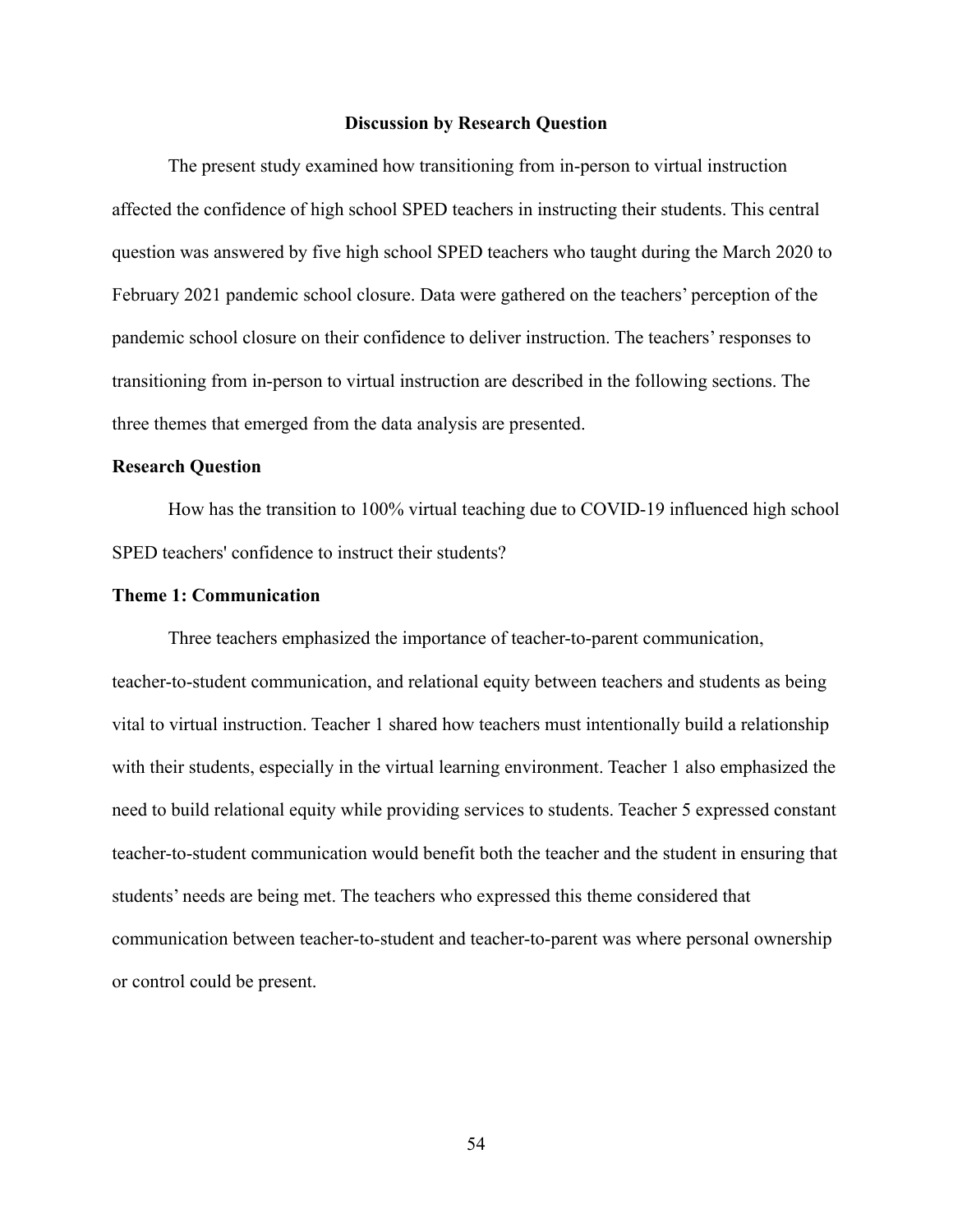# **Theme 2: Online Instruction**

The unfavorable perceptions of teachers' transition from in-person to online were expressed as being complicated and frustrating. The frustration came because of lack of resources and funds, negative effects on student engagement, abrupt transition with no time to prepare, initial lack of direction and guidance from the district, and shifting expectations and confusion. However, some positive feedback emerged from the transition to virtual instruction. Teacher 2 stated, "It was probably the easiest academic year [2020-2021] ever when we went virtual." The virtual environment also gave teachers more control over behavioral issues and classroom disturbances, according to Teacher 2, who stated, "I think all of us in SPED enjoyed being virtual. We didn't have to deal with all the behavioral stuff in person that we have to run around and deal with day in and day out…you can just mute them."

Several barriers emerged for online instruction. Some of the difficulties included unfamiliar teaching environment, difficulty gauging student comprehension early, teacher burnout, and lack of online teaching experience. Teachers 1 and 2 expressed how being virtual did not affect their confidence in their ability to teach, but several teachers expressed struggles with student engagement and comprehension.

The data indicated other barriers that contributed to the perceived difficult transition from in-person instruction to virtual instruction. Interviews with teachers revealed a loss in the instructional time allotted for each class period across the district. Teachers expressed difficulty in implementing pull-outs and their process of creating their system for conducting student pull-outs in the virtual learning environment. Teachers disclosed their concerns in ensuring special needs students were learning in the virtual setting. The district's slow roll-out of the learning management system, Microsoft Teams, contributed to the initial complications of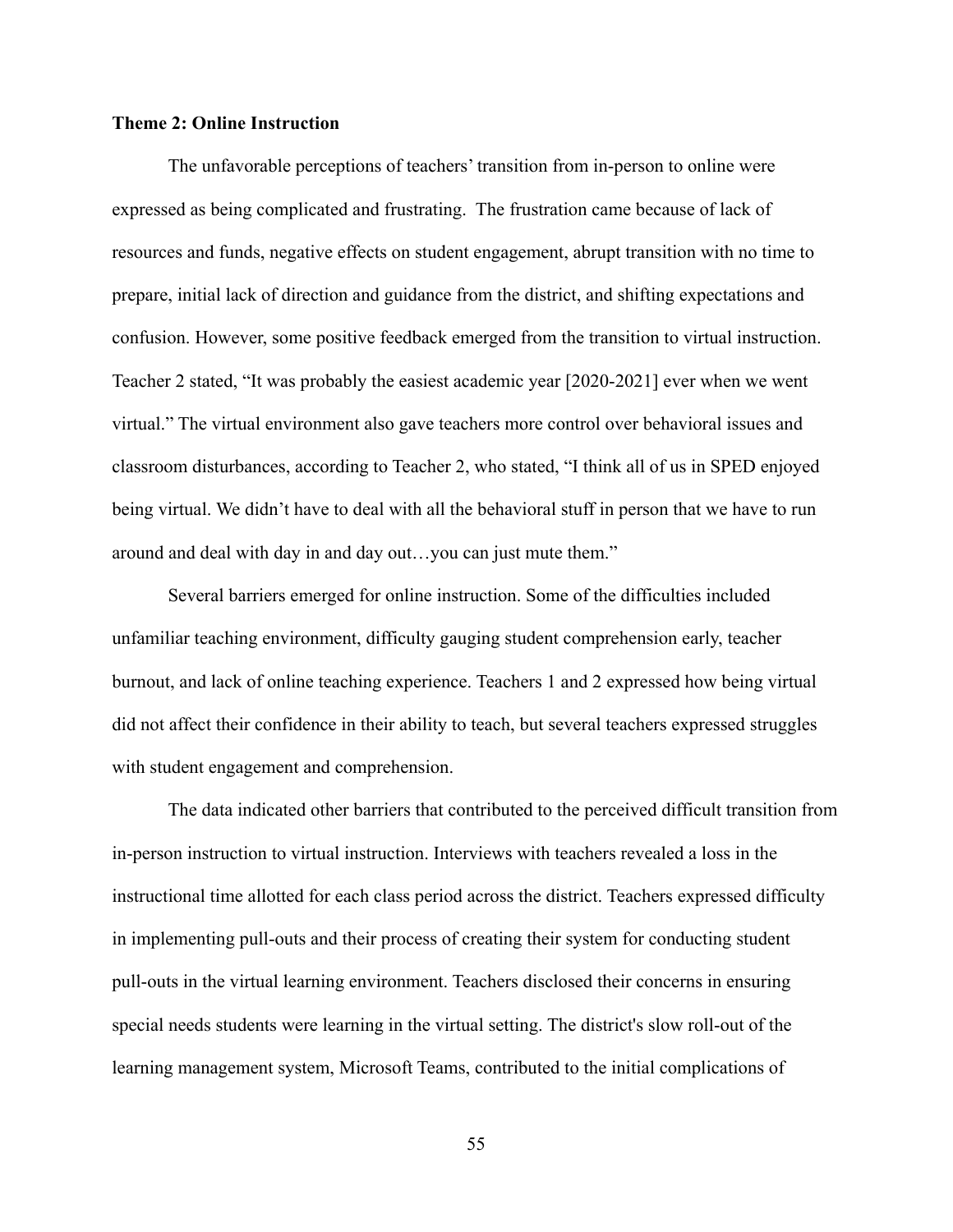transitioning to the virtual learning environment. The district was also slack in distributing laptops and Wi-Fi hotspots to students. Teachers voiced difficulty in holding students accountable, student attendance, and students in grief. Moreover, teachers expressed a lack of guidance from the district on completing SPED-specific documentation and pivoting the delivery of interventions as barriers that contributed to a perceived difficult transition to online **instruction** 

### **Theme 3: Teachers'Ability to Adapt**

Several strategies and suggestions emerged in the data within the third theme. The strategies and suggestions that emerged in the data within the theme included readjusting the time allotted for services, the creation of virtual stations via classroom breakout sessions to deliver SPED services, and utilizing the channel feature of Microsoft Teams for student pull-outs. It was also suggested the importance of addressing student discrepancies in their lack of engagement head-on, breaking online instruction into segments of instructional time, and after-school tutoring.

All teachers interviewed offered either a solution or strategy that they implemented. or would suggest to other teachers to implement, to be successful in online instruction. Utilizing additional platforms to enhance student engagement and comprehension, such as Flipgrid, Kahoot, and Quizlet, was stated by Teacher 3. Teacher 2 suggested breaking down virtual instruction into "five 10 minutes segments," and Teacher 3 mentioned practicing better time-management as an educator for personal care, "I would for my personal self, set stricter office hours and turn off the screen, turn off the computer." Teacher 4 stated she would allow "students to have different platforms" for each of her assignments to differentiate instruction.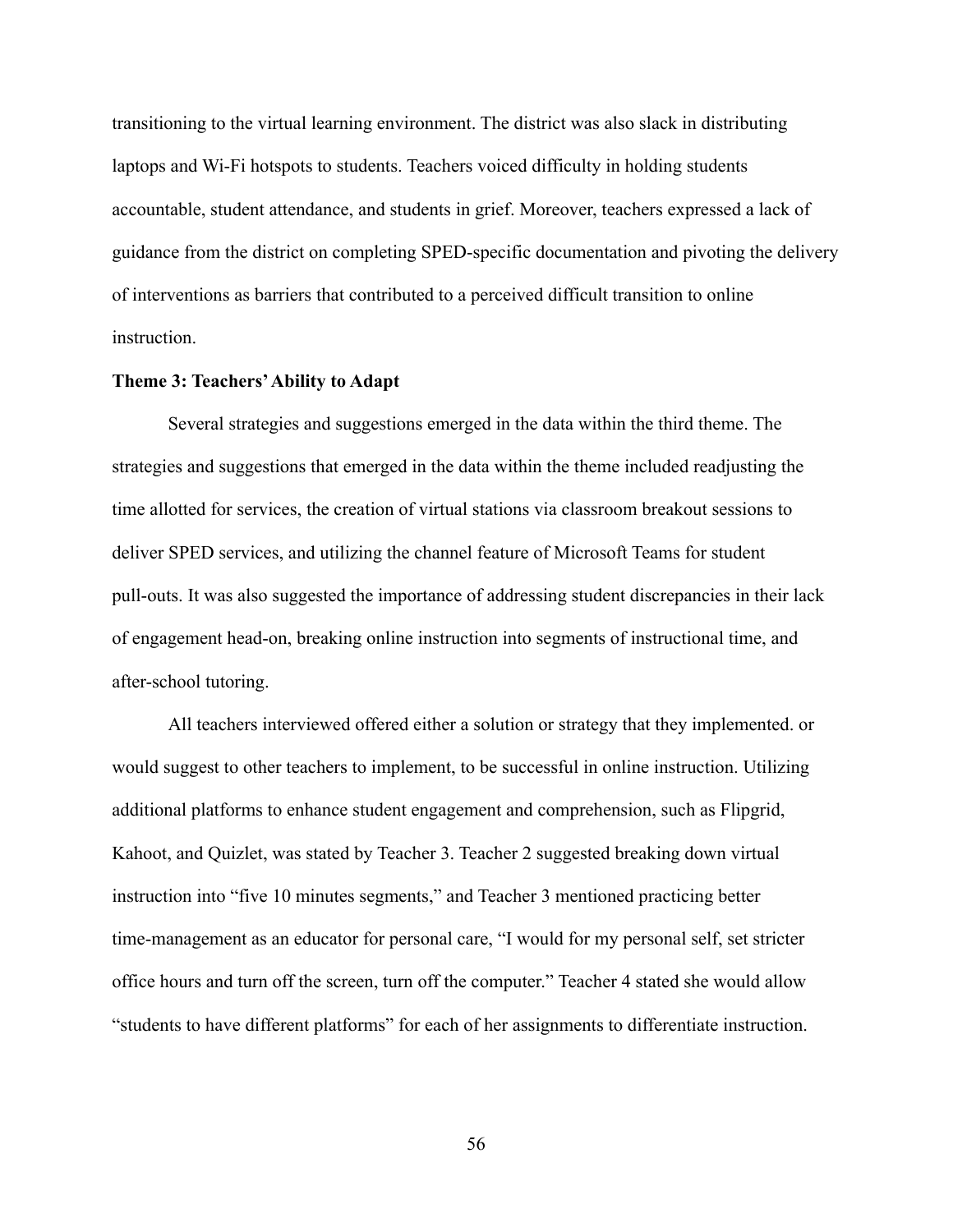#### **Study Limitations**

This study has several limitations. One limitation in this study was a limited sample size. The interviewees were all high school teachers, and the research relied on snowball sampling to gather participants. The participants interviewed were limited to teachers who experienced the pandemic school closures in a school district that was 100% virtual from March 2020 to February 2021. Not every school nationwide went 100% virtual during that time period, and not all schools that did go virtual stayed virtual for that length of time. Moreover, data from special education teachers from early elementary and middle school were not collected. Qualitative research is also limited, in that it can be very time consuming, and the interpretation of the data may be subjective, even more so if reflexivity is not present (Creswell & Poth, 2018).

### **Implications for Future Practice**

The purpose of this phenomenological study was to explore the perceptions of high school SPED teachers' confidence to deliver virtual instruction to students within a school district that was 100% virtual due to COVID-19. Even though this study's sample population was comprised of five high school SPED teachers, the rich qualitative insights into the studied phenomenon obtained from interviewees have implications for school districts, general education teachers, and SPED teachers at the elementary and middle school levels. Thematic findings in this phenomenological study illuminated the heightened importance of teacher-to-student and teacher-to-parent communication in the virtual setting. The results of the data can lead to strategic recommendations for online platforms that offer strong communication capabilities for both student and parent contact.

This study's findings regarding the barriers to online instruction present the need for district leaders and school leaders to provide frequent in-depth training for teachers on any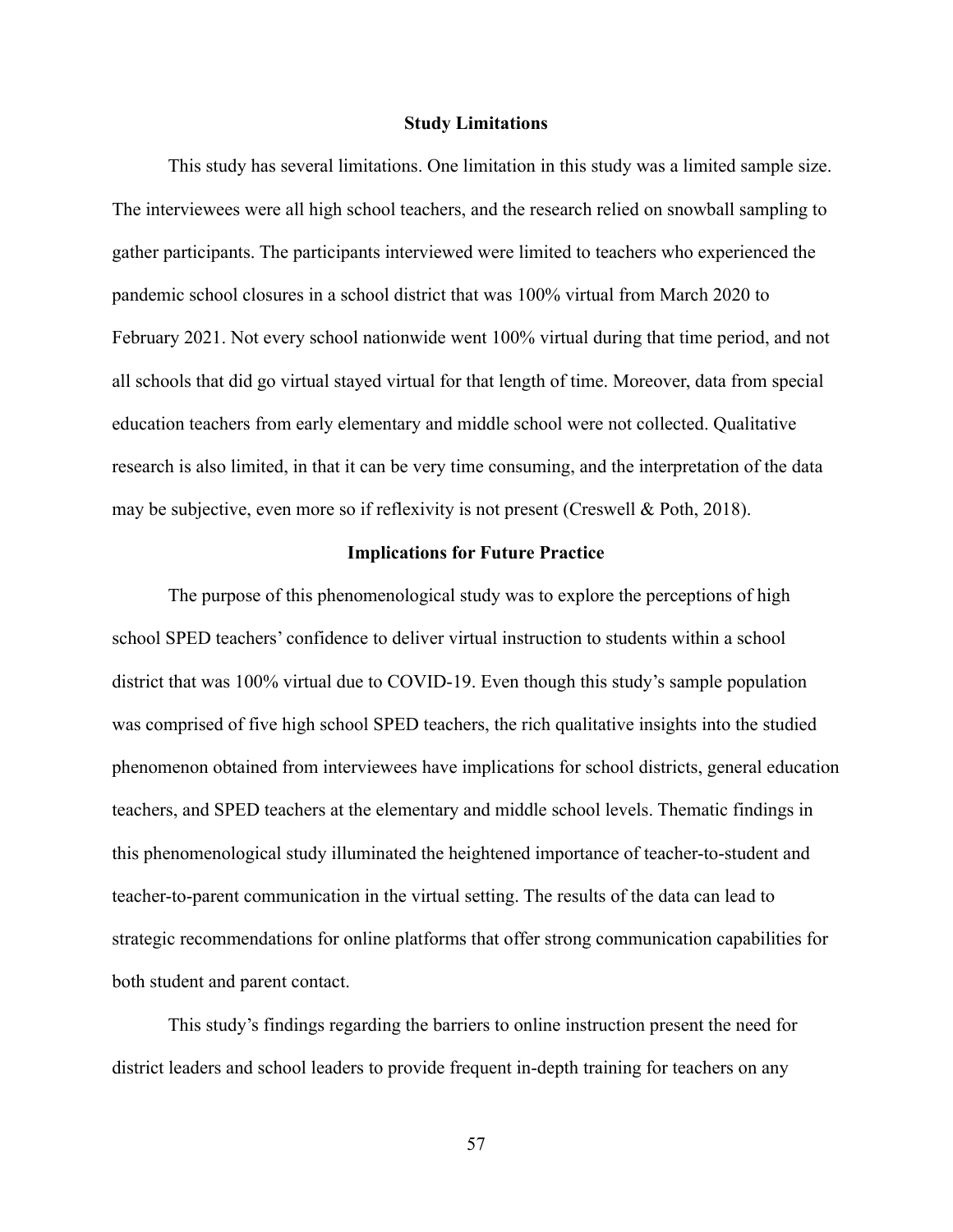learning management system that will be rolled out on a district or school level. The pandemic shed light on the digital divide (Hung & Wati, 2020), and the teacher interviews revealed the need for strategic planning in the administration of computers and Wi-Fi hotspots on a district level. The need for teachers to have a streamlined online process for the documentation, delivery, and reporting of special education services emerged from the data. Lastly, the data revealed the need for teachers to have professional development available to them that would be tailored to online teaching strategies, student engagement strategies, online platforms that could be utilized to enhance instruction, and virtual tools that can assist teachers in providing services for students with IEPs.

# **Recommendations for Future Research**

This phenomenological qualitative study's sampled population of high school SPED teachers provided considerable insight into the studied phenomenon. However, despite the findings generated from the five high school SPED teachers, further research into the impact of the pandemic school closure on SPED teachers' confidence to deliver virtual instruction to their students is needed. Future research using a mixed-methods approach among high school SPED teachers would allow investigators to gather additional qualitative and quantitative data. Also, future phenomenological qualitative studies of SPED teachers could be done on the early childhood and middle school levels. In the quantitative data collection of suggested future studies, a nationwide sampling of SPED teachers could be done to give an understanding of the pandemic school closures impact on SPED teachers' confidence to deliver instruction to their students on a national level.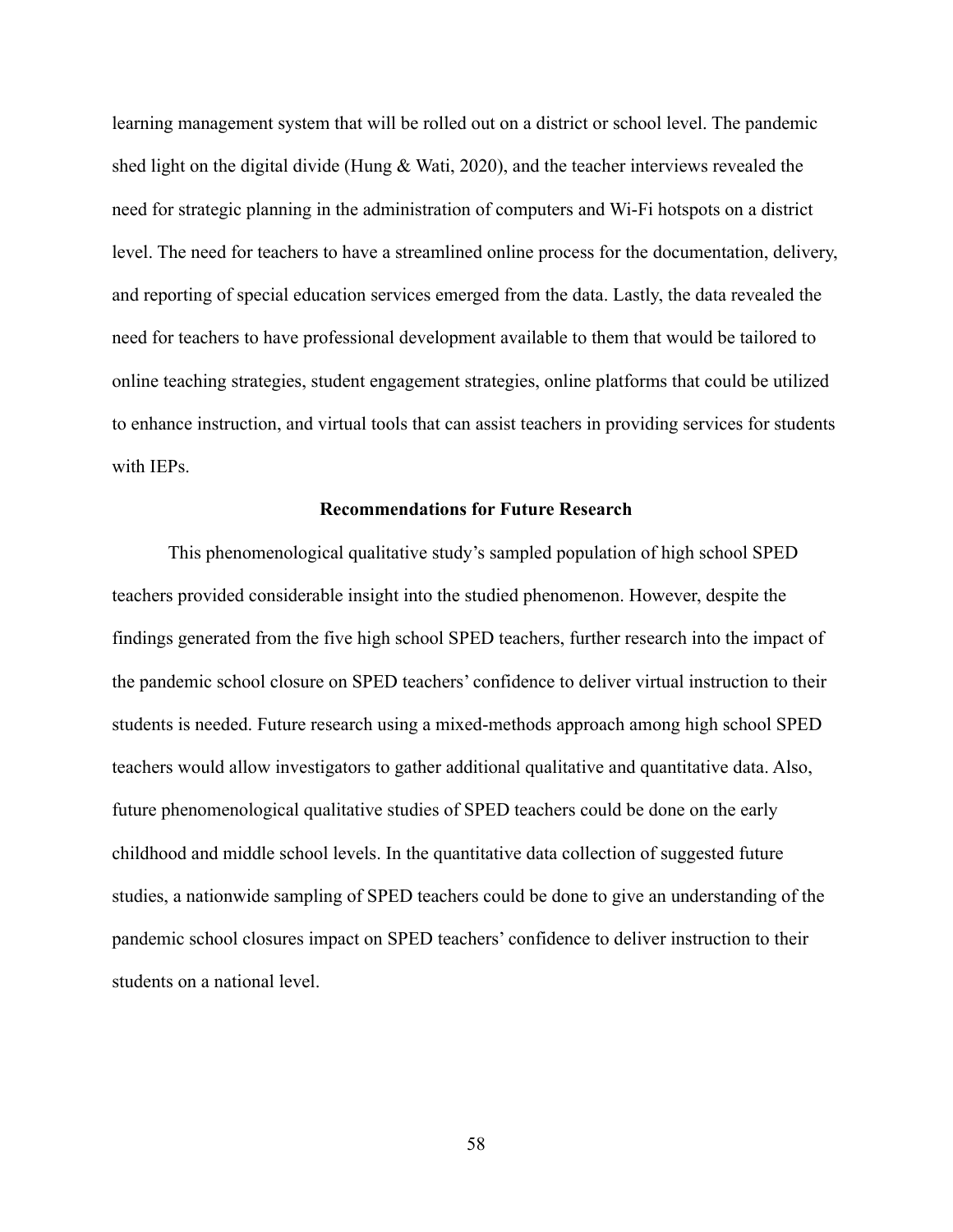# **Conclusion**

The COVID-19 pandemic has altered education worldwide. The data that this study provided can be utilized to improve the virtual learning experience for teachers and students. Data can also be used to more thoroughly equip schools and school districts to know where and how to fill the gaps of service provided due to virtual learning. This phenomenological qualitative study utilized virtual interviews of high school SPED teachers to determine how transitioning from the traditional classroom to virtual instruction has influenced teachers' confidence to instruct their students. The study's sampling focused on criterion-driven sampling seeking out high school SPED teachers from several schools within a large school district in Tennessee. High school SPED teachers selected were employed as instructors during the COVID-19 crisis transition beginning in March 2020.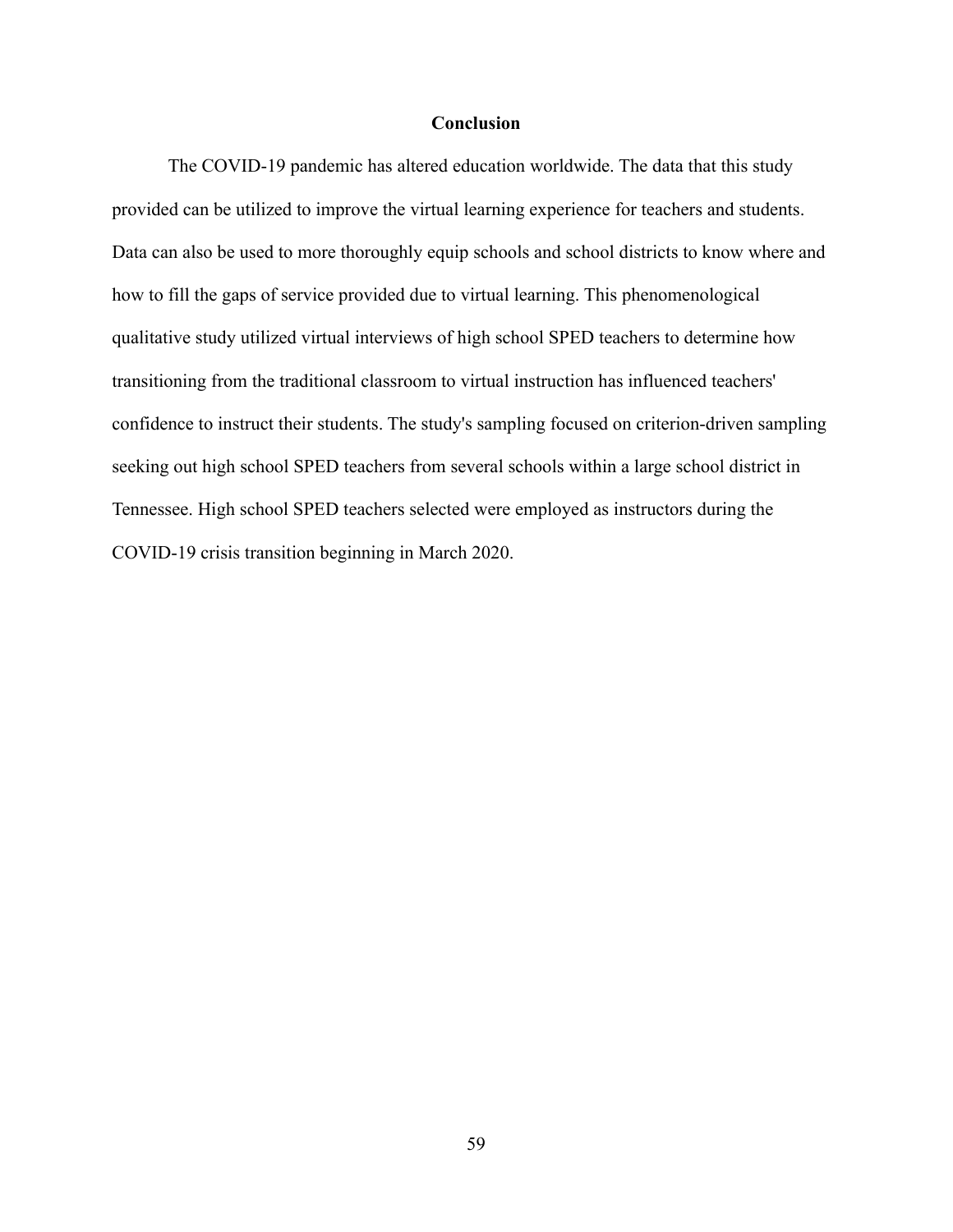### **References**

- Afshan, G., & Ahmed, A. (2020). Distance learning is here to stay: Shall we reorganize ourselves for the post-Covid-19 world? *Anaesthesia, Pain & Intensive Care*, *24*(5), 487–489. https://doi.org/10.35975/apic.v24i5.1353
- Asbury, K., L. Fox, E. Deniz, A. Code, and U. Toseeb. (2020). "How Is COVID-19 affecting the mental health of children with special educational needs and disabilities and their families?" *Journal of Autism and Developmental Disorders*. doi:10.1007/s10803-020-04577-2
- Besser, A., Flett, G. L., & Zeigler-Hill, V. (2020). Adaptability to a sudden transition to online learning during the COVID-19 pandemic: Understanding the challenges for students. *Scholarship of*

*Teaching and Learning in Psychology*. <https://doi.org/10.1037/stl0000198>

- Brevik, L. M., Gudmundsdottir, G. B., Lund, A., & Stømme A. T. (2019). Transformative agency in teacher education: Fostering professional digital competence. *Teaching and Teacher Education*, 86, 1-15. https;//doi.org/10.1016/j.tate.2019.07.005
- Creswell, J. W. & Poth, C. N. (2018). *Qualitative inquiry & research design: Choosing among five approaches* (4th ed.). Sage Publications.
- Curtin, K. A., Schweitzer, A., Tuxbury, K., & D'Aoust, J. A. (2016). Investigating the factors of resiliency among exceptional youth living in rural underserved communities. Rural Special Education Quarterly, 35(2), 3–9. http://doi. org/10.1177/875687051603500202
- DeLone, W. H., & McLean, E. R. (2004). Measuring e-commerce success: Applying the DeLoneand McLean information systems success model. International Journal of ElectronicCommerce, 9(1), 31–47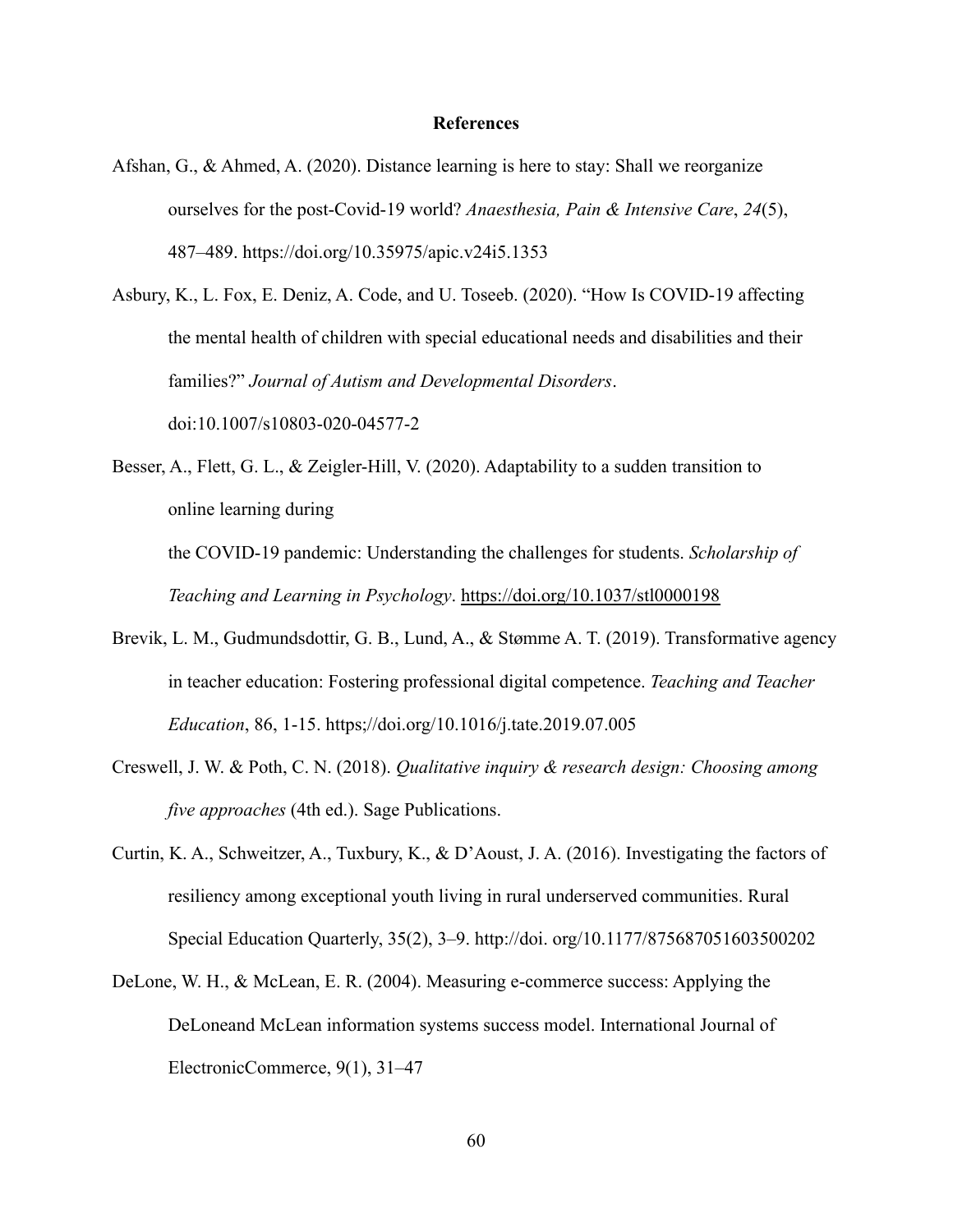- Downing, J. J., & Dyment, J. E. (2013). Teacher educators' readiness, preparation, and perceptions of preparing preservice teachers in a fully online environment: An exploratory study. *The Teacher Educator*, *48*(2), 96–109.
- Fleming, A. R., Ysasi, N. A., Harley, D. A., & Bishop, M. L. (2018). Resilience and strengths of rural communities. In D. A. Haney, N. A. Ysasi, M. L. Bishop, & A. R. Fleming (Eds.), Disability and vocational rehabilitation in rural settings (pp. 117–136). Springer.
- Gay, G. H. (2016). An assessment of online instructor e-learning readiness before, during, and after course delivery. *Journal of Computing in Higher Education*, *28*(2), 199–220.
- Gross, B., & Opalka, A. (2020, June). Too many schools leave learning to chance during the pandemic. CRPE. https:// [www.crpe.org/sites/default/files/final\\_national\\_sample\\_](http://www.crpe.org/sites/default/files/final_national_sample_) brief\_2020.pdf
- Gudmundsdottir, G.B., & Hathaway, D. (2020). *TRIO Teachers' Readiness Online. An international research project exploring educators online teaching during the Covid-19 crisis.* <https://www.uv.uio.no/ils/english/research/projects/trio/index.html>
- Gudmundsdottir, G.B. & Hathaway, D.M. (2020). "We always make it work": Teachers' agency in the time of crisis. Journal of Technology and Teacher Education, 28(2), 239-250. Waynesville, NC USA: Society for Information Technology & Teacher Education. <https://www.learntechlib.org/primary/p/216242/>.
- Hathaway, D., & Norton, P. (2017). Taking blended learning to graduate teacher education: Examining a blended strategy. In L. Liu & D. C. Gibson, (Eds.), *Research highlights in technology and teacher education 2017* (pp.117-124). Association for the Advancement of Computing in Education (AACE).

Hedges, L. V. (1981). "Distribution theory for Glass's estimator of effect size and related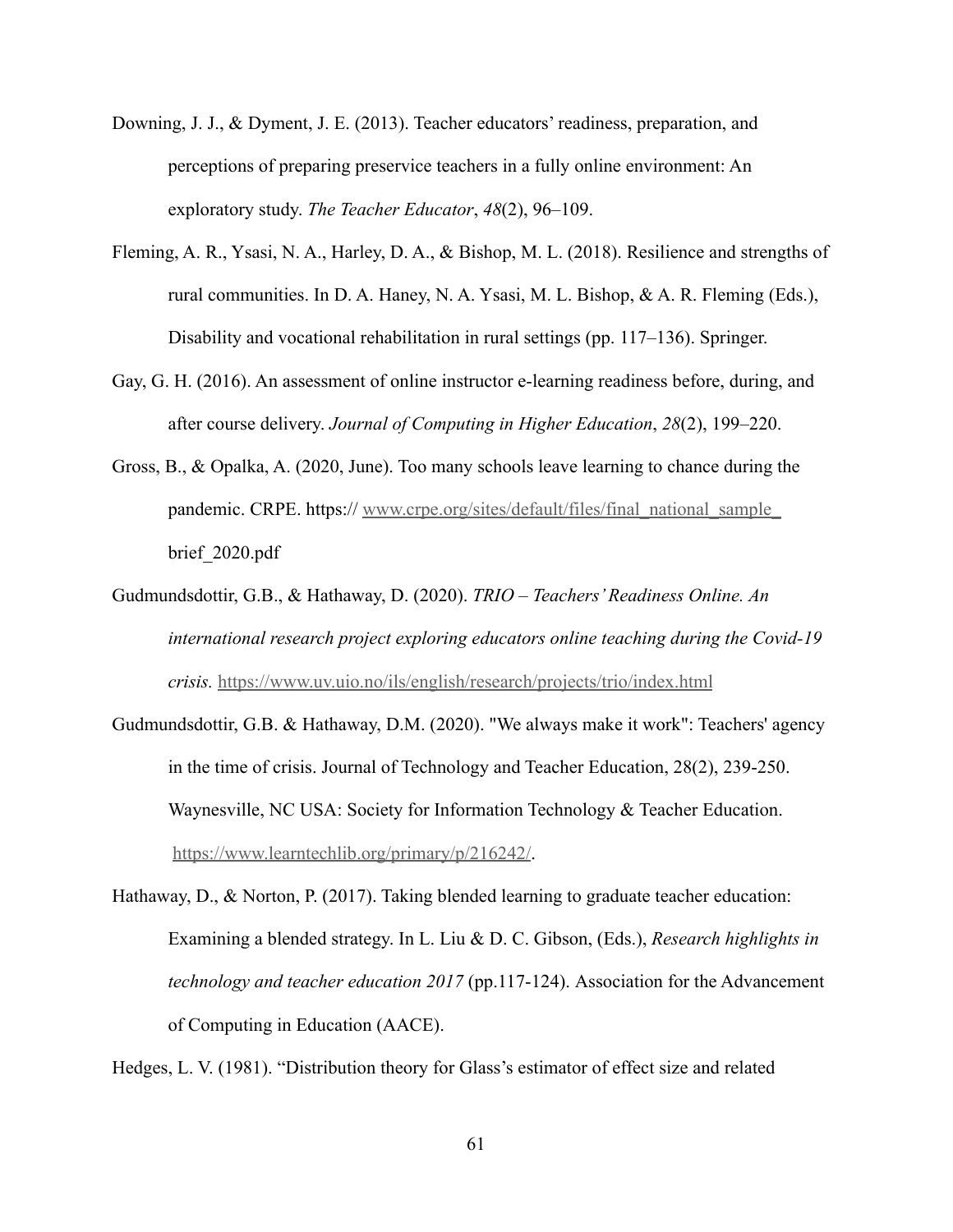estimators." *Journal of Educational Statistics* 6 (2): 107–128. doi:10.3102/10769986006002107

Hung, R., & Wati, U. A. (2020). 'Digital home schooling' during the pandemic: Possibilities and challenges. *Knowledge Cultures, 8*(2), 36-43. doi:http://dx.doi.org.seu.idm.oclc.org/10.22381/KC8220206

Joyner, R. L., Rouse, W. A., & Glatthorn, A. A. (2018). *Writing the winning thesis or dissertation: A step-by-step guide* (4th ed.). Corwin.

Ko, S., & Rossen, S. (2017). *Teaching online: A practical guide*. Oxon: Routledge.

- Lennert, A. L., & Mølstad, C. E. (2020). Teacher autonomy and teacher agency: Comparative study in Brazillian and Norwegian lower secondary education. *The Curriculum Journal*, *31*(1), 115-131
- Levent, D. (2016). Prospective special education teachers' metaphorical perceptions on the concept of special education teacher. *Educational Research and Reviews, 11*(24), 2155- 2166. doi:10.5897/err2016.3050
- Lichoro, D. M. (2015). *Faculty readiness for transition to teaching online courses in the Iowa Community College Online Consortium* (Unpublished doctoral dissertation). Iowa State University, Iowa.
- Lund, A., Furberg, A. L., & Gudmundsdottir, G. B. (2019). Expanding and embedding digital literacies: Transformative agency in Education. *Media and Communication*, *7*(2), 47-58. http://dx.doi.org/10.17645/mac.v7i2.1880
- Martin, F., Budhrani, K., & Wang, C. (2019). Examining faculty perception of their readiness to teach online. *Online Learning, 23*(3), 97-119. doi:10.24059/olj.v23i3.1555

Moustakas, C. (1994). *Phenomenological research methods*. Thousand Oaks, CA: Sage.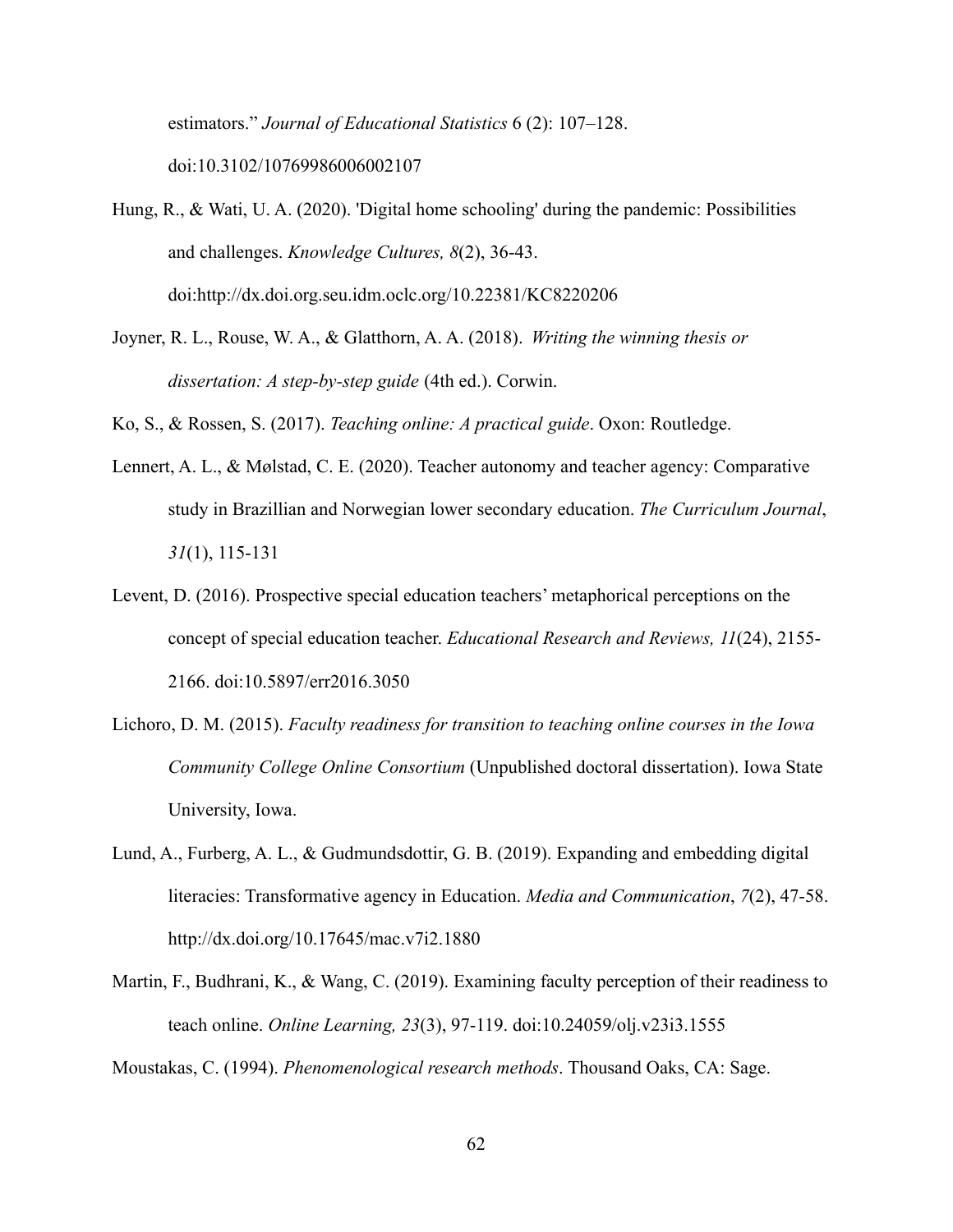- Nusser, L. (2020). Learning at home during COVID-19 school closures How do German students with and without special educational needs manage?, European Journal of Special Needs Education, 36:1, 51-64, DOI: [10.1080/08856257.2021.1872845](https://doi.org/10.1080/08856257.2021.1872845)
- Pennsylvania State University (2017). *Faculty self-assessment: Preparing for online teaching*. Retrieved from https://behrend-elearn.psu.edu/weblearning/FacultySelfAssessment/
- Remuzzi, A & Remuzzi, G. (2020). Covid-19 and Italy: What next? *Lancet 2020*, (395), 1225- 1228. doi:10.1016/S0140-6736(20)30627-9

Rude, H., & Miller, K. J. (2017). Policy challenges and opportunities for rural special education. Rural Special Education Quarterly, 37(1), 21–29. https://doi.org/10.1177/8756870517748662

- Showalter, D., Hartman, S. L., Johnson, J., & Klein, B. (2019). Why rural matters 2018-2019: The time is now. A report of the rural School community and trust. Rural School and Community Trust.
- Tremmel, P., Myers, R., Brunow, D. A., & Hott, B. L. (2020). Educating students with disabilities during the COVID-19 pandemic: Lessons learned from Commerce Independent School District. *Rural Special Education Quarterly*, *39*(4), 201–210. https://doi.org/10.1177/8756870520958114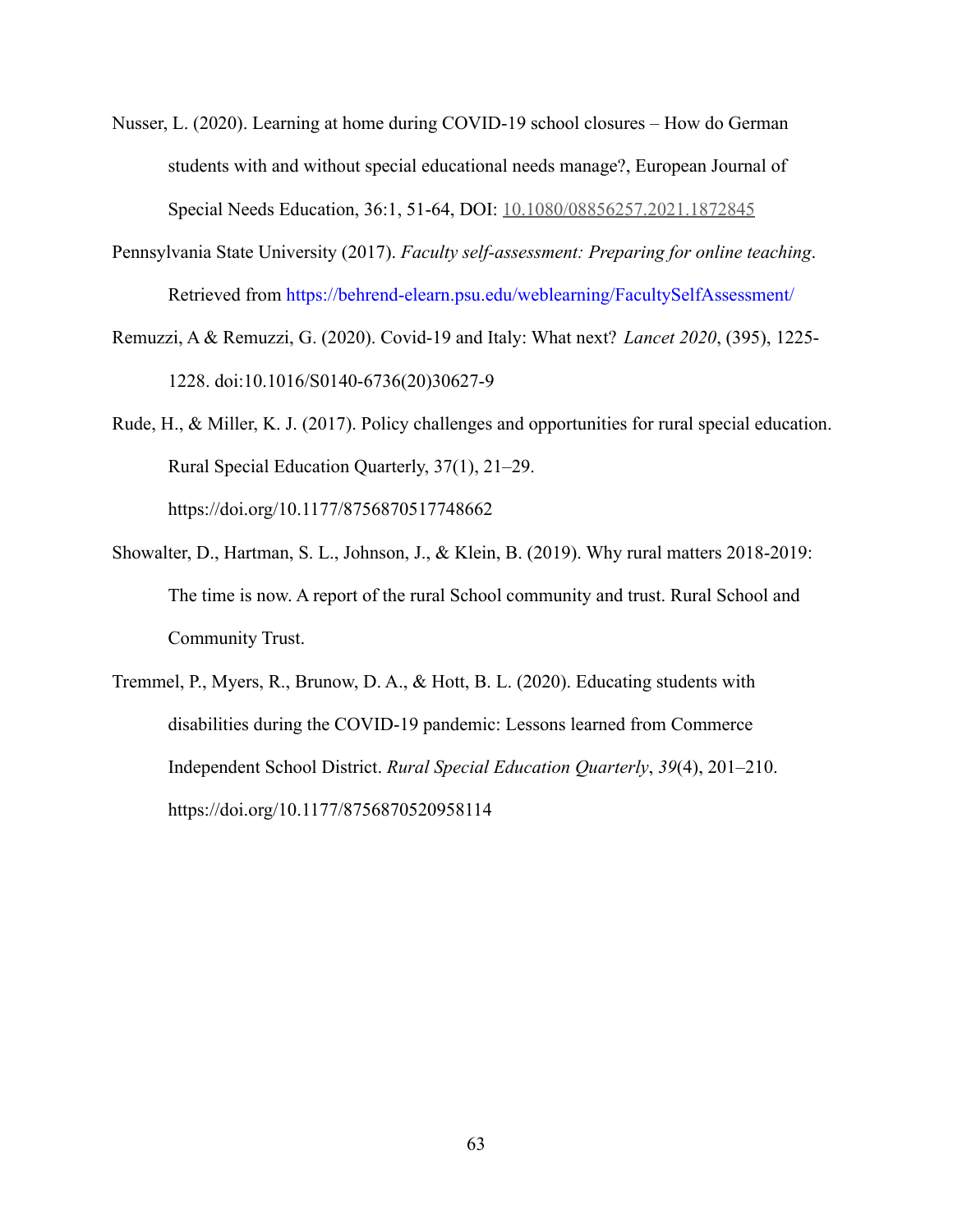#### **Appendix A**

#### **Email Communication**

Greetings,

My name is Darius Ellis James, and I am a former Honors Biology and AP Computer Science Principles teacher for Shelby County Schools. Though I am no longer in the classroom, I am still an avid learner. I am currently a doctoral student at Southeastern University's College of Education. As a researcher, I am reaching out to you to ask for your participation in a brief interview about transitioning from in person to virtual learning.

Your identity, school of employment, and all other identifying markers will be kept confidential, and will not be shared with your school, school district, or made public. You will have complete anonymity. I will ask you a series of 5 simple questions as it concerns the transition due to COVID-19.

If you are willing to participate, you can reply to this email, and I will send a follow-up email with a consent form and a request for a day and time that works best for your schedule.

Sincerely,

Darius Ellis James Southeastern University

64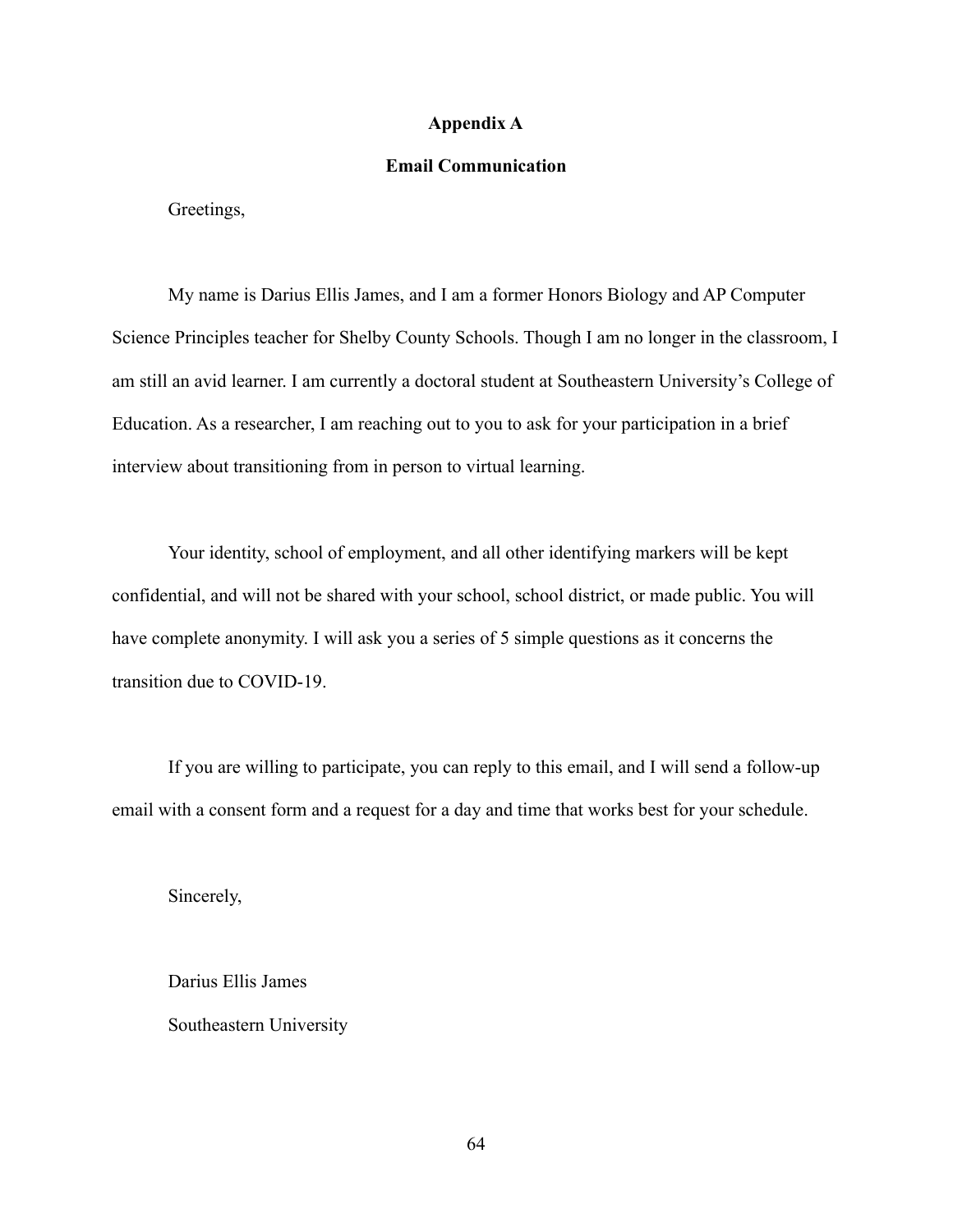### **Appendix B**

### **Informed Consent Form**

You are invited to take part in a research interview on

You were chosen for the interview because you are a high school special education teacher who taught virtually during the 2020 COVID-19 Pandemic. Please read this form and ask any questions you have before agreeing to be part of this interview.

This interview is being conducted by a researcher named Darius James, who is a doctoral student at Southeastern University.

#### **Background Information:**

The purpose of this interview is to explore the perceptions of high school SPED teachers' confidence to deliver virtual instruction to students within a school district that is 100% virtual due to COVID-19.

#### **Procedures:**

If you agree, you will be asked to participate in an audio recorded Zoom interview, lasting approximately 30 minutes.

#### **Voluntary Nature of the Interview:**

Your participation in this interview is voluntary. This means that everyone will respect your decision of whether or not you want to be in the interview. No one at Southeastern University will treat you differently if you decide not to be in the interview. If you decide to join the interview now, you can still change your mind later. If you feel stressed during the interview, you may stop at any time. You may skip any questions that you feel are too personal.

#### **Risks and Benefits of Being in The Interview:**

There is the minimal risk of psychological stress during this interview. If you feel stressed during the interview, you may stop at any time. Possible benefits of your participation in this research include the following: 1) The data provided from the study can be utilized to improve the virtual learning experience for teachers and students. 2) Districts will be provided data and recommendations to how to improve teacher PD for delivering virtual instruction and increase teacher readiness and confidence.

#### **Compensation:**

There is no compensation for participating in this interview.

#### **Confidentiality:**

Any information you provide will be kept confidential, including your identity and school of employment. The researcher will not use your information for any purposes outside of this interview project. Also, the researcher will not include your name or anything else that could identify you in any reports of the interview.

#### **Contacts and Questions:**

The researcher's name is Darius James. The researcher's principal investigator and dissertation chair is Dr. Charles Smith. You may ask any question you have now or later by contacting Darius James at [dejames@seu.edu.](mailto:dejames@seu.edu) If you want to communicate privately about your rights as a participant, you can contact Dr. Janet Deck, the Chair of the Southeastern University Doctoral Program at ildeck@seu.edu.

#### **Southeastern University's IRB contact information:**

Email: [irb@seu.edu](mailto:irb@seu.edu) Address: Institutional Review Board, Southeastern University, 1000 Longfellow Blvd, Lakeland Fl, 33809

**\_\_\_\_\_\_\_\_\_\_\_\_\_\_\_\_\_\_\_\_\_\_\_\_\_\_\_\_\_\_ \_\_\_\_\_\_\_\_\_\_\_\_\_\_**

#### **Signature of Consent:**

By signing this form, you agree to a virtual, 30-mins interview with Darius James on the agreed upon date and time.

**Participant's Signature Date Signed**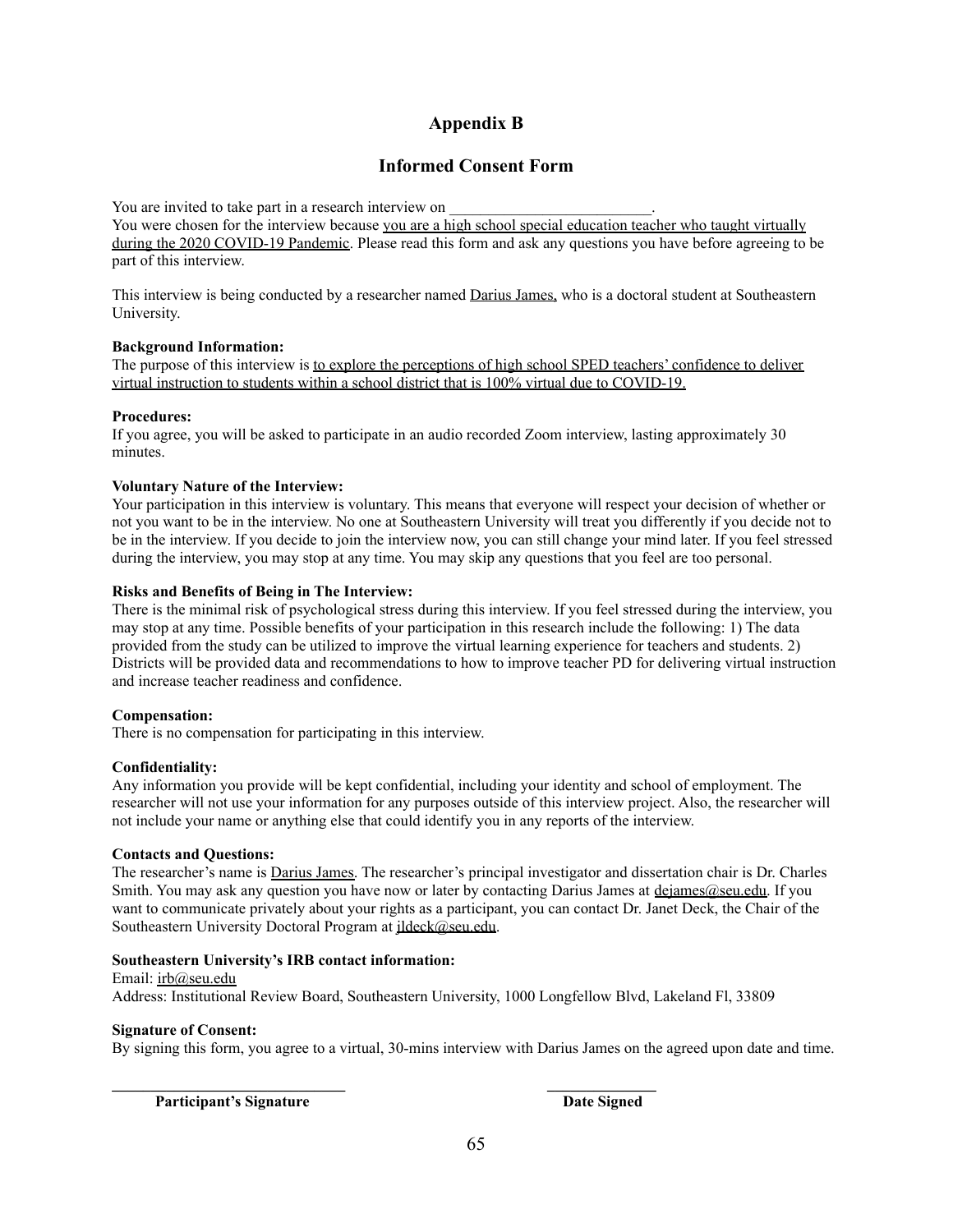### **Appendix C**

### **Interview Questions**

The researcher will ask the participants a series of five interview questions (Creswell & Poth,

2018).

- 1. Tell me about your experience from transitioning from in person to virtual instruction due to COVID-19?
- 2. How did your instruction change when you transitioned?
- 3. How did this transition effect your confidence in teaching?
- 4. If you had to do it all over again, what changes would you implement to be more effective and confident in the virtual environment?
- 5. What else would you like to contribute to this important research for successful teaching in the virtual environment?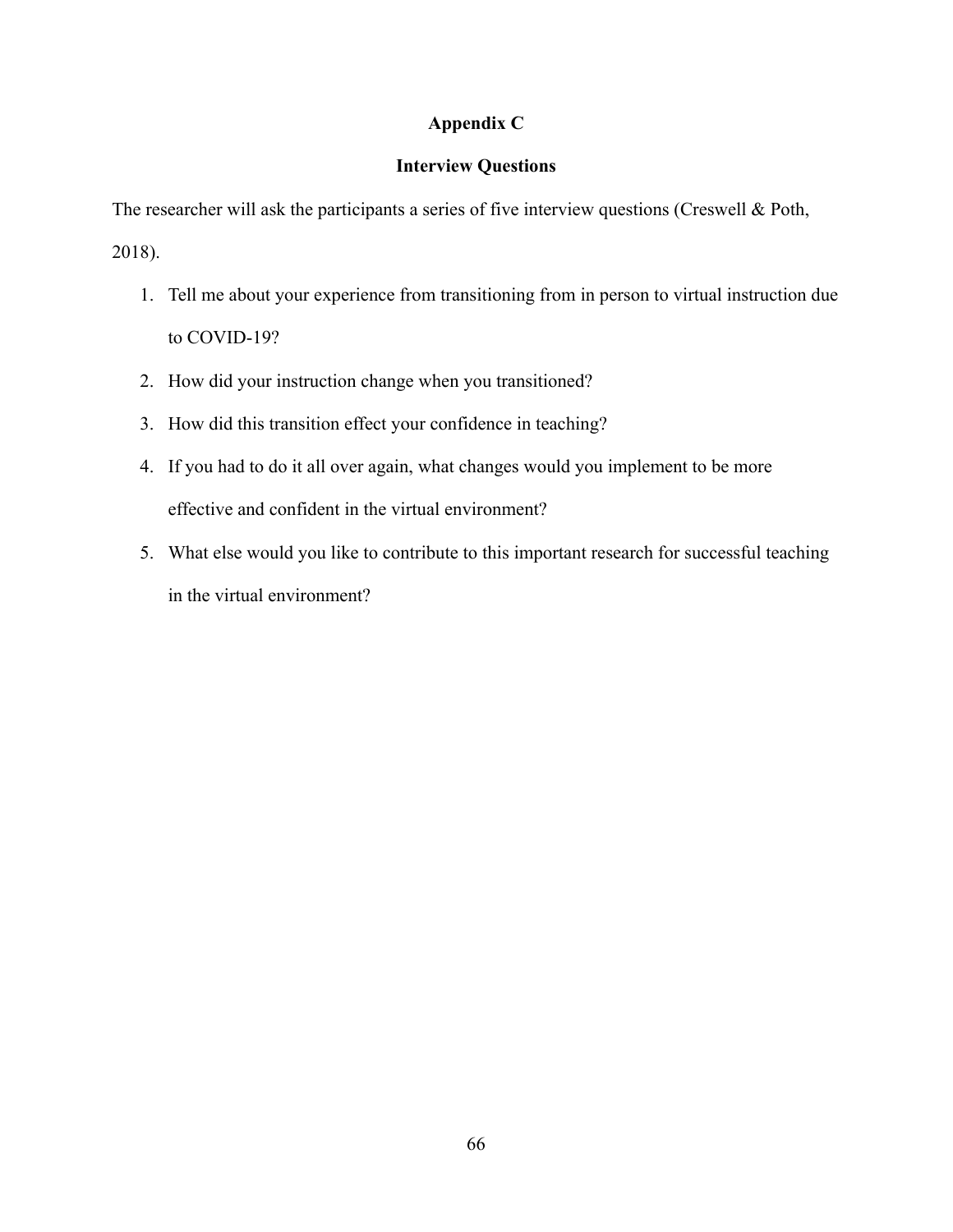## **Appendix D**

## **Table 1**

Theme 1: *Communication*

| <b>Subthemes</b><br><b>Theme</b> |  | <b>Codes That Align with Theme</b> | <b>Categories From the Codes</b>        |  |
|----------------------------------|--|------------------------------------|-----------------------------------------|--|
|                                  |  |                                    |                                         |  |
|                                  |  | Teacher-to-student communication   | Caring communication with students      |  |
| <b>Communication</b>             |  | suggestions                        | Build relational equity with students   |  |
|                                  |  | Teacher-to-parent communication    | Frequent communication with parents and |  |
|                                  |  | suggestions                        | students                                |  |

*Note:* The communication theme consisted of two codes that aligned: teacher-to-student

communication suggestions and teacher-to-parent communication suggestions.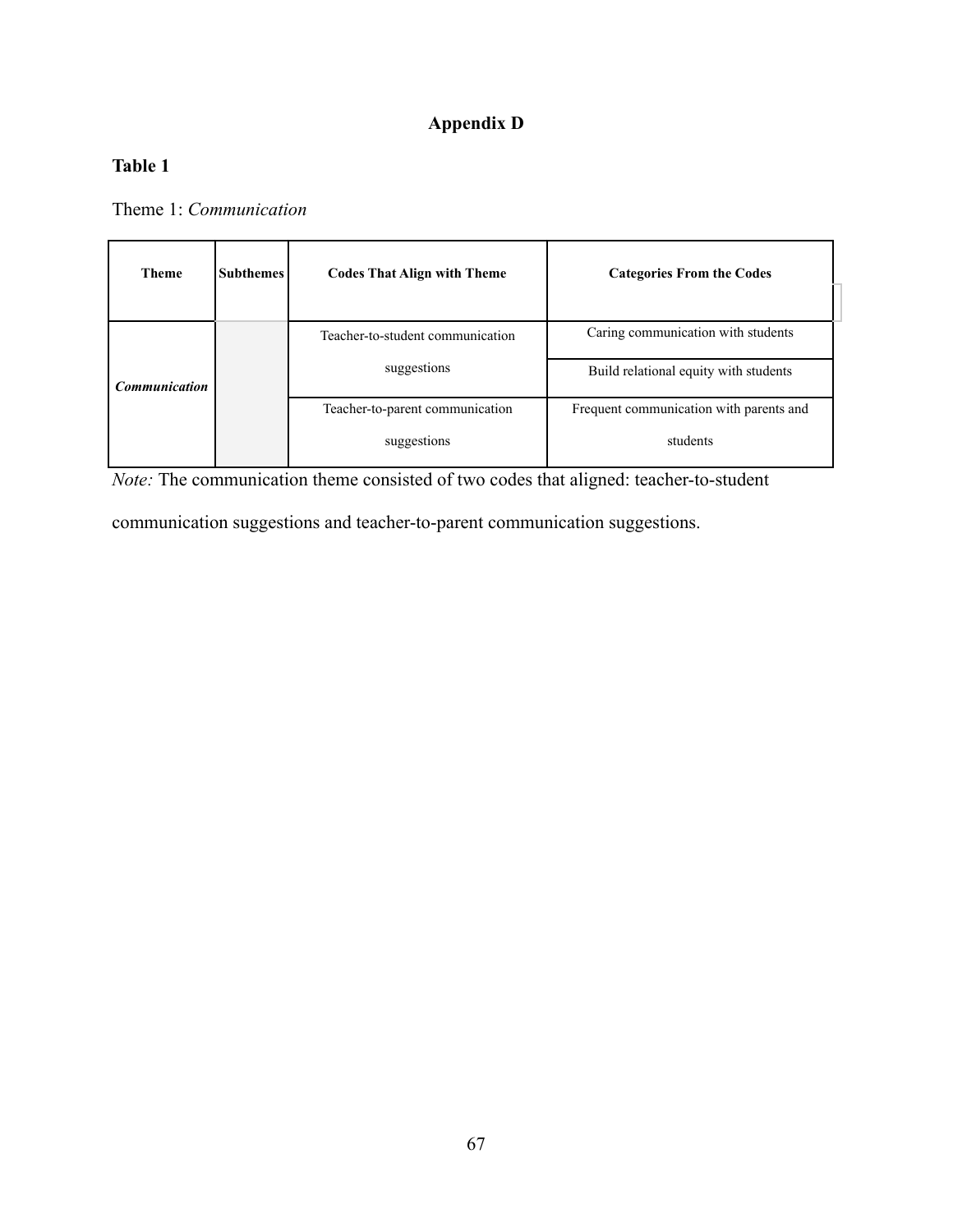# **Appendix E**

## **Table 2**

### Theme 2: *Online Instruction*

| <b>Theme</b>              | <b>Subthemes</b>                     | <b>Codes That Align with</b><br><b>Theme</b>                              | <b>Categories from the Codes</b>                                                                                   |
|---------------------------|--------------------------------------|---------------------------------------------------------------------------|--------------------------------------------------------------------------------------------------------------------|
|                           |                                      |                                                                           | Difficult and frustrating                                                                                          |
|                           |                                      |                                                                           | Lacked resources and funds                                                                                         |
|                           | Perceptions of<br>Online Instruction | Perception of the transition<br>from in person to online<br>(unfavorable) | Negative effects on student engagement                                                                             |
|                           |                                      |                                                                           | Abrupt transition with no time to<br>prepare                                                                       |
|                           |                                      |                                                                           | Initial lack of direction and guidance<br>from the district                                                        |
|                           |                                      |                                                                           | Shifting expectations $&$ confusion                                                                                |
| <b>Online Instruction</b> |                                      | Perception of the transition<br>from in person to online<br>(Good)        | Gen Ed teachers gave large amounts of<br>accommodations, which made Having<br>fidelity in services provided easier |
|                           |                                      |                                                                           | The LMS (Microsoft Teams) was easy<br>to use for some teachers especially after<br>practice and repetition         |
|                           |                                      |                                                                           | Avoidance of direct behavioral issues<br>and more control over disturbances                                        |
|                           |                                      |                                                                           | Easier to streamline SPED paperwork<br>and data                                                                    |
|                           |                                      |                                                                           | Thrusted teachers and students to be<br>more tech savvy                                                            |
|                           | Barriers to Online<br>Instruction    | Teacher experience in online<br>instruction or teacher<br>readiness       | Age and willingness to learn a new LMS                                                                             |
|                           |                                      |                                                                           | Unfamiliar teaching environment                                                                                    |
|                           |                                      |                                                                           | Difficulty gauging student<br>comprehension early on                                                               |
|                           |                                      |                                                                           | Communication barrier                                                                                              |
|                           |                                      |                                                                           | Figuring things out alone                                                                                          |
|                           |                                      |                                                                           | Teachers' personal internal and external<br>struggles                                                              |
|                           |                                      |                                                                           | Teacher burnout and lack of experience<br>teaching virtually                                                       |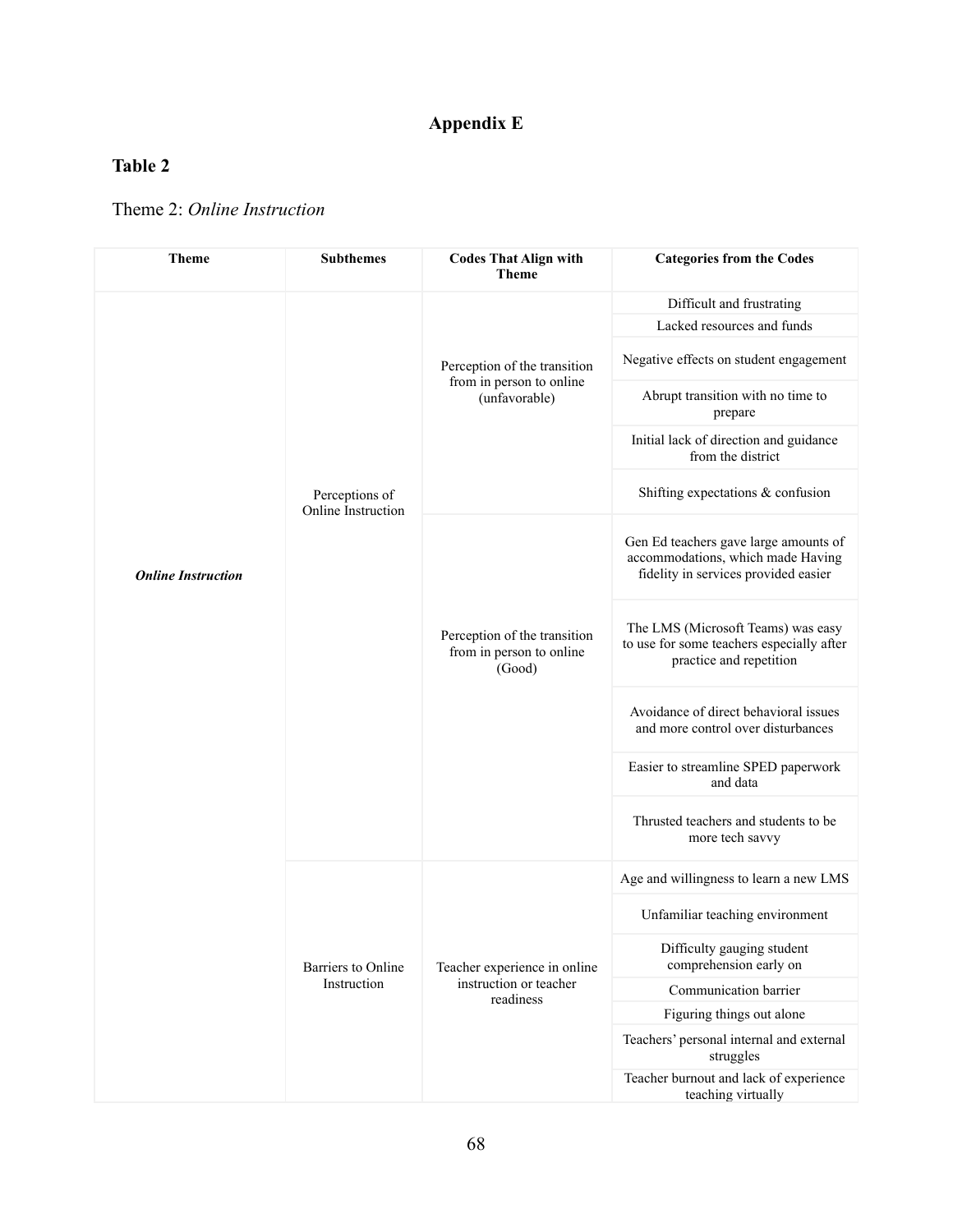|  | Lack of experience teaching virtually |
|--|---------------------------------------|
|--|---------------------------------------|

| <b>Theme</b>              | <b>Subthemes</b>               | <b>Codes That Align with</b><br><b>Theme</b>                     | <b>Categories from the Codes</b>                                                                                                                                                                                                                                                                                                                                                                                                                                                                                                                                                                                                                                                                                                                                                                                          |
|---------------------------|--------------------------------|------------------------------------------------------------------|---------------------------------------------------------------------------------------------------------------------------------------------------------------------------------------------------------------------------------------------------------------------------------------------------------------------------------------------------------------------------------------------------------------------------------------------------------------------------------------------------------------------------------------------------------------------------------------------------------------------------------------------------------------------------------------------------------------------------------------------------------------------------------------------------------------------------|
| <b>Online Instruction</b> | Barriers to Online Instruction | Barriers that contributed to a<br>perceived difficult transition | Less instructional time for<br>virtual instruction in<br>comparison to in-person<br>More difficult to implement<br>"pull-outs"<br>Harder to ensure special<br>needs students were learning<br>Initial roll out of the LMS by<br>the district<br>Initial laptop and Wi-Fi hot<br>spots slowly picked up<br>Difficulty holding students<br>accountable<br>Lack of guidance from<br>district on completing SPED<br>specific documents<br>Struggling student<br>attendance<br>Initial ending of instruction<br>during early months of<br>school closures<br>Grieving students<br>Pivoting the delivery of<br>interventions<br>Students needing a slower<br>pace of instruction<br>Lack of support and<br>preparation given to SPED<br>teachers by the district<br>Lack of physical interactions<br>with students to establish |
|                           |                                | Impact on students                                               | deeper connections<br>Limited time for student<br>pull-outs                                                                                                                                                                                                                                                                                                                                                                                                                                                                                                                                                                                                                                                                                                                                                               |
|                           |                                |                                                                  | Low grades                                                                                                                                                                                                                                                                                                                                                                                                                                                                                                                                                                                                                                                                                                                                                                                                                |
|                           |                                |                                                                  | Low attendance                                                                                                                                                                                                                                                                                                                                                                                                                                                                                                                                                                                                                                                                                                                                                                                                            |
|                           |                                |                                                                  | Low motivation to do work                                                                                                                                                                                                                                                                                                                                                                                                                                                                                                                                                                                                                                                                                                                                                                                                 |
|                           |                                |                                                                  | Low student engagement                                                                                                                                                                                                                                                                                                                                                                                                                                                                                                                                                                                                                                                                                                                                                                                                    |
|                           |                                |                                                                  | Family impacted by Covid                                                                                                                                                                                                                                                                                                                                                                                                                                                                                                                                                                                                                                                                                                                                                                                                  |
|                           |                                |                                                                  | Struggles at home and home<br>distractions                                                                                                                                                                                                                                                                                                                                                                                                                                                                                                                                                                                                                                                                                                                                                                                |
|                           |                                |                                                                  | Students found low social<br>interactions with peers<br>difficult to cope                                                                                                                                                                                                                                                                                                                                                                                                                                                                                                                                                                                                                                                                                                                                                 |

*Note:* The major theme of online instruction was divided into two subthemes: perceptions of online instruction and barriers to online instruction. The codes that aligned with the perceptions of online instruction subtheme included perception of the transition from in person to online (unfavorable) and perceptions of the transition from in person to online (good).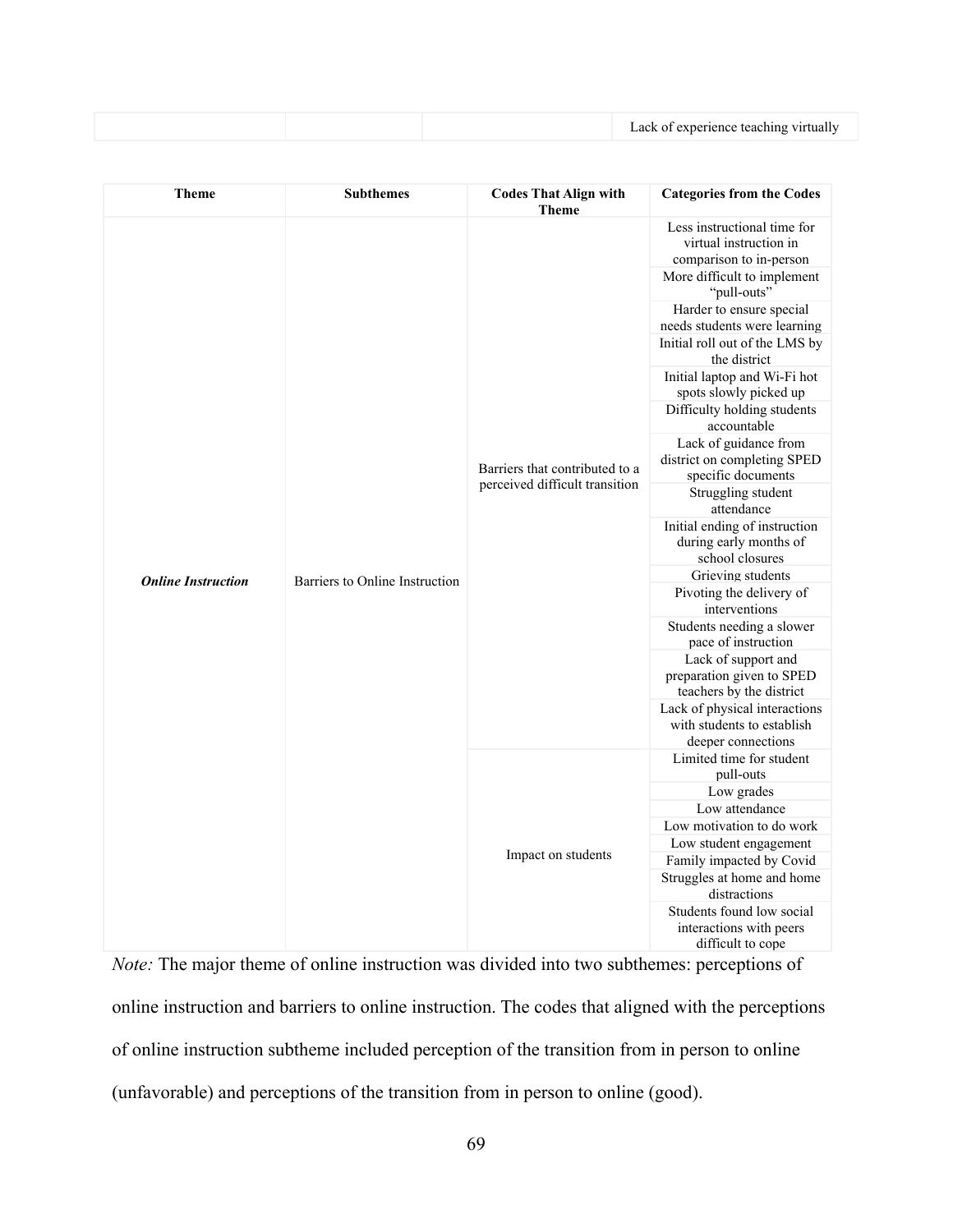## **Appendix F**

## **Table 3**

Theme 3: *Teachers'Ability to Adapt*

| <b>Theme</b>               | Subtheme | <b>Codes That Align with</b><br><b>Theme</b>                                                | <b>Categories From the Codes</b>                                                                             |
|----------------------------|----------|---------------------------------------------------------------------------------------------|--------------------------------------------------------------------------------------------------------------|
|                            |          | Teacher strategies and<br>solutions for dealing with<br>online instruction                  | Add new strategies to adapt<br>to the new normal                                                             |
|                            |          |                                                                                             | Readjust the time allotted for<br>services                                                                   |
|                            |          |                                                                                             | Created virtual stations via<br>classroom breakout sessions<br>to deliver SPED services                      |
|                            |          |                                                                                             | Utilized the channel feature<br>of Microsoft Teams for<br>student pull-outs                                  |
|                            |          |                                                                                             | Address student<br>discrepancies in their lack of<br>engagement head on                                      |
|                            |          |                                                                                             | Break online instruction into<br>five 10 minutes segments                                                    |
|                            |          |                                                                                             | Instruction delivered on<br>LMS, Microsoft Teams, as a<br>whole group, small group,<br>and asynchronous days |
|                            |          |                                                                                             | Utilized other online tools to<br>support students, such as<br>Flipgrid, Kahoot, and Quizlet                 |
| Teachers' Ability to Adapt |          |                                                                                             | Frequent parent<br>communication                                                                             |
|                            |          |                                                                                             | After school tutoring                                                                                        |
|                            |          |                                                                                             | Small group instruction                                                                                      |
|                            |          |                                                                                             | Pulled students out of their<br>main class into separate<br>Microsoft Teams channels                         |
|                            |          | Solutions and changes in<br>retrospect desired by the<br>teacher                            | Improve time management                                                                                      |
|                            |          |                                                                                             | Physically go to the homes<br>of the SPED students to<br>teach and social distance                           |
|                            |          |                                                                                             | Better work life balance                                                                                     |
|                            |          |                                                                                             | Give students more options<br>in the method in which an<br>assignment is completed                           |
|                            |          |                                                                                             | Utilize other colleagues more<br>often for support                                                           |
|                            |          |                                                                                             | Take a more proactive role in<br>personal education of online<br>platforms                                   |
|                            |          | Suggestions for teacher<br>readiness to effectively<br>transition to virtual<br>instruction | Becoming a summer school<br>teacher                                                                          |
|                            |          |                                                                                             | Prepare well for the virtual<br>platform of use                                                              |

*Note:* The theme was comprised of four codes that aligned with the theme: teacher strategies and solutions for dealing with online instruction, solutions and changes in retrospect desired by the